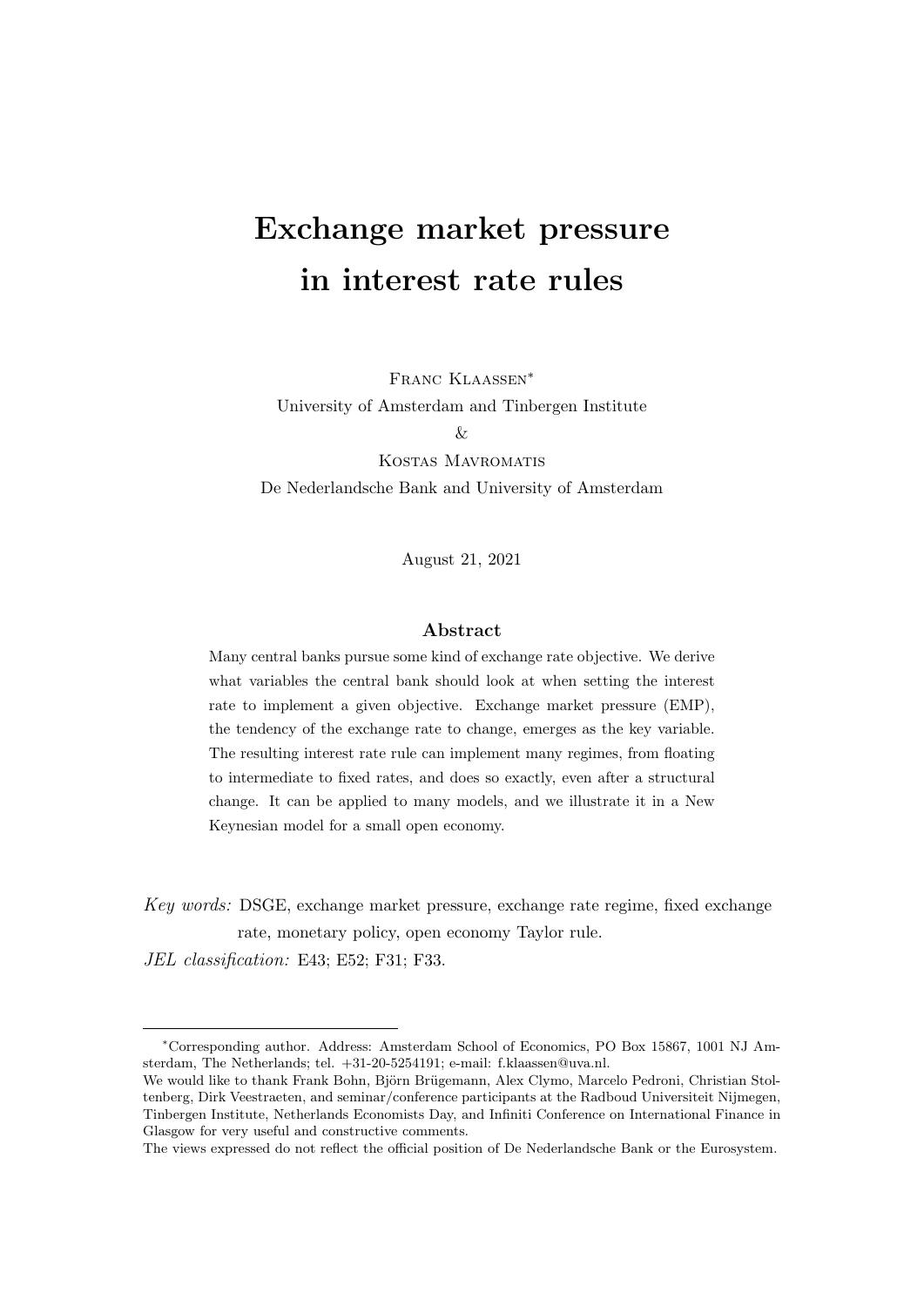# 1 Introduction

Most central banks engage in some form of exchange rate management, particularly in small open and emerging economies; IMF (2020). Our aim is to find the variable(s) the central bank should look at when setting its policy instrument to achieve a given exchange rate objective. We provide a novel derivation for that. It reveals an important role for exchange market pressure, EMP. This variable, due to Girton and Roper (1977), is the tendency of the exchange rate to change, where positive (negative) EMP means depreciation (appreciation) pressure.<sup>1</sup>

We derive this finding in a general setting. That is, by exploiting the information on exchange rate determination that is already present in the theoretical model at hand, we need only few additional assumptions. Moreover, the exchange rate objective can be a fixed, some intermediate exchange rate regime, or the (perfectly free) float, regarding the level or change of the exchange rate. Our finding also applies to several policy instruments, such as the interest rate and official forex intervention. Note that this paper focuses on the interest rate, because many countries use it and it provides the simplest framework for introducing our idea. We thus conclude that EMP results from a derivation that is applicable to many settings. Apparently, EMP is a key variable for central banking.

We take the exchange rate objective as given. So, we do not derive the degree of exchange rate management central banks should pursue, which depends on the imposed economic structure.<sup>2</sup> Instead, we start from what they *actually* pursue. In this sense the paper is not normative but positive. This also allows us to keep the analysis general, so that the insights are not model specific but hold in many settings.

Our derivation leads to a new interest rate rule that implements the exchange rate objective exactly. The rule has two main novelties. First, it extends a domesticallyoriented rule, such as the Taylor rule, by adding EMP in deviation from the exchange rate change that is acceptable according to the objective. Excess pressure implies a

<sup>&</sup>lt;sup>1</sup>The formal definition of EMP follows in Section 2.3.1 and is taken from the EMP literature, in particular Weymark (1995). Interesting applications include the Financial Stress Index of IMF (2009), Frankel and Xie (2010), and Aizenman et al. (2017).

 ${}^{2}$ Engel (2014) concludes that welfare-based optimal monetary policy analysis in open-economy models is still in the early stages, but that the analysis to date suggests a role for exchange rates in an optimal rule. Their importance depends on the economic structure. Schmitt-Grohé and Uribe (2016) show that in case of downward nominal wage rigidity optimal exchange rate policy calls for large devaluations during crises to ensure full employment. Davis et al. (2018) show that as central bank credibility falls and thereby the ability to commit to future policy, a highly open economy will quickly find it optimal to set the interest rate to peg the nominal exchange rate as the single mandate. Buffie et al. (2018) analyze less developed countries that pursue inflation targeting. In a float, currency substitution causes a high risk of indeterminacy (multiple equilibria), as well as escalation of inflation shocks. Both problems disappear by tight management of the nominal exchange rate.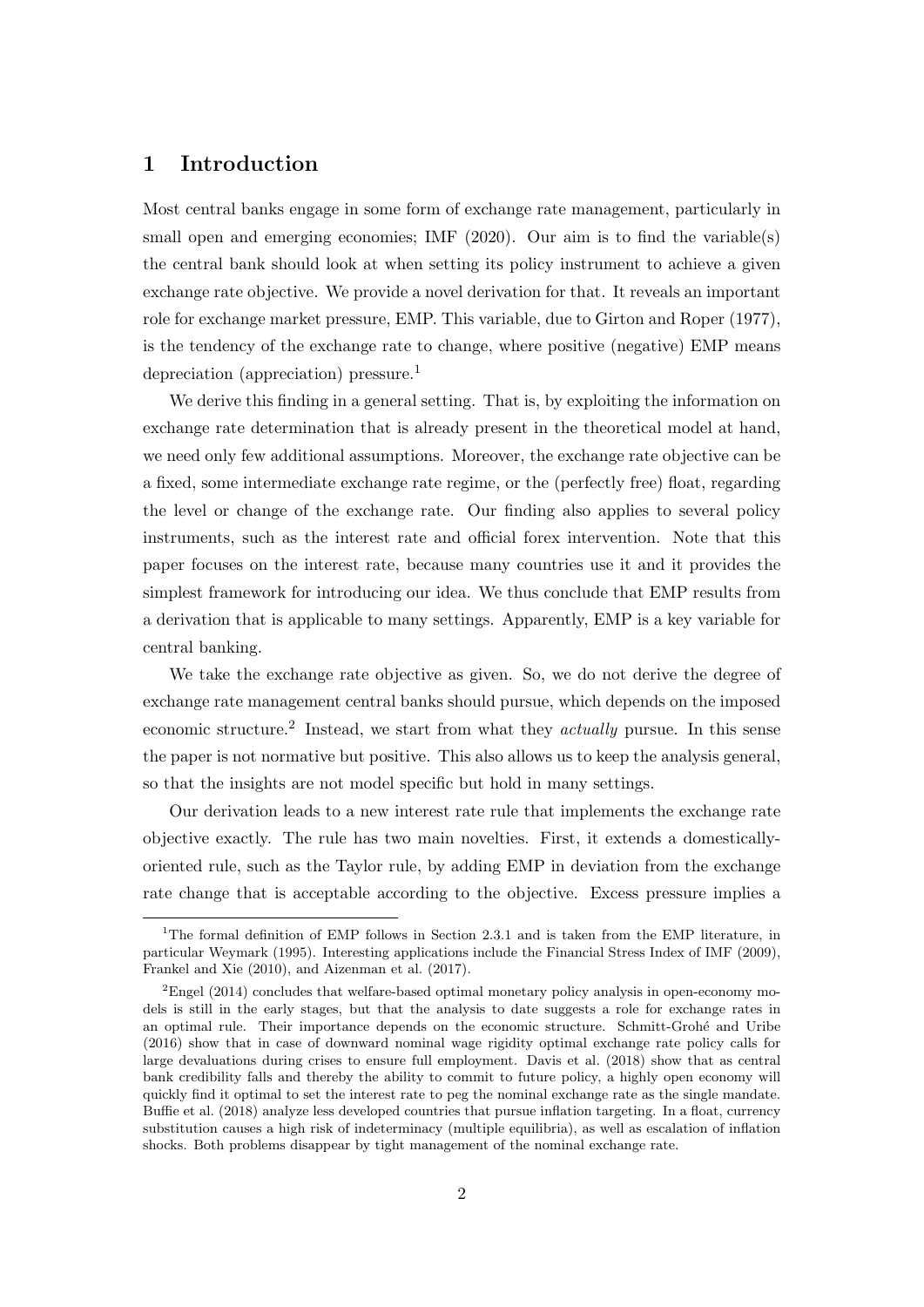high interest rate. This paper thus connects two strands of the literature, that on interest rate rules and EMP. It stresses that EMP, which is often used in applied work, also matters for theory and policy.

The second novelty of our rule is that the coefficient for EMP depends on the interest rate effectiveness to ward off depreciation: for given EMP, the policymaker should use the interest rate less intensively if it is more effective. If he does not adjust, the exchange rate objective is missed. This is a natural property but still a novel feature of our rule. It also helps us to reveal two structural parameters that underlie the coefficient for EMP, namely the effectiveness and the degree of exchange rate management. The former is determined by the model, while the latter is a policy choice.

What do central banks actually do? Some are explicit on this and consider what they call "pressure." For example, Danmarks Nationalbank (2021) writes that "in situations with upward or downward pressure on the krone, Danmarks Nationalbank unilaterally changes its interest rates in order to stabilise the krone." Likewise, the Hong Kong Monetary Authority (2009) describes its "automatic interest rate adjustment ... against downward pressure on the exchange rate."<sup>3</sup> The idea is that high selling pressure requires a high interest rate. Calvo and Reinhart (2002) provide further examples. He et al. (2011) from the HKMA write that they monitor "foreign exchange market pressure" in their daily work. Mohanty (2013) reports that in a BIS survey among central banks almost 80% said that curbing speculative pressures on the exchange rate was the most important priority.

Despite the relevance of pressure in actual policy, there is no formalization yet. We show that EMP is close to what central bankers mean by pressure, and we derive that it is natural to have EMP in a policy rule. A model can then reveal building blocks of EMP, which can help policymakers to develop new indicators of pressure. So our derivation provides theoretical and practical support for actual policy. The reverse is also true: actual policy confirms the realism of our approach.

The traditional way to model the interest rate in case of an exchange rate objective is to add the exchange rate gap (actual minus target value) to a Taylor rule, as in Monacelli (2004), or to the foreign interest rate, as in Benigno et al. (2007). This has contributed to valuable insights, in other papers as well.<sup>4</sup> However, we cannot use such

<sup>3</sup>Hong Kong has a currency board system based on an automatic interest rate adjustment mechanism. In case of downward pressure, the central bank purchases Hong Kong dollars from banks so as to increase market interest rates and thereby capital inflows and achieve exchange rate stability. Because of its focus on the interest rate, we use Hong Kong as an example in this paper. An alternative would be to model policy as unsterilized intervention, but then the main idea relevant for us would be similar: the central bank responds to pressure and exploits the interest rate.

 $4$ The former rule has also been used by Engel and West (2005), Corsetti and Müller (2015), and Galí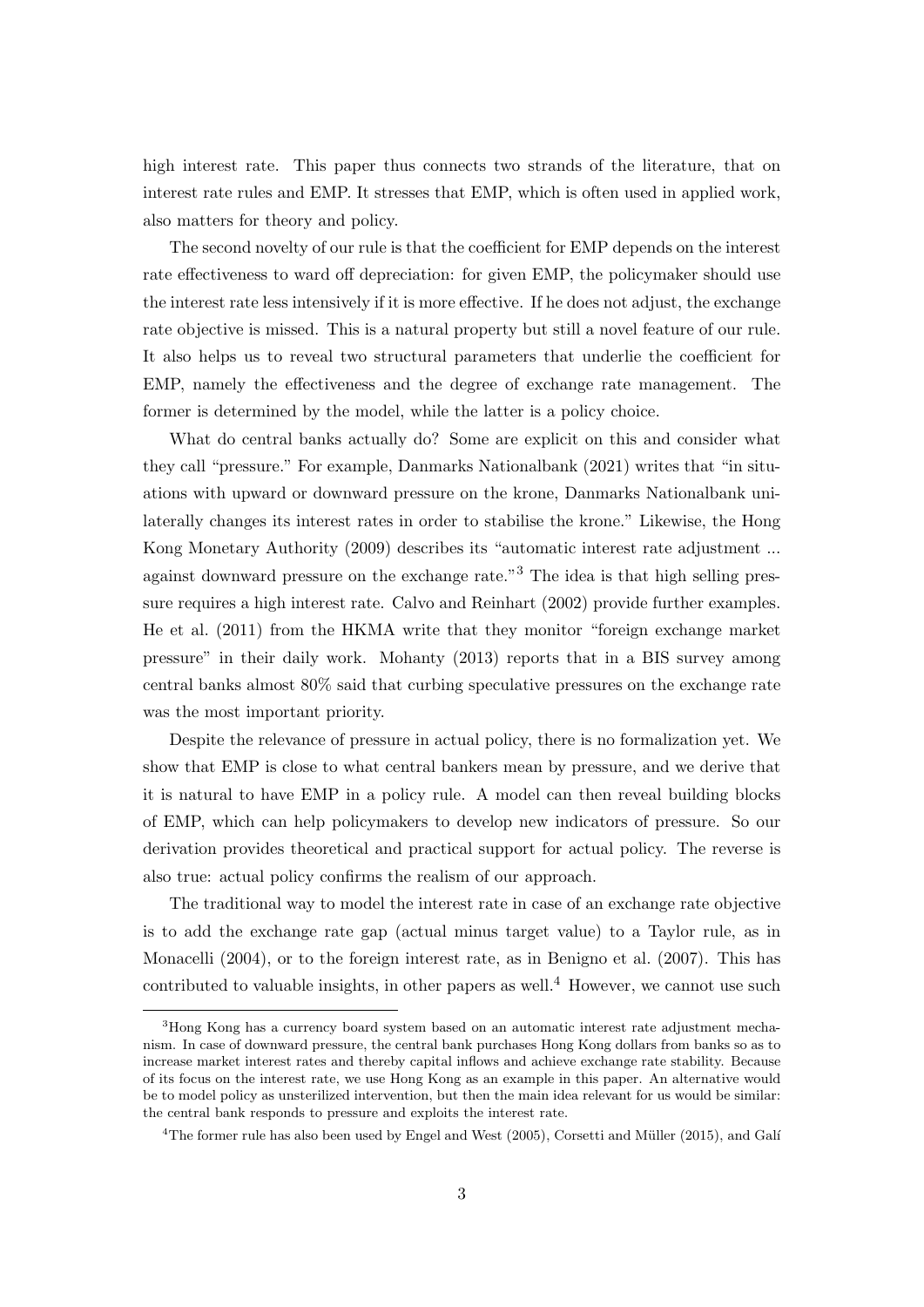an approach of adding a preselected variable to answer our research question. After all, we want to know what variables to include, and how. That is why we derive our rule.

Although the scope of this paper is not to recommend a new interest rate rule, it is interesting to compare the rules. First, our rule can replicate both traditional rules as special cases. Second, it can cover the full spectrum of regimes, from floating to intermediate to fixed exchange rates. Third, in line with actual policy, we have EMP instead of the actual exchange rate gap. Fourth, our rule has separate parameters for the interest rate effectiveness and the exchange rate regime, which make that it automatically accommodates structural change, so that the objective keeps on being implemented. These structural parameters are hidden in the traditional approach.

These differences stem from our alternative procedure. We develop the rule within the economic model at hand, so that we end up with a consistent and coherent framework. That makes our rule attractive for use in theoretical analyses. It can act as a benchmark and provide insights into how the exchange rate is pinned down. The latter helps to derive a simple variant of the rule, one that only contains observables. It has the lagged instead of contemporaneous exchange rate, which improves implementability.

The structure of the rest of the paper is as follows. In Section 2 we derive the interest rate rule and show the relevance of EMP. Section 3 discusses its characteristics. In Section 4 we set out a New Keynesian DSGE model for a small open economy to illustrate our method and derive the interest rate rule and EMP for that model. Section 5 illustrates their characteristics using a simulation study. Section 6 concludes.

## 2 Interest rate rule

For a given exchange rate regime, the goal is to derive the variables the monetary authorities should look at when setting the interest rate to implement that regime. We do so by developing an interest rate rule in a two-country setting. The domestic monetary authorities, being the central bank throughout this paper, pursue some degree of exchange rate management as one of the policy goals (the float is a valid special case). Foreign authorities do not try to control the exchange rate.

The first section sets out the main ideas of our derivation in a simple setting, based on uncovered interest parity (UIP). After that, we present a more general framework, showing that our approach is broadly applicable.

and Monacelli (2016), for example. The latter rule has been applied by Benigno (2004) and Born et al. (2013), among others. These papers focus on the nominal exchange rate. Instead, some authors add the real rate to an interest rate rule, as in Clarida et al. (1998) and Mimir and Sunel (2019). Leitemo and Söderström (2005) also study changes of nominal and real rates. All these papers add preselected variables, and we let Monacelli (2004) and Benigno et al. (2007) represent this approach.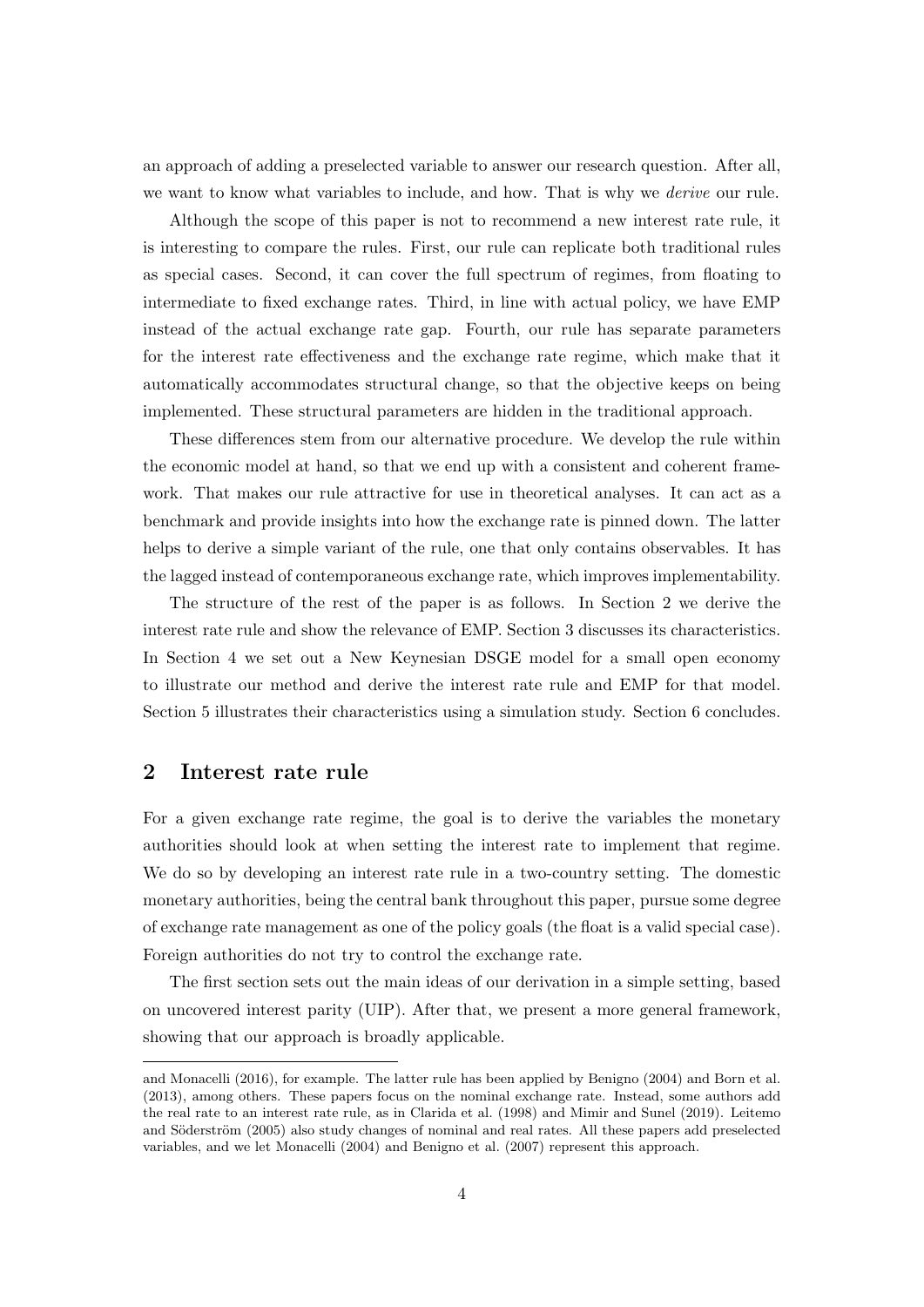## 2.1 Simple setting: UIP

#### 2.1.1 First try

Let  $s_t$  be the (logarithm of the nominal) exchange rate at time t, which is the domestic currency price of one unit of foreign currency. If the central bank pursues a fixed exchange rate target  $s^t$ , a researcher can incorporate that by adding  $s_t = s^t$  for all t to the model. That can suffice for some fixed exchange rate analyses, but it will not tell us what variables the central bank should study to implement the target.

If UIP holds (in log-linearized form), the following method delivers the same regime endogenously. Let  $i_t$  and  $i_t^*$  denote the domestic and exogenous foreign interest rates, respectively, and  $\mathbb{E}_{t} \{s_{t+1}\}\$  is the expected exchange rate conditional on information available in period t. The rule

$$
i_t = i_t^* + \mathbb{E}_t \left\{ s_{t+1} \right\} - s^t,\tag{1}
$$

so with the target instead of  $s_t$  at the end, implies  $s_t = s^t$ , by construction.<sup>5</sup> It shows  $i_t^*$  and  $\mathbb{E}_t\{s_{t+1}\}\)$  are important variables for the central bank to implement the regime.

Our approach, presented below, improves on this. First, it provides additional insights into what variables matter for exchange rate policy. Next, it also applies to settings where UIP does not hold, so that we can obtain a more complete picture of the relevant variables. Moreover, from rule (1) it is not clear how to implement other exchange rate regimes, while our rule can deliver many regimes, including the float, a weighted combination of fixed and float, and leaning against the wind. Finally, many traditional rules have a domestically-oriented part to which an exchange rate part is appended. Our rule has that form as well, which facilitates comparison.

## 2.1.2 Derivation of the rule if UIP holds

Our method consists of three steps. First, we need the interest rate to be consistent with the exchange rate generated by the model at hand. In the current highly-simplified setting, this is automatically accomplished by UIP,

$$
i_t = i_t^* + \mathbb{E}_t \{ s_{t+1} \} - s_t.
$$
 (2)

The second step recognizes that  $i_t$  reflects not only forex policy but also domesticallyoriented policy. Because we want to find what the central bank should focus on for

 $5$ This rule is similar to the price level targeting rule for a closed economy in Adão et al. (2011), who use a Fisher equation with the current price level substituted by the target.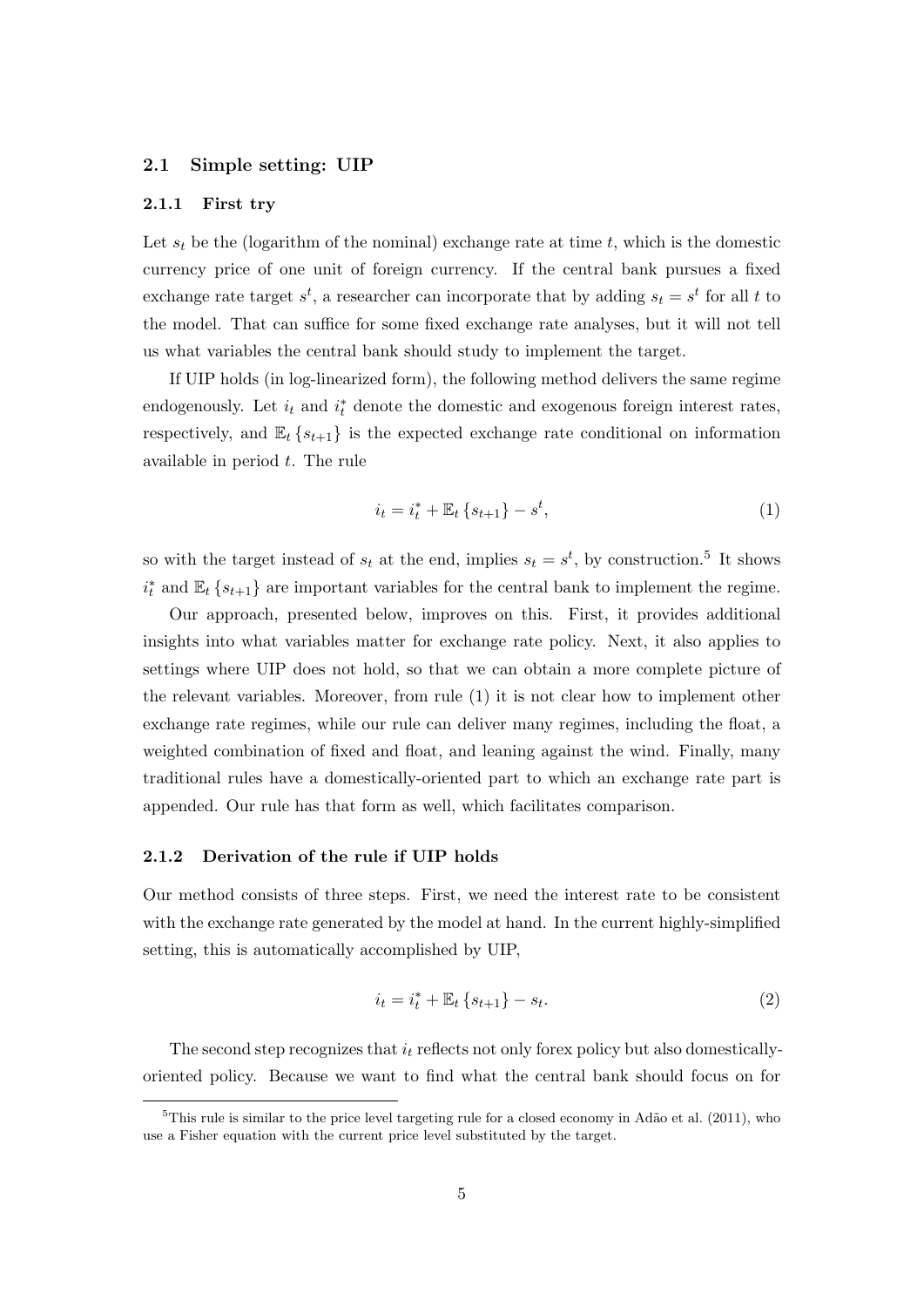its forex policy, we split  $i_t$  into two parts. Let  $i_t^d$  denote the part that shows the rule for the interest rate the central bank would set without considering the exchange rate. We call  $i_t^d$  the domestically-oriented (part of the) interest rate rule. The remainder,  $i_t - i_t^d$ , reflects exchange rate policy. This does not introduce a different policy but just distinguishes two parts of the existing policy. Both parts typically depend on the actual economic situation, and thus on  $i_t$ , say. For example,  $i_t^d$  could be a standard Taylor rule based on actual inflation. In a float,  $i_t = i_t^d$ .

Rewrite (2) by adding and subtracting  $i_t^d$ , so that

$$
i_t = i_t^d + s_t^d - s_t,\tag{3}
$$

where

$$
s_t^d = -i_t^d + i_t^* + \mathbb{E}_t \left\{ s_{t+1} \right\}.
$$
 (4)

Hence, (3) shows that  $s_t^d - s_t$  reflects exchange rate policy. Definition (4) contains  $\mathbb{E}_{t} \{s_{t+1}\}\$ , reflecting that exchange rate policy has to account for actual expectations of investors, not expectations based on  $i_t^d$  or so, because there is no policy change.<sup>6</sup> The presence of  $i_t^d$  instead of  $i_t$  in (4) together with actual expectations  $\mathbb{E}_t$   $\{s_{t+1}\}$  shows that the contemporaneous impact of exchange rate policy is removed, that is, the impact not involving expectations.<sup>7</sup> Hence,  $s_t^d$  is the notional exchange rate that prevails when taking out the contemporaneous impact of exchange rate policy. As  $s_t^d$  combines part of  $i_t$  with the other determinants, we call  $s_t^d$  the intermedial exchange rate. It is just a convenient combination of existing variables, not a necessary variable in the model.

The final step of our derivation proposes the rule

$$
i_t = i_t^d + s_t^d - s_t^o,\tag{5}
$$

where  $s_t^o$  denotes the exchange rate objective. The intuition is that a high  $s_t^d$  reflects that, abstracting from the contemporaneous impact of policy, investors intend to sell the currency, and to the extent that it exceeds the objective  $s_t^o$ , the central bank has

 ${}^{6}$ Because — as always in the paper —  $i_t^d$  and expectations are both based on the actual interest rate  $i_t$ ,  $s_t^d$  is not the counterfactual exchange rate based on  $i_t^d$  and expectations and variables consistent with  $i_t^d$ . The latter would boil down to the exchange rate under a float, but that is not the regime in place, as we do not study a policy change. So  $s_t^d$  is not the exchange rate in another general equilibrium.

<sup>&</sup>lt;sup>7</sup>Policy  $i_t - i_t^d$  can affect  $s_t$  through various contemporaneous channels. The impact through all of them is taken out to form  $s_t^d$ . Suppose, in contrast, we had kept in some fraction  $0 < \phi < 1$  to form the alternative  $\tilde{s}_t^d = -\phi \left( i_t - i_t^d \right) + s_t^d$ . Then  $s_t = \tilde{s}_t^d - (1 - \phi) \left( i_t - i_t^d \right)$ , so that (3) would have become  $i_t = i_t^d + \frac{1}{1-\phi} (\tilde{s}_t^d - s_t)$ . That would have yielded an equivalent rule with the same underlying economic mechanisms at work, it would not have affected the answer to the question of what variables the central bank should look at, and it would have made  $i_t$  on the left of the rule directly dependent on itself, blurring interpretations.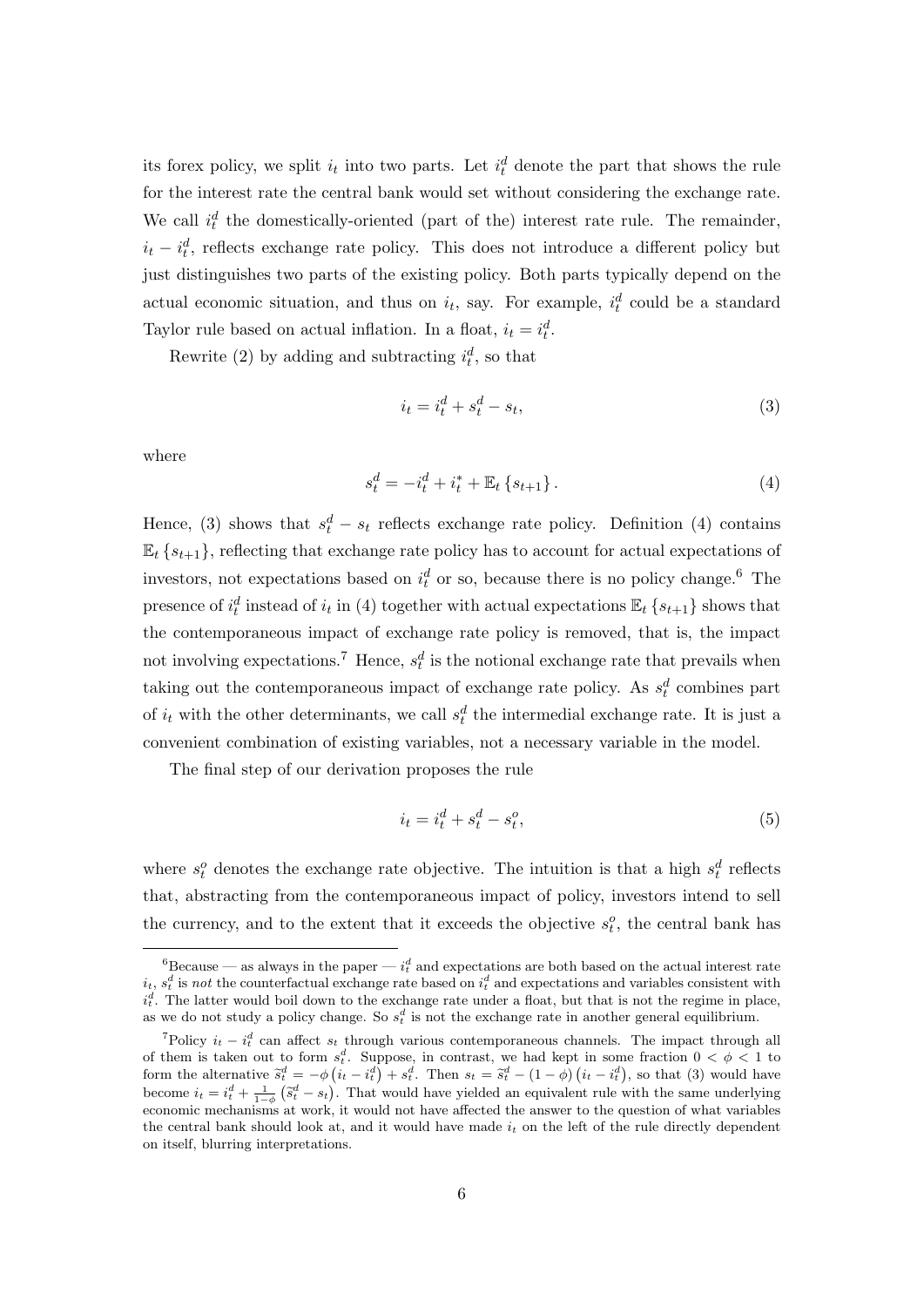to set a high interest rate. For the fixed rate,  $s_t^o$  is the target  $s_t^t$ . In the float,  $i_t = i_t^d$ , so that  $s_t^o$  has to be set at  $s_t^d$ . Other regimes are handled by other choices for  $s_t^o$ , as described in Section 2.4.

It is clear that adding rule (5) to the model is equivalent to adding  $s_t = s_t^o$ . Hence, the rule implements the exchange rate objective exactly, by construction. The reverse is also true: to implement the objective, the central bank should use rule (5).

In the special case of the fixed exchange rate  $s_t^o = s_t^t$ , our rule is equivalent to rule (1). Still, our approach reveals another variable of interest for the central bank in its exchange rate policy, which is  $i_t^d$ , entering via  $s_t^d$  in (4). For example, a drop in  $i_t^d$  to stimulate the economy here increases excess supply of the currency and thus  $s_t^d$ , which the central bank has to offset by exchange rate policy. Actually, here the bank fully offsets the initial drop, in line with the incompatible trinity. The relevance of both  $i_t^d$ and  $i_t^*$  for exchange rate policy is also in line with the symmetry expected for a relative variable such as the exchange rate.

## 2.2 More general setting

Because of the potential relevance of imperfect capital mobility and risk premia, as of here we no longer assume that the exchange rate depends on UIP. Instead, in Section 2.2.1 we introduce a more general exchange rate function. The derivation of the interest rate rule itself is in Section 2.2.2.

#### 2.2.1 Exchange rate function

We assume that it is possible to solve the exchange rate  $s_t$  from the particular model at hand as a function of the exchange rate determinants. The interest rate  $i_t$  is one determinant, and we cluster its effects on  $s_t$  in two groups. First,  $i_t$  operates via contemporaneous channels. For example, a high  $i_t$  attracts capital and thus lowers  $s_t$ (appreciation). Or a high  $i_t$  weakens current consumption, reducing the home price level, increasing foreign demand for home goods, and appreciating the home currency, all in period t.

The second impact of  $i_t$  on  $s_t$  goes via expectations. For example, a high  $i_t$  may increase the currently expected interest rate next period,  $i_{t+1}$ , which then weakens expected consumption at  $t + 1$ , and similar to the causal chain above leads to expected home appreciation at  $t + 1$ , appreciating the home currency at t.

We now write the exchange rate function s in the form

$$
s_t = s(i_t, E_t), \tag{6}
$$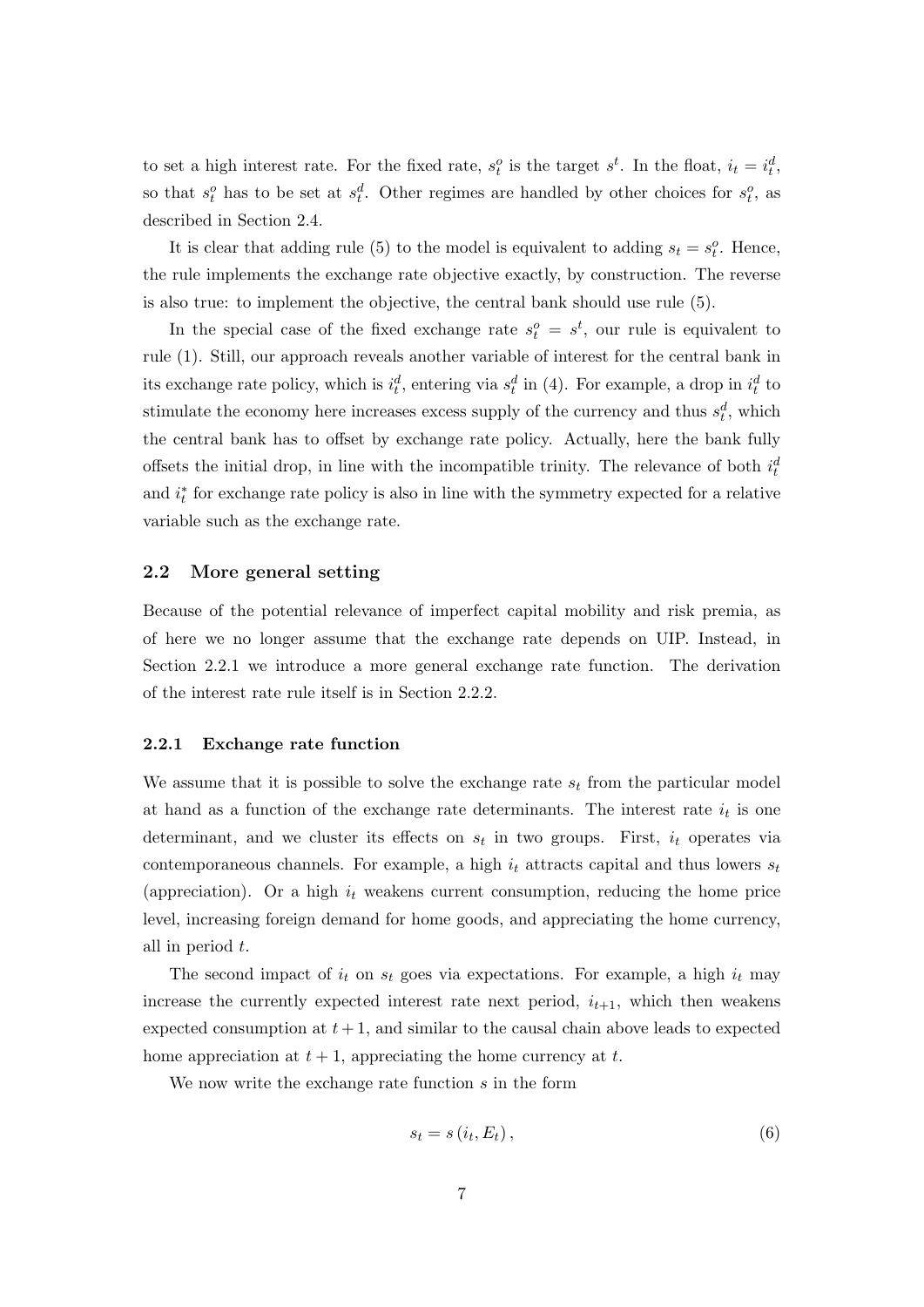where the  $i_t$  argument represents the contemporaneous channels, and the vector  $E_t$ consists of expectations  $\mathbb{E}_t \{.\}$  and all other exchange rate determinants. The  $(i_t, E_t)$ separation will be convenient in the next section. It is not restrictive  $-$  it just splits the full impact of  $i_t$  on  $s_t$  into the two groups. For example, in the UIP Section 2.1 the function would be  $s_t = -i_t + i_t^* + \mathbb{E}_t \{s_{t+1}\}\.$  Section 4.2 derives the  $(i_t, E_t)$ -form in our New Keynesian model, in particular formula  $(37)$ , where  $(39)$  specifies  $E_t$ .

The variables in  $E_t$  depend on expectations, predetermined, and contemporaneous variables, but the separation implies that the latter no longer include the impact of  $i_t$ . So contemporaneous variables such as goods prices, interest rates concerning other maturities than the one underlying  $i_t$ , national income, and fiscal policy are first cleaned for  $i_t$  by moving the  $i_t$  dependencies to the  $i_t$  argument, and then the remainder enters  $E_t$ . For example, consider goods prices. The second example of contemporaneous channels above, that a high  $i_t$  lowers goods prices and appreciates the currency, is captured by the  $i_t$  argument. What remains in the  $E_t$  argument is, for example, that lower expected future income weakens current consumption, causing lower prices and appreciation, and that exogenous technological progress via lower prices causes appreciation.

Let's impose for simplicity the s-function is linear in its first argument, that is,

$$
s_t = -wi_t + s(0, E_t), \qquad (7)
$$

where the scalar

$$
w = -\frac{\partial s}{\partial i} \left( ., E_t \right) \neq 0 \tag{8}
$$

reflects the effectiveness of the interest rate to counteract depreciation via all contemporaneous channels.<sup>8</sup> We leave out the time subscript from  $w$  for notational simplicity. Linearity holds in the UIP section, where  $w = 1$ , and in our New Keynesian model, where  $w$  is constant, positive, and follows from existing parameters.

#### 2.2.2 Derivation of the rule

The derivation resembles the structure of the UIP-based derivation in Section 2.1.2. It consists of three steps. First, realize that the model at hand determines how the interest rate  $i_t$  affects the exchange rate  $s_t$ , represented by s-function (7). To ensure that our rule implements the objective, we take that function and rewrite it as

$$
i_t = \frac{1}{w} (s (0, E_t) - s_t).
$$
 (9)

 $8$ One usually considers w to be positive, that is, an interest rate increase appreciates the currency. In intuitive explanations below we will do as if  $w$  is positive, but we do not impose it in the derivation.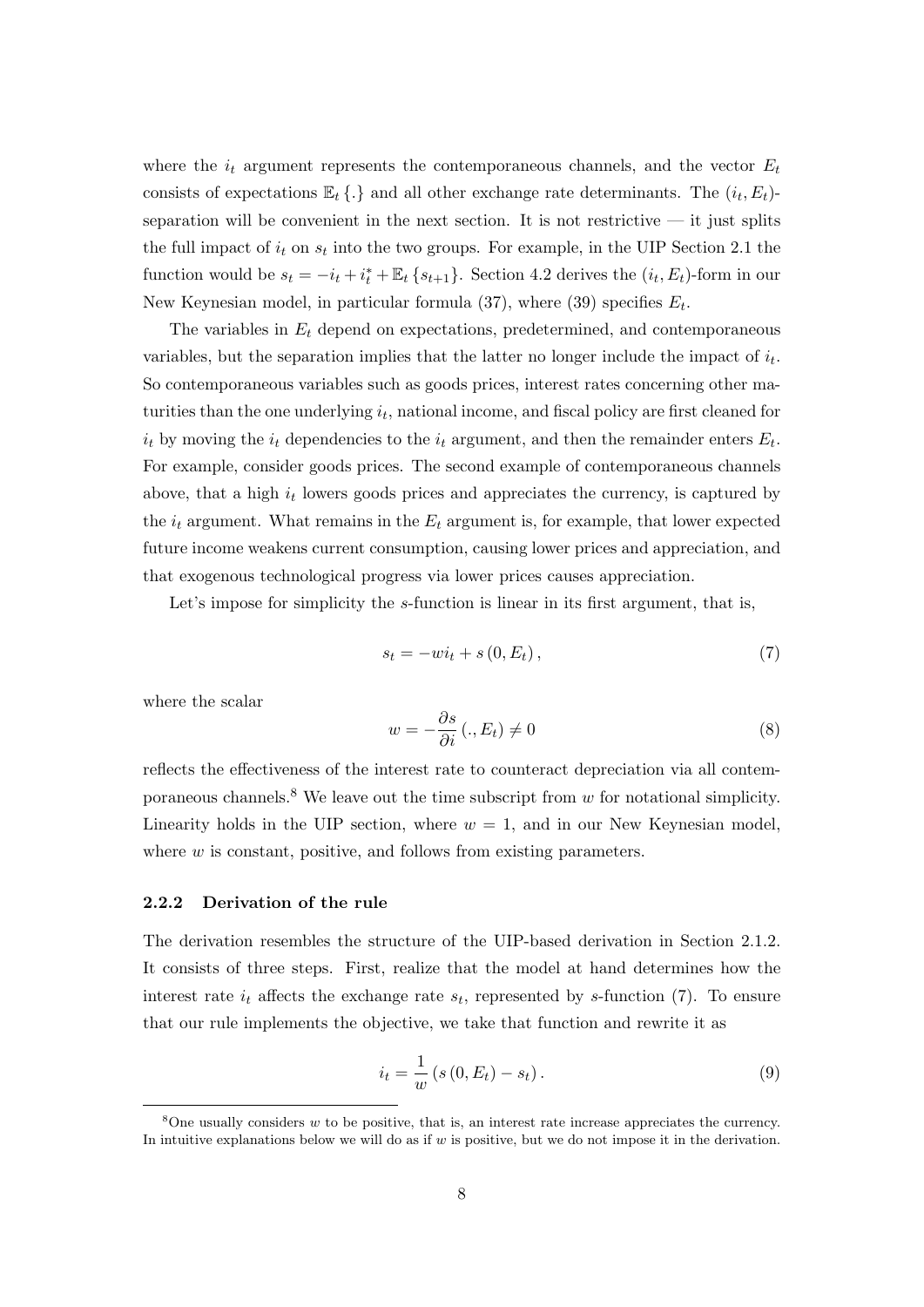The second step introduces the domestically-oriented interest rate  $i_t^d$ , as motivated in the UIP section, by adding and subtracting  $i_t^d$ . That yields

$$
i_t = i_t^d + \frac{1}{w} \left( s_t^d - s_t \right),\tag{10}
$$

where

$$
s_t^d = s\left(i_t^d, E_t\right). \tag{11}
$$

The interpretation of both equations is the same as given below (4).

Third, we propose the rule

$$
i_t = i_t^d + \frac{1}{w} \left( s_t^d - s_t^o \right),\tag{12}
$$

where  $s_t^o$  is again the exchange rate objective. If UIP holds, this becomes rule (5), and the intuition there also applies here. As another example, objective (16) implies rule (17), which in the New Keynesian illustration becomes (42).

Because the model at hand delivers exchange rate function (7), and the latter is rewritten into and thus equivalent to (10), adding rule (12) to the model is again equivalent to adding  $s_t = s_t^o$ . Hence, the rule implements the exchange rate objective exactly at every t. Conversely, to implement the objective, the central bank should use rule (12). This is also a consequence of the fact that our approach exploits information that is already in the model, fundamental equation (7) for the exchange rate. An additional insight compare to the UIP-based rule (5) is that the interest-rate effectiveness w matters, and thus the structure of the economy: the more effective the instrument, the smaller its required use, as expected.

### 2.3 EMP as the key determinant

Exchange market pressure (EMP) is a concept introduced by Girton and Roper (1977). Intuitively, it represents the reluctance of investors to hold the domestic currency at the forex market. This reluctance tends to affect the exchange rate, and that may trigger the central bank to act. This resembles the idea of our interest rate rule. Indeed, we will show that the rule implies a prominent role for EMP in policy.

## 2.3.1 EMP definition

The idea of the EMP concept is to split the actual (relative) depreciation of the home currency, resulting from the interplay of investors and authorities, into a part reflecting the reluctance of investors to hold the currency, called EMP, and the policy-based part,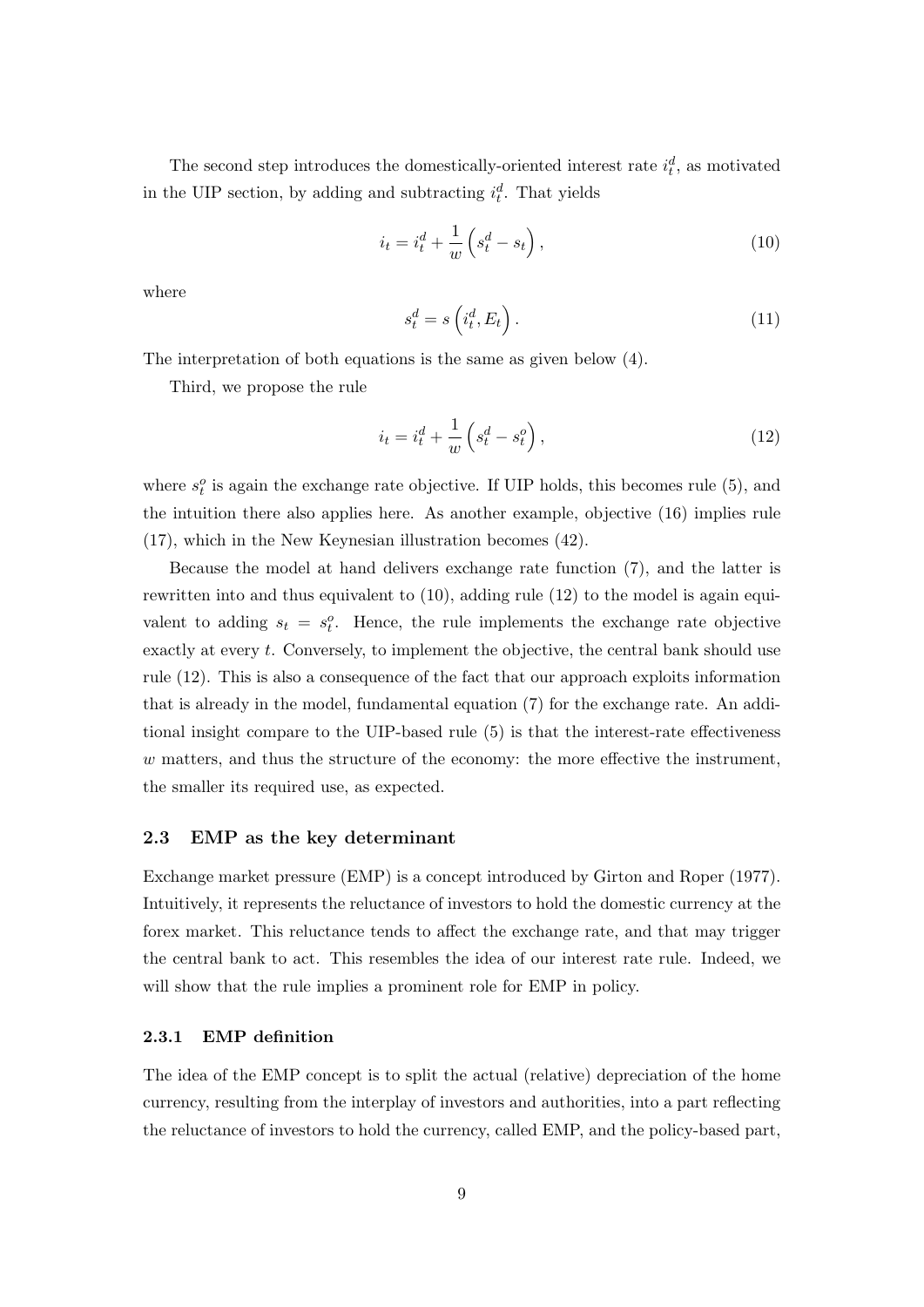which usually intends to counteract EMP. EMP applies to any exchange rate regime and can be positive as well as negative, where the latter means there is pressure on the currency to appreciate. One example is a fixed exchange rate that is under attack by speculators and where the attack is successfully offset by policy. Then EMP is positive, the policy-based counteracting depreciation is negative and offsets EMP exactly.

More formally,  $EMP_t$  is defined as the relative depreciation of the home currency at time  $t$  in the absence of exchange rate policy, while keeping expectations at the levels determined by actual policy. This is the standard definition in the EMP literature, due to Weymark (1995). The definition is unique and does not depend on a model. We here apply it to the setting where the interest rate is the policy instrument.<sup>9</sup>

One key element in the definition is the absence of exchange rate policy. The interest rate rule in this situation is  $i_t^d$ , the domestically-oriented rule introduced in Section 2.1.2. So EMP does not directly depend on the actual interest rate  $i_t$ .

Without the second key element in the EMP definition, the condition on expectations, the use of  $i_t^d$  would make EMP like the depreciation under a floating exchange rate regime. But that is not what EMP intends to capture; EMP is about the reluctance of investors to hold the currency in the actual regime. So EMP uses the same values for the expectations as  $E_t$  defined earlier.

We can thus express the standard EMP definition in our notation as

$$
EMP_t = s_t^d - s_{t-1}.\tag{13}
$$

## 2.3.2 EMP in the rule

Rewriting rule (12) using (13) yields

$$
i_t = i_t^d + \frac{1}{w} \left( EMP_t - (s_t^o - s_{t-1}) \right). \tag{14}
$$

<sup>9</sup>Klaassen and Jager (2011) set out how the interest rate appears in the EMP definition and provide empirical support for that. Our approach is also in line with that.

Apart from the unique definition of  $EMP<sub>t</sub>$ , the EMP literature also offers two ways to quantify  $EMP_t$ . First, one can take a theoretical model and derive  $EMP_t$  as a function of fundamentals. This function varies across models, and Weymark (1995) and (13) with (41) in our paper provide examples. So, these are model-dependent quantifications of EMP, while the definition of the EMP concept itself is model independent.

Second, the EMP literature offers practical ways to measure  $EMP_t$ . In some papers, the term "EMP" not only refers to EMP itself, but also to the measure of EMP. EMP measures vary across papers and include the current value of the policy instrument, such as  $i_t$ . In contrast, in our paper "EMP" always means EMP itself, not the measure, and we use EMP to explain the current value of the policy instrument. Note that EMP measures often include the change in foreign reserves divided by money supply. Klaassen and Jager (2011) explain why that is in line with the EMP definition, for a central bank using forex intervention as instrument.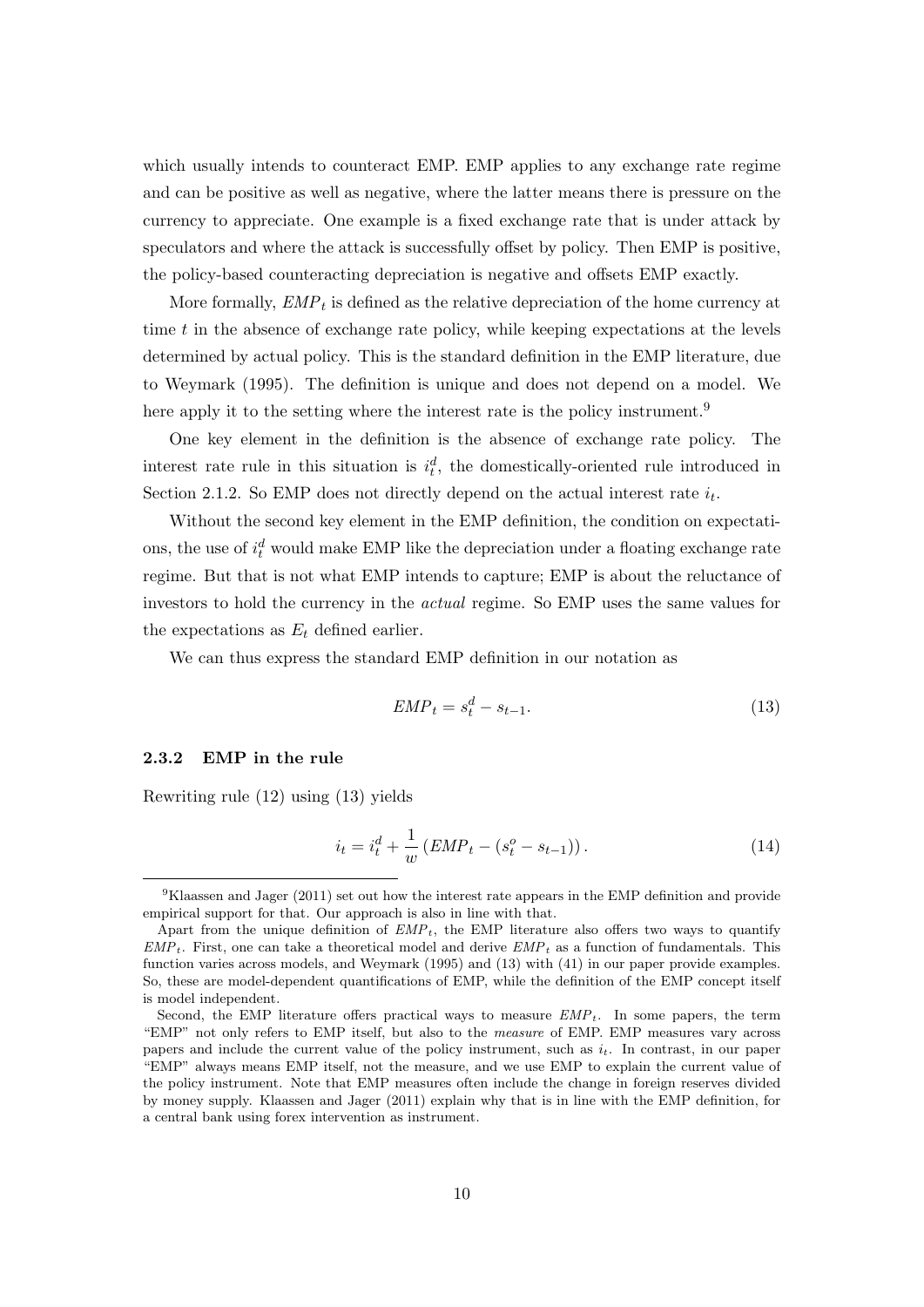Given the derivation of the rule, we conclude that EMP emerges naturally as the key determinant of the interest rate if a central bank wants to implement a given exchange rate objective. In this sense, our derivation reveals the insight that central banks should look at EMP. So our rule guides policy.

The rule says that the central bank has to set  $i_t > i_t^d$  to ward off  $EMP_t$  insofar pressure exceeds the target depreciation  $s_t^o - s_{t-1}$ . The magnitude of  $i_t - i_t^d$  is the amount of excess pressure converted into interest rate units by dividing by the effectiveness  $w$ of the interest rate instrument.

It is contemporaneous pressure that matters, not expected future pressure. This marks a difference with the inclusion of, say, expected inflation in some Taylor rules. The latter are typically used to model central bank policy to control inflation between today and a year ahead, say. Such a focus on the future is not what matters in exchange rate management. The obvious example concerns the fixed rate: if today's interest rate does not offset the pressure to move away from the target today, there will be an immediate breakdown of the peg, irrespective of expected future developments. Hence, today's  $EMP_t$  is what matters for  $i_t$ .

#### 2.3.3 Justifying and being supported by actual policy

As argued in the introduction, central bankers consider what they call "pressure" on their currency at the forex market when implementing exchange rate management. A high  $s_t^d$  reflects that investors intend to sell the currency. That mimics what central bankers mean by pressure. The EMP variable relates  $s_t^d$  to the lagged rate  $s_{t-1}$  and the EMP literature calls this pressure. That is in line with the phrase "downward pressure" used by Danmarks Nationalbank (2021) and Hong Kong Monetary Authority (2009), and with He et al. (2011) from the HKMA, who write that they monitor "foreign exchange market pressure." This advocates a formalization of the word "pressure" by

$$
pressure = EMP_t. \t\t(15)
$$

Because pressure matters in actual policy, our rule not only guides policy, but it also justifies and is supported by actual policy.

## 2.4 The rule for specific exchange rate regimes

Rule (12) can be combined with many exchange rate objectives  $s_t^o$ . The current section applies it to six regimes. Five are inspired by practice, namely the float, fixed rate, crawling peg without band, peg with possibly time-varying band, and a policy that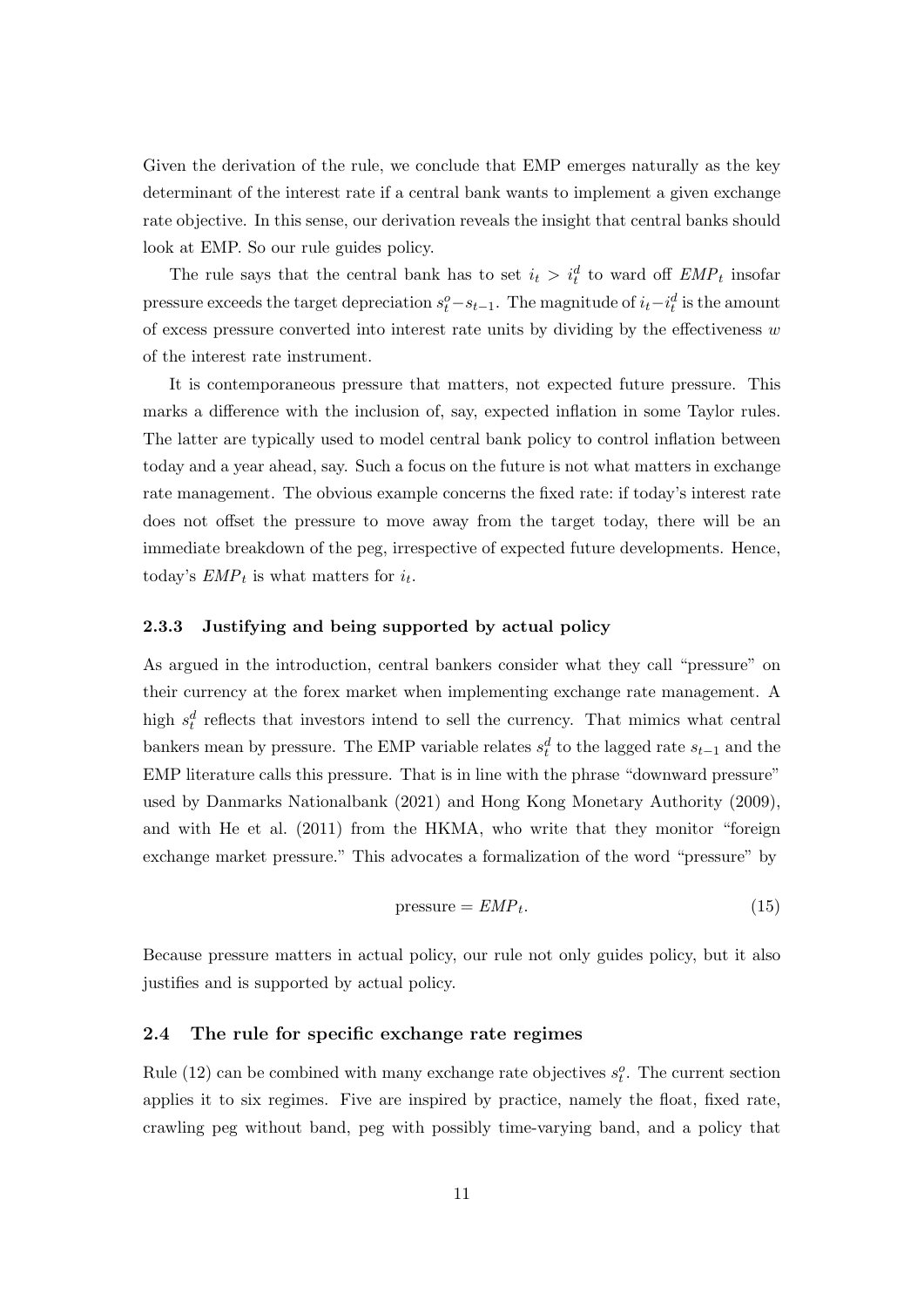moderates the rate of change (called "leaning against the wind"). IMF (2020) shows that these regimes cover the majority of the countries. Examples include the United States, Bulgaria, Nicaragua, China, and Brazil, respectively, albeit that we examine only one type of policy to implement the regime, that is, interest rate policy. The other regime is a weighted combination of the fixed and floating exchange rate regimes, which we introduce because it will be convenient in theoretical analyses and we will focus on it after this section to simplify the exposition.

In the float the central bank does not try to affect the exchange rate, so any tendency for the rate to move to a particular value is ignored by its interest rate policy. More formally,  $s_t^o = s_t^d$ . Rule (12) then sets  $i_t = i_t^d$ , as expected.

For the fixed exchange rate the question at hand is what  $i_t$  the central bank should choose to ensure the exchange rate equals the target  $s^t$ . Substituting  $s^o_t = s^t$  into (12) gives the interest rate that hits this target.

The weighted fixed-floating exchange rate is a weighted average of the fixed and floating exchange rate regimes, where the weight  $\mu \in [0, 1]$  denotes the degree of exchange rate management. The regime and the interest rule implementing it are

$$
Policy objective: s_t^o = (1 - \mu) s_t^d + \mu s^t
$$
\n(16)

Interest rate rule: 
$$
i_t = i_t^d + \frac{1}{w} \mu \left( s_t^d - s^t \right)
$$
. (17)

For  $\mu = 0$  this confirms the rule for the float. The higher  $\mu$ , the more  $i_t$  responds to a given  $s_t^d - s^t$ , meaning tighter exchange rate management. For  $\mu = 1$  the system represents the fixed rate. Put differently, (17) and (10) imply  $w(i_t - i_t^d) = \mu (s_t^d - s^t)$ and  $s_t - s^t = (1 - \mu)(s_t^d - s^t)$ , so that  $\mu$  captures how much of  $s_t^d - s^t$  the central bank offsets by policy, and  $1 - \mu$  shows how much ends up in the actual exchange rate gap. Note that  $\frac{1}{w}\mu$  in (17) discloses the two structural parts that underlie the coefficient for  $s_t^d$ , namely the model-determined interest rate effectiveness w and the degree of exchange rate management  $\mu$  chosen by the policymaker. So (17) disentangles a Taylor-rule type of coefficient into two structural parameters.

The crawling peg generalizes the fixed rate by having a time-varying target:  $s_t^o = s_t^t$ .

In the peg with band the exchange rate must lie in a band  $[\underline{s}_t, \overline{s}_t]$ . One example, inspired by Krugman (1991), is where  $s_t^o = s_t^d$  if  $s_t^d \in [\underline{s}_t, \overline{s}_t]$ , but once the exchange rate tends to leave the band, the central bank uses the interest rate to make sure that the exchange rate settles at the nearest boundary, so  $s_t^o = s_t$  if  $s_t^d < s_t$ , and  $s_t^o = \overline{s}_t$  if  $s_t^d > \bar{s}_t$ . A special case is the one-sided band, as applied in Switzerland until 2015 and in the Czech Republic until 2017, where  $s_t$  restricts appreciation but  $\overline{s}_t$  is infinite.

In the "leaning against the wind" regime the central bank aims at mitigating the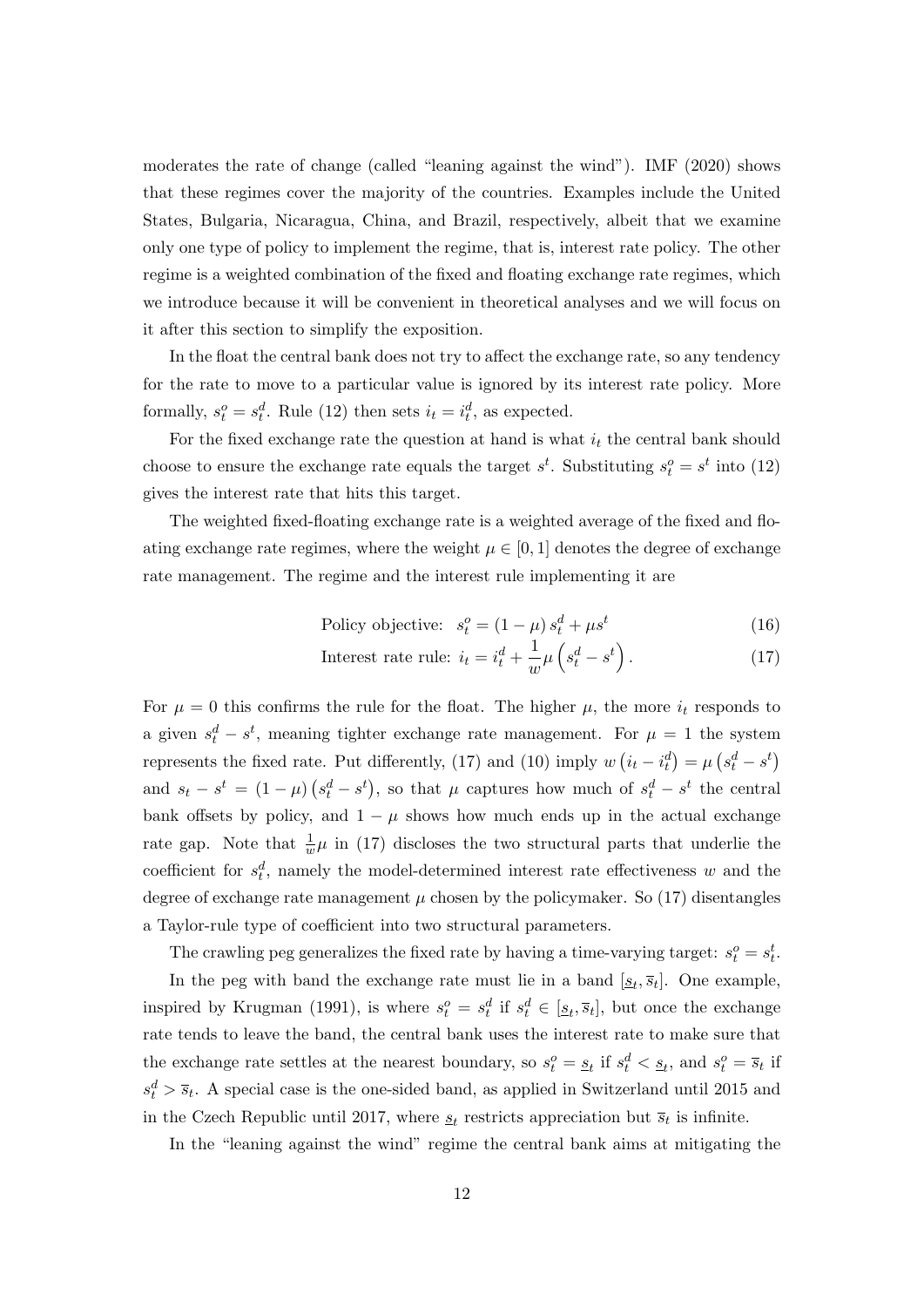change in the exchange rate. So it counteracts the wind  $s_t^d - s_{t-1}$ , that is,  $EMP_t$ . This regime follows from the weighted fixed-floating regime by using  $s_{t-1}$  instead of  $s^t$ . Despite the practical relevance of leaning against the wind, the rest of this paper simply focuses on the exchange rate level. Substituting  $s<sup>t</sup>$  below by  $s_{t-1}$  gives the features of our rule for the change.

# 3 Characteristics of the rule and relation to the literature

We have derived a new interest rate rule, because our research question of finding relevant variables for exchange rate management differs from what existing rules focus on. Still, existing rules have been applied successfully in several studies, as indicated in the Introduction. In this section we thus analyze how our rule can be a useful generalization and provide additional insights.

## 3.1 The rules to be compared

Traditional rules rely on the gap between the actual exchange rate and its target. The Monacelli (2004) rule adds this exchange rate gap to a Taylor rule, formalized by

$$
i_t = i_t^d + \varphi_s \left( s_t - s^t \right), \tag{18}
$$

where  $\varphi_s \geq 0$ .

Benigno et al. (2007) add the gap to the foreign interest rate instead of  $i_t^d$ ,

$$
i_t = i_t^* + \varphi_s^{BBG} \left( s_t - s^t \right), \tag{19}
$$

where  $\varphi_s^{BBG} > 0$  and its value does not matter for the regime.<sup>10</sup> They assume UIP.

Our rule is (17), given that we focus on the weighted fixed-floating regime. So we have  $\frac{1}{w}\mu$ , a new variable  $s_t^d$  (and thus  $EMP_t$ ), and we do not impose UIP.

## 3.2 Encompassing both traditional rules

Traditional rules have  $s_t$  while our rule has  $s_t^d$ . By considering special cases in our framework, we can bridge that gap, as follows.

First, consider  $\mu$  < 1. Substitute the implied rule (17) for  $i_t - i_t^d$  in (10), and use

 $10$ They also present a similar non-linear version of (19), which we do not discuss separately.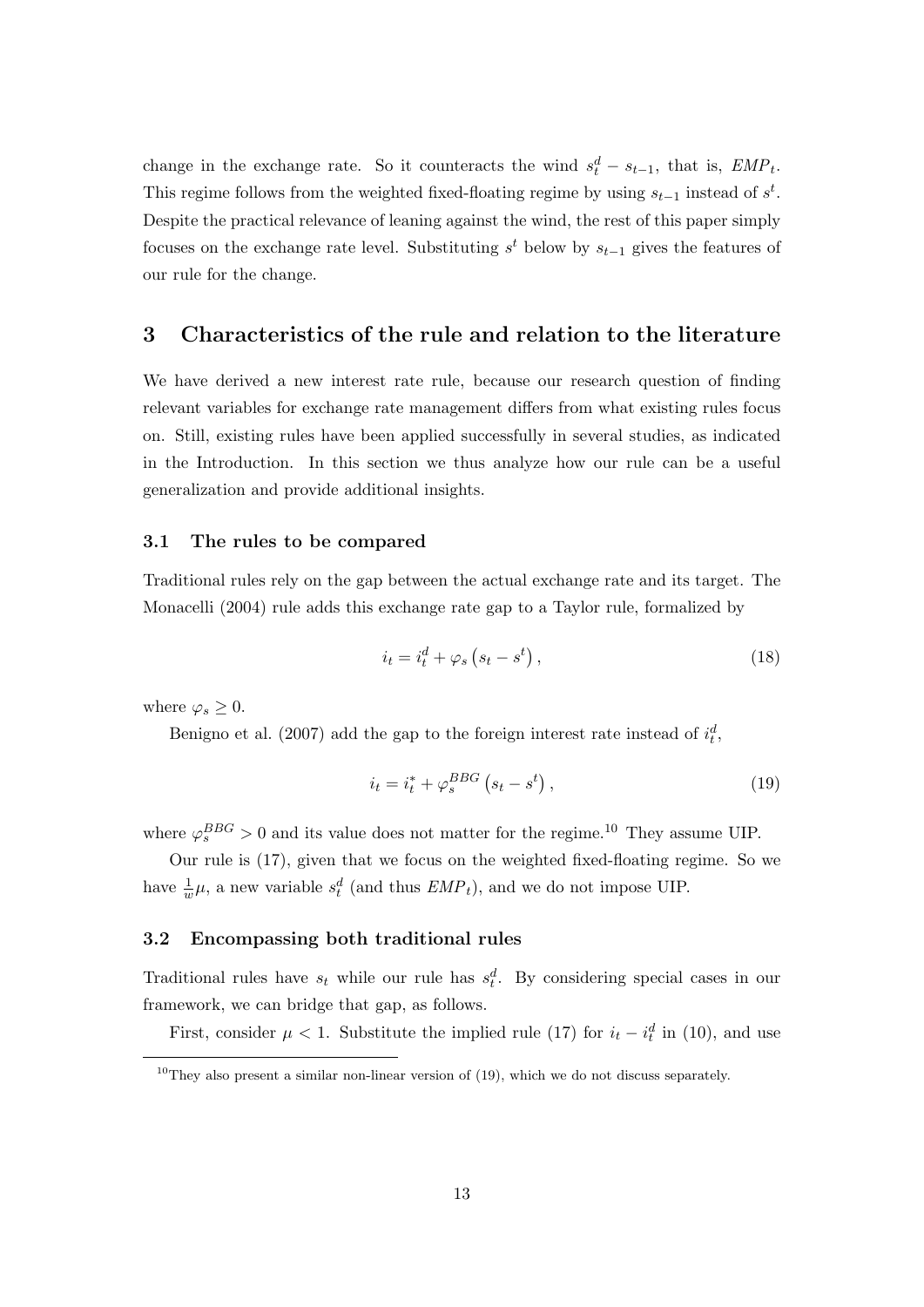the resulting  $s_t^d$  in (17). That gives

$$
i_t = i_t^d + \frac{1}{w} \frac{\mu}{1 - \mu} \left( s_t - s^t \right), \tag{20}
$$

Hence, our rule becomes the Monacelli (2004) rule by choosing  $\mu = \frac{w\varphi_s}{1 + w\varphi_s}$  $\frac{w\varphi_s}{1+w\varphi_s}$ .

Next, take  $\mu = 1$ , so the fixed rate, and assume UIP. This is the Benigno et al. (2007) setting. There our rule becomes (5) with  $s_t^d$  definition (4), that is,

$$
i_t = i_t^* + \mathbb{E}_t \left\{ s_{t+1} \right\} - s^t. \tag{21}
$$

This implements the fixed exchange rate, so that  $\mathbb{E}_{t} \{s_{t+1}\} = s_t$ . Our rule thus boils down to the Benigno et al. rule, realizing that the specific value of  $\varphi_s^{BBG} > 0$ , here unity, does not matter.

We conclude that our rule encompasses both traditional rules. This holds despite the presence of different base interest rates,  $i_t^d$  and  $i_t^*$ , in those rules. The explanation is that our rule starts from  $i_t^d$  for  $\mu = 0$ , which then gradually becomes less important if  $\mu$ grows, as in the Monacelli rule, while  $i_t^*$  becomes more important and for  $\mu = 1$  in case of UIP is the only base rate. In the UIP setting, this transition can be made explicit by substituting objective (16) into rule (5), giving  $i_t = (1 - \mu) i_t^d + \mu i_t^* + \mu \left( \mathbb{E}_t \left\{ s_{t+1} \right\} - s^t \right)$ .

## 3.3 Implementing the exchange rate objective

The central bank wants to implement its objective, the weighted fixed-floating regime indicated by  $\mu$ . We now examine whether the three rules fulfill this basic requirement.

Substituting the Monacelli rule (18) into (10) shows that the resulting  $s_t$  is a weighted average of  $s_t^d$  and  $s^t$ , with weight  $\frac{w\varphi_s}{1+w\varphi_s}$  on the latter. So, by not using w, the central bank does not know which regime it implements. The objective  $s_t^o$  has weight  $\mu$ , which is thus missed (unless  $\varphi_s$  happens to be  $\frac{1}{w}$  $\mu$  $\frac{\mu}{1-\mu}$ ). This need not be a problem if one, like Monacelli, does not intend to implement a specific regime, but knowing the resulting regime can matter in other cases. The fixed exchange rate is not covered but is the limiting case where  $\varphi_s \to \infty$ .

Benigno et al. (2007) focus on the fixed rate. Their rule (19) says that the central bank commits to raising  $i_t$  above  $i_t^*$  if  $s_t$  tends to exceed  $s^t$ . The authors prove that in equilibrium  $s_t = s^t$ , thus implementing the objective.

Our rule (17) implements the regime for all  $\mu$ , as shown in Section 2.2.2. Zooming in on the fixed rate, we find that our rule can implement that with a finite parameter and without requiring UIP.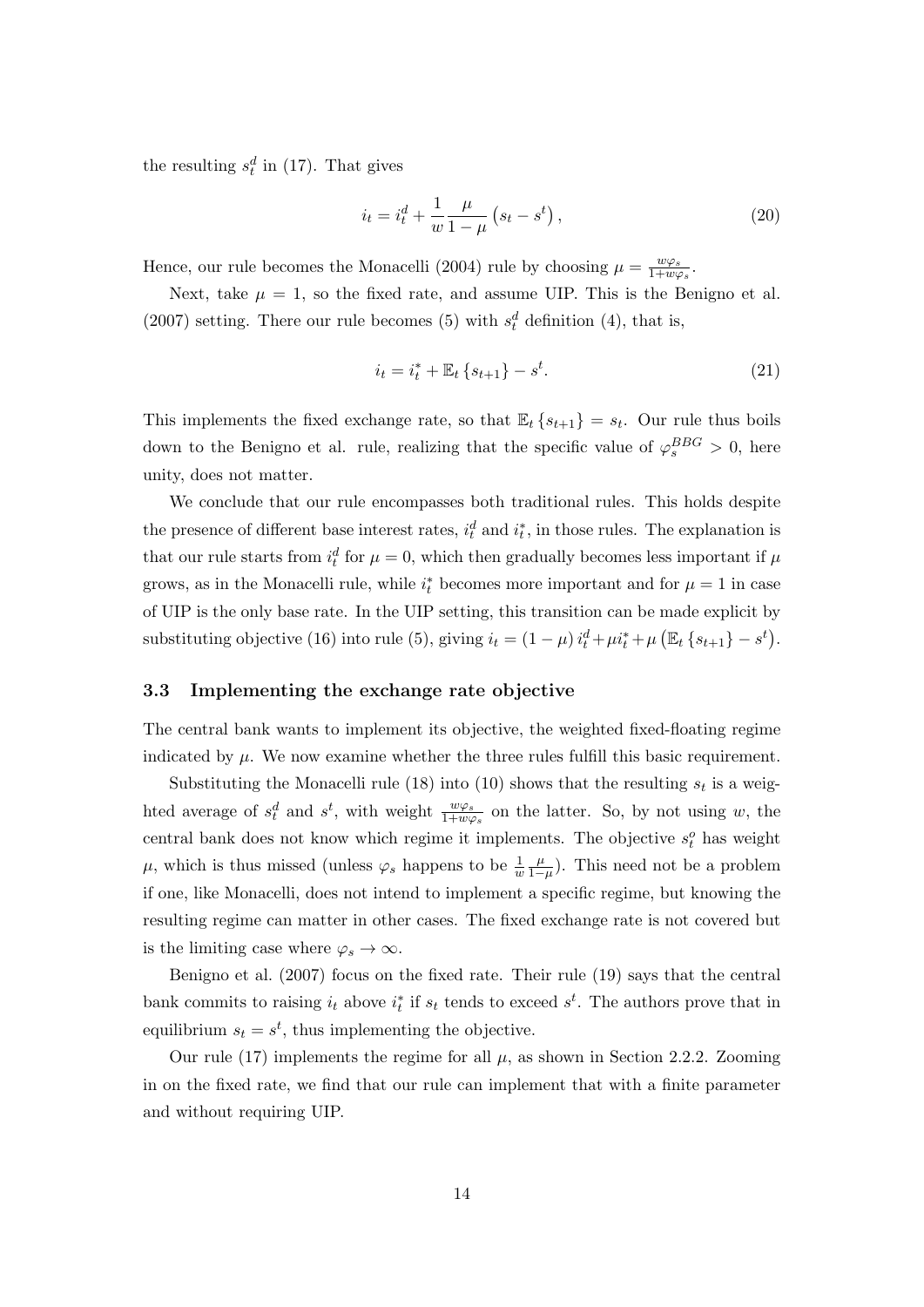## 3.4 Disentangling the reduced-form coefficient  $\varphi_s$

Taylor-rule parameters such as  $\varphi_s$  in the Monacelli rule (18) are typically viewed as policy-choice parameters. However, (20) reveals that

$$
\varphi_s = \frac{1}{w} \frac{\mu}{1 - \mu} \tag{22}
$$

not only contains a policy choice  $\mu$ , but also the effectiveness w (for  $\mu > 0$ ). Hence,  $\varphi_s$ is a reduced-form coefficient. This explains why the regime is not identified.

Our rule resolves this by giving the two underlying structural parameters. Interestingly, as w is determined by existing parameters only, disentangling  $\varphi_s$  does not increase the number of model parameters. We have simply used information in the exchange rate function, which is not exploited in the traditional rule.

## 3.5 Interest rate effectiveness and the structure of the economy

The traditional rules have  $\varphi_s$  or  $\varphi_s^{BBG}$  as the impact of the gap  $s_t - s^t$  on  $i_t$ , and the users typically choose them independently of the structure of the economy under consideration. To illustrate the consequences, consider a change in financial openness that makes the interest rate more effective for exchange rate purposes (higher  $w$ ), so that one would expect a less aggressive interest rate response for a given  $s_t - s^t$ .

Traditional rules, however, imply the same  $i_t$  as before the structural change, due to the unchanged  $\varphi_s$  and  $\varphi_s^{BBG}$ . The consequence when using the Monacelli (2004) rule is clear from (22): after the structural change, the actual regime is one of tighter exchange rate management, to an unknown extent. This need not be a problem in some studies, but it can be important in others. For the Benigno et al. (2007) rule, the impact of keeping  $\varphi_s^{BBG}$  constant is none, because the regime outcome is the same for all positive values.

In our rule, the impact of a given pressure on  $i_t$  depends on the effectiveness w, and the larger w weakens the required interest rate reaction, as expected. So the policy recommendation is that central bankers should account for the effectiveness of their instrument when determining its use. This is straightforward, but only our rule includes it.

## 3.6 Pressure instead of the actual gap

Our rule is the result of a general derivation. From that derivation  $s_t^d$ , and thus  $EMP_t$ , emerges as the key determinant. The relevance of pressure is confirmed by actual central bank policy, as shown in the Introduction.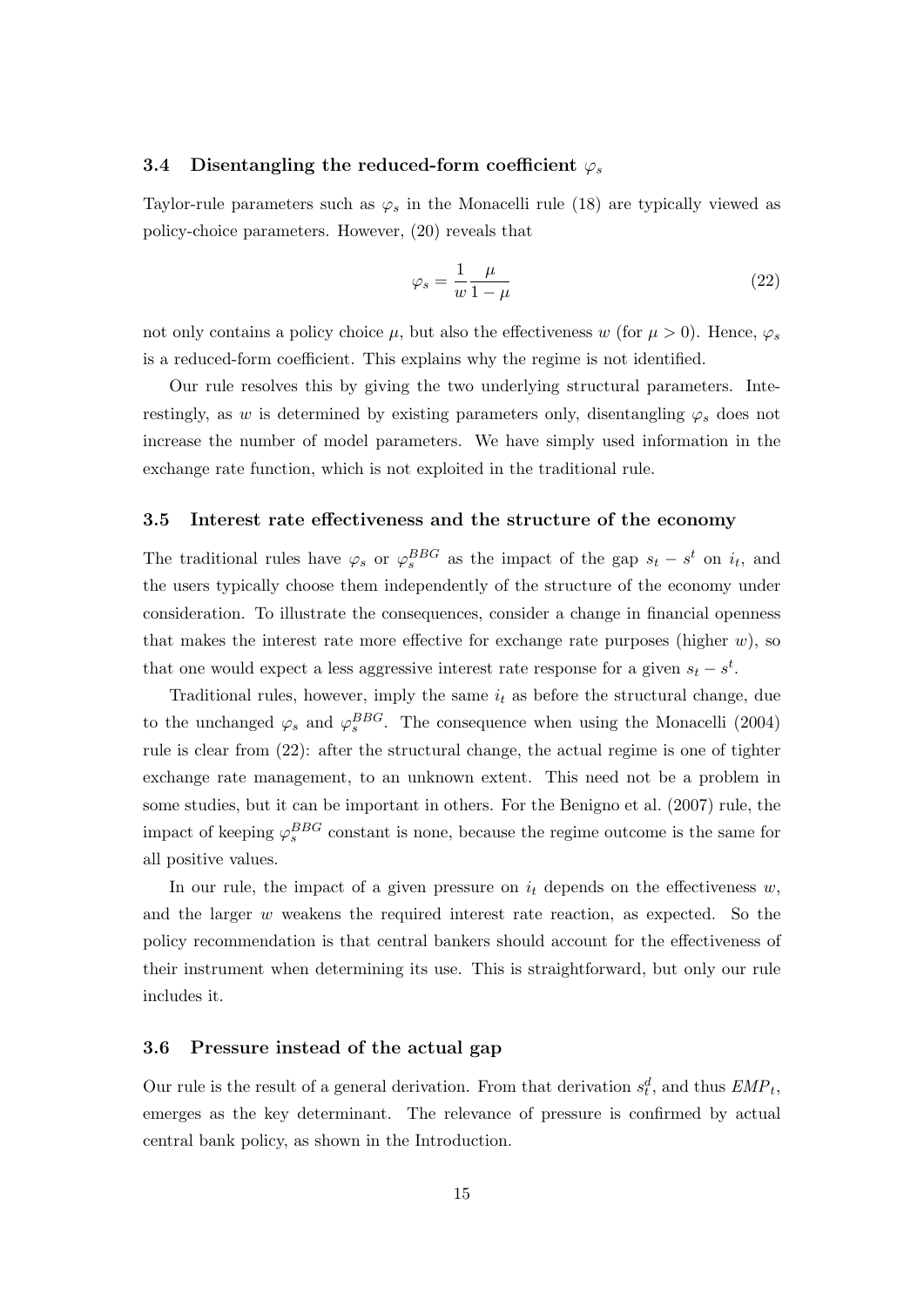The merits of using  $s_t^d$  instead of the usual  $s_t$  can be illustrated as follows. If investors' supply weakens the currency in the sense that there is a tendency for the currency to depreciate to  $s_t^d > s^t$ , then our rule (17) says that the central bank has to set  $i_t > i_t^d$  to ward off the pressure. If the outcome is an actual gap of  $s_t - s^t = 0$ , our rule can still have  $i_t > i_t^d$ . In contrast, by relying on the actual gap, traditional approaches imply that there is no need for using the interest rate. Because in reality exchange rates close to target can come together with substantial use of the interest rate, having pressure in the rule can be attractive.<sup>11</sup>

## 3.7 Observability and a simple rule

In theoretical models one can compute all elements needed for our rule. But what about practice? In settings where the traditional rules apply, practical implementation of our rule is equally doable as for them, because there our rule can replicate them, as shown in Section 3.2.

In more general settings, however, unobservability of  $s_t^d$  and thus pressure may well make our rule hard to implement. This matches reality, as central bankers are confronted with unobservable pressure. They use indicators to monitor pressure. For example, the Hong Kong Monetary Authority uses forward exchange rates, prices of currency options, balance of payment statistics on capital flows, and market surveys; see He et al. (2011). Section 4.3 illustrates how our rule can give inspiration for new indicators and thus assist policy.

In the literature on monetary policy rules in general, authors have introduced "simple" rules, that is, rules that are functions of observable variables only. Now that we have a rule that exactly implements the exchange rate objective, we have the possibility to learn what parts of the rule are essential for that, and from there get inspiration for a new simple rule.

First, consider the fixed exchange rate regime. There our rule is (14) with  $s_t^o = s^t$ . This can be rewritten as  $i_t = i_t^* + \frac{1}{u}$  $\frac{1}{w}\left( EMP_t + w\left( i^d_t - i^*_t \right) + s_{t-1} - s^t \right)$  . It is well known that using just the first part,  $i_t = i_t^*$ , fails to implement  $s_t = s^t$ ; see Benigno et al. (2007). For one thing, the level of the exchange rate is not determined. Adding

 $11$  For example, consider the Annual Reports of the central banks of Denmark and Hong Kong. In February 1993 (ERM turbulence) Danmarks Nationalbank increased interest rates and succeeded in keeping the krone exchange rate stable. In 2000 (Danish referendum on euro participation) and 2008 (global financial crisis) it also defended the krone by interest rate hikes. In 2015 it set a negative interest rate to fend off appreciation pressure.

Hong Kong experienced four speculative attacks in 1997-8 (East Asian financial turmoil). The central bank acted to increase market interest rates; see footnote 3 for the mechanism. It also increased the savings deposit rate. The exchange rate remained stable. In 2007 (US sub-prime mortgage problems), 2008 (Lehman collapse), and 2009 a lower interest rate counteracted appreciation pressures.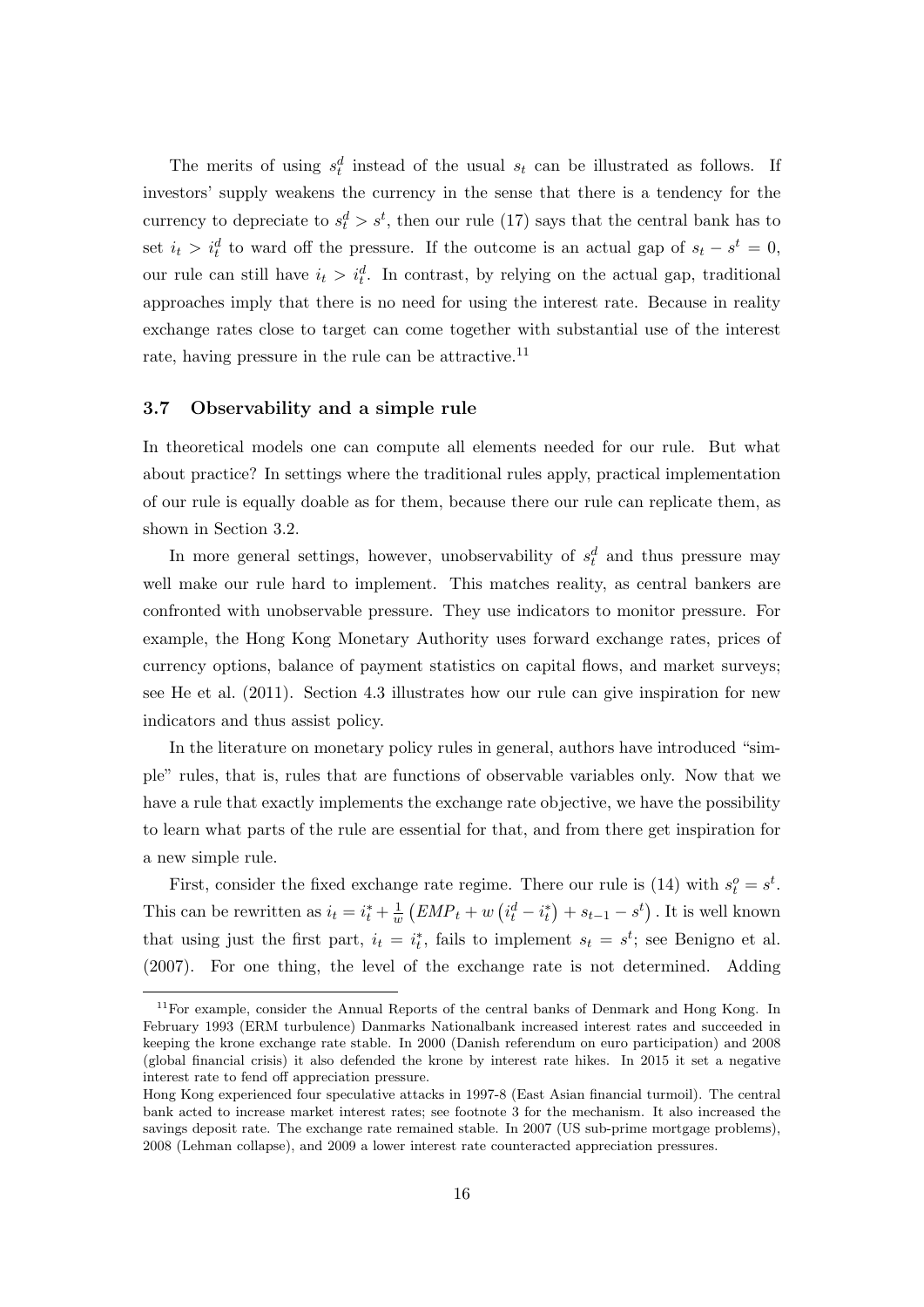$EMP_t + w(t_t^d - i_t^*)$  does not help, because  $EMP_t$  is in depreciation units. Because the complete rule does implement  $s_t = s^t$ , we conclude that the last part,  $s_{t-1} - s^t$ , is crucial for that. This suggests  $i_t = i_t^* + s_{t-1} - s^t$  as a simple rule.

To also cover other regimes, we introduce the simple rule

$$
i_t = i_t^d + \mu \left( -i_t^d + i_t^* + s_{t-1} - s^t \right). \tag{23}
$$

For  $\mu = 0$  this implements the float. For  $\mu = 1$  it delivers the fixed rate, at least for all parameter combinations of the extensive grid for the model used in Section 5.1. For  $0 < \mu < 1$  the rule is a linear combination of the rules for the fixed and floating rates. As this rule differs from our baseline rule (17), the resulting intermediate regime differs from the weighted fixed-floating regime (16). This is the price paid for using  $-i_t^d + i_t^* + s_{t-1}$  as a proxy of  $s_t^d$  and not accounting for w.

Although the simple rule does not reflect the broad set of pressure indicators central bankers consider, it matches some aspects of actual policy. As Spange and Wagner Toftdahl (2014) document, the Danish central bank typically responds to ECB interest rate changes by similar changes on the same day. This supports the presence of the contemporaneous  $i_t^*$  in the rule. Moreover, they write that after a persistent weakening of the Danish krone, the bank may unilaterally increase the interest rate to boost demand for its currency and therefore strengthen it. Our rule reflects that chronology by having the lagged gap  $s_{t-1} - s^t$  instead of the actual one. This also facilitates implementation.

## 3.8 Tinbergen Rule

For simplicity, this paper focuses on one policy instrument,  $i_t$ . Still, our rule (17) typically contains two targets, the exchange rate target,  $s^t$ , and the target inside  $i_t^d$ , say an inflation target. To show this does not violate the Tinbergen Rule, let's rewrite our rule by substituting (11) using (7), which gives

$$
i_t = (1 - \mu) i_t^d + \mu \frac{1}{w} (s (0, E_t) - s^t).
$$
 (24)

So the interest rate is a weighted average of a rate that typically depends on the inflation gap and a multiple of a pressure gap.

The trade-off between the targets is driven by  $\mu$ . In a float  $(\mu = 0)$ , only the inflation target matters. In intermediate regimes  $(0 < \mu < 1)$ , both targets matter, in a restricted manner. For a fixed exchange rate  $(\mu = 1)$ , only s<sup>t</sup> matters. The intuition for the latter is that a one percentage point lower  $i_t^d$  by itself motivates an equally lower  $i_t$ , but implementing that would cause pressure and thereby a w %-points higher  $s_t$ ,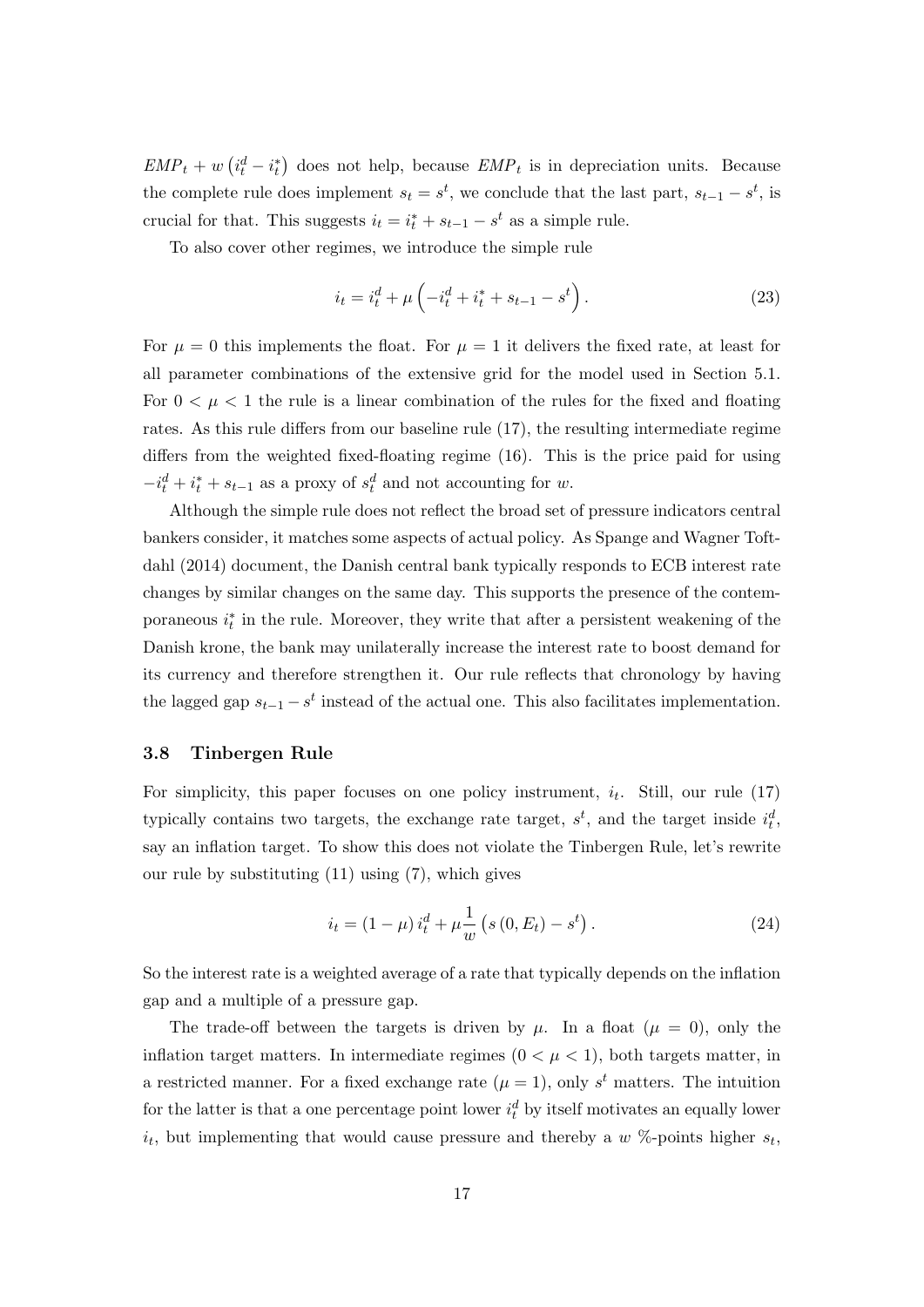which would have to be offset by a one  $\%$ -point higher  $i_t$  to maintain the peg, making  $i_t^d$  and thereby the inflation target on balance irrelevant for the actual interest rate.

We thus have one instrument and a one-dimensional (combined) target.<sup>12</sup> Hence, our approach accounts for the Tinbergen Rule. In the Monacelli (2004) rule, one has to fine-tune  $\varphi_s$  and the inflation parameter in  $i_t^d$  to achieve this. The Benigno et al. (2007) rule automatically account for the Rule, because it concerns only one target,  $s^t$ .

## 3.9 Reality check: estimating the de facto regime

Because representation (20) implies

$$
\frac{1}{w} \frac{\mu}{1-\mu} = \frac{\text{stdev}\left\{i_t - i_t^d\right\}}{\text{stdev}\left\{s_t\right\}},\tag{25}
$$

we can use data on  $i_t - i_t^d$  and  $s_t$  to estimate the left-hand side by the ratio of sample standard deviations and then, for a given  $w$ , estimate the de facto degree of exchange rate management  $\mu$ <sup>13</sup>. This adds to the existing approaches, which do not distinguish  $\mu$ . Estimating  $\mu$  also offers a simple check of the realism of our approach.

To operationalize this, we assume that  $i_t^d$  is a linear function of domestic producer price inflation  $\pi_{Ht}$  with coefficient 1.5, following Monacelli (2004). One way to obtain a value of  $w$  is by specifying a model and compute it from the model parameters. We will do that in the subsequent sections. Given the illustrative purpose of this exercise, we simply set  $w = 1.62$ , the value of the baseline economy in simulation Section 5.

We examine five countries, Australia, Canada, New Zealand, Denmark, and Hong Kong, the countries taken from the simulation section and the Introduction. The first three have an official inflation targeting policy, while the latter two pursue an exchange rate target. We use 15 years of quarterly data, from 2000 through 2014. This sample is for illustration only, and we leave a broad empirical study for future research.<sup>14</sup>

The estimates of stdev ${i_t - i_t^d}$  /stdev ${s_t}$  are 0.02, 0.02, 0.02, 4.03, and 5.52 for the respective countries. Figure 1 illustrates the implied  $\mu$ . For Australia, Canada, New Zealand the estimated  $\mu$  is 0.03. For Denmark we obtain 0.87, and for Hong

 $12$ This simplicity makes the interest rate an attractive instrument for introducing our idea. In contrast, taking official forex intervention as instrument would practically require  $i_t$  as a second instrument, to account for the inflation target, which would unnecessarily complicate this paper.

 $13$ The large literature on de facto regime estimation includes Frankel and Xie (2010) and IMF (2020).

<sup>&</sup>lt;sup>14</sup>The variables for quarter t are measured as follows. For  $i_t$  we take the three-month interbank interest rate, calculated as the period average of the daily rates in the quarter. Given period-average PPI values, we use year-on-year inflation for  $\pi_{Ht}$  and thus  $i_t^d$ . Then we express  $i_t$  and  $i_t^d$  at a quarterly basis; all interest rates in the paper are at this basis, so not annualized. The rate  $s_t$  is the log of the average daily price of one dollar (euro for Denmark). All data have been obtained from Datastream.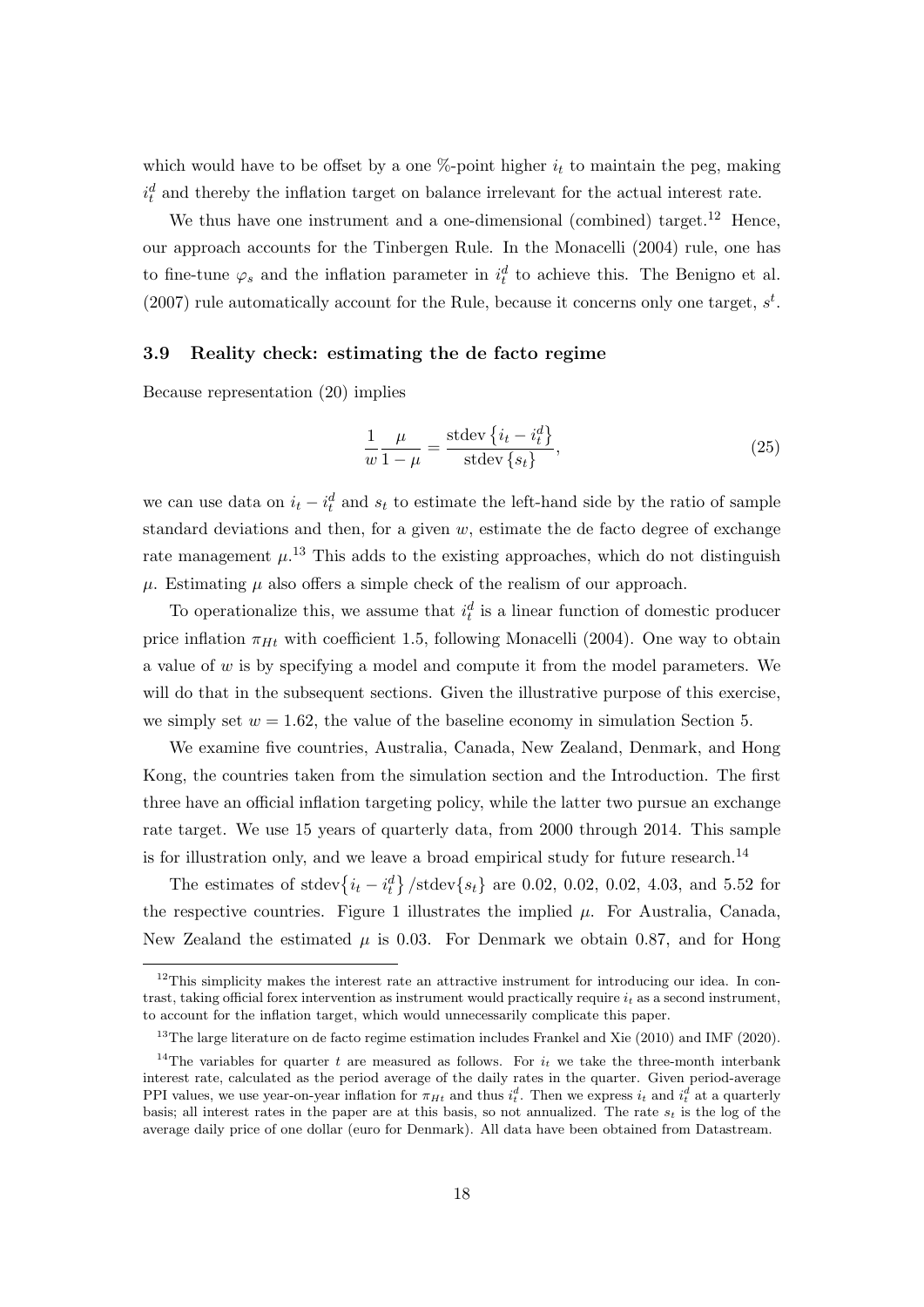

Figure 1: Estimating the degree of exchange rate management.

Kong 0.90, meaning that their regimes can be characterized as an about 90% fixed and 10% floating exchange rate regime.<sup>15</sup> All five are in line with the IMF (2020) de facto classification. We conclude from this simple analysis that our pressure-based interest rate rule can deliver useful insights into structural parameters such as  $\mu$ .

## 4 Illustration in a log-linearized DSGE model

In Section 2 we have derived the key role for EMP in policy and this has resulted in a new interest rate rule. The approach is generally applicable, and the resulting insights are valid in many models. The current section presents one specific model to illustrate the computation of EMP in a model, the rule, and some of their properties. Hence, we keep the model simple.<sup>16</sup> Various extensions are possible to make the model

<sup>&</sup>lt;sup>15</sup>The value of w that underlies the  $\mu$  estimates is based on the core parameter values in Table 1. These are estimates. Moreover, in reality, countries may have different  $w$ . To quantify the reliability of the  $\mu$  values, we first consider the  $w = 1$  that applies under UIP. Then the resulting  $\mu$  are 0.02 for Australia, Canada, and New Zealand, 0.80 for Denmark, and 0.85 for Hong Kong, which are similar to the fractions in the main text. Next, we use the information on the posterior distributions of the core parameters, as reported by Justiniano and Preston (2010), to estimate the posterior distribution of w. The resulting 95% credible interval for w is [1.39, 2.19]. The implied intervals for  $\mu$  are [0.03, 0.04] for Australia, Canada, and New Zealand, [0.85, 0.90] for Denmark, and [0.88, 0.92] for Hong Kong. These are narrow, so that we simply focus on the point estimates.

<sup>&</sup>lt;sup>16</sup>Several model assumptions we will make, such as producer currency pricing, are relevant for the optimality of the exchange rate regime. However, recall that we take the regime as given, so from this point of view those model assumptions are not restrictive. In fact, our rule has been derived in the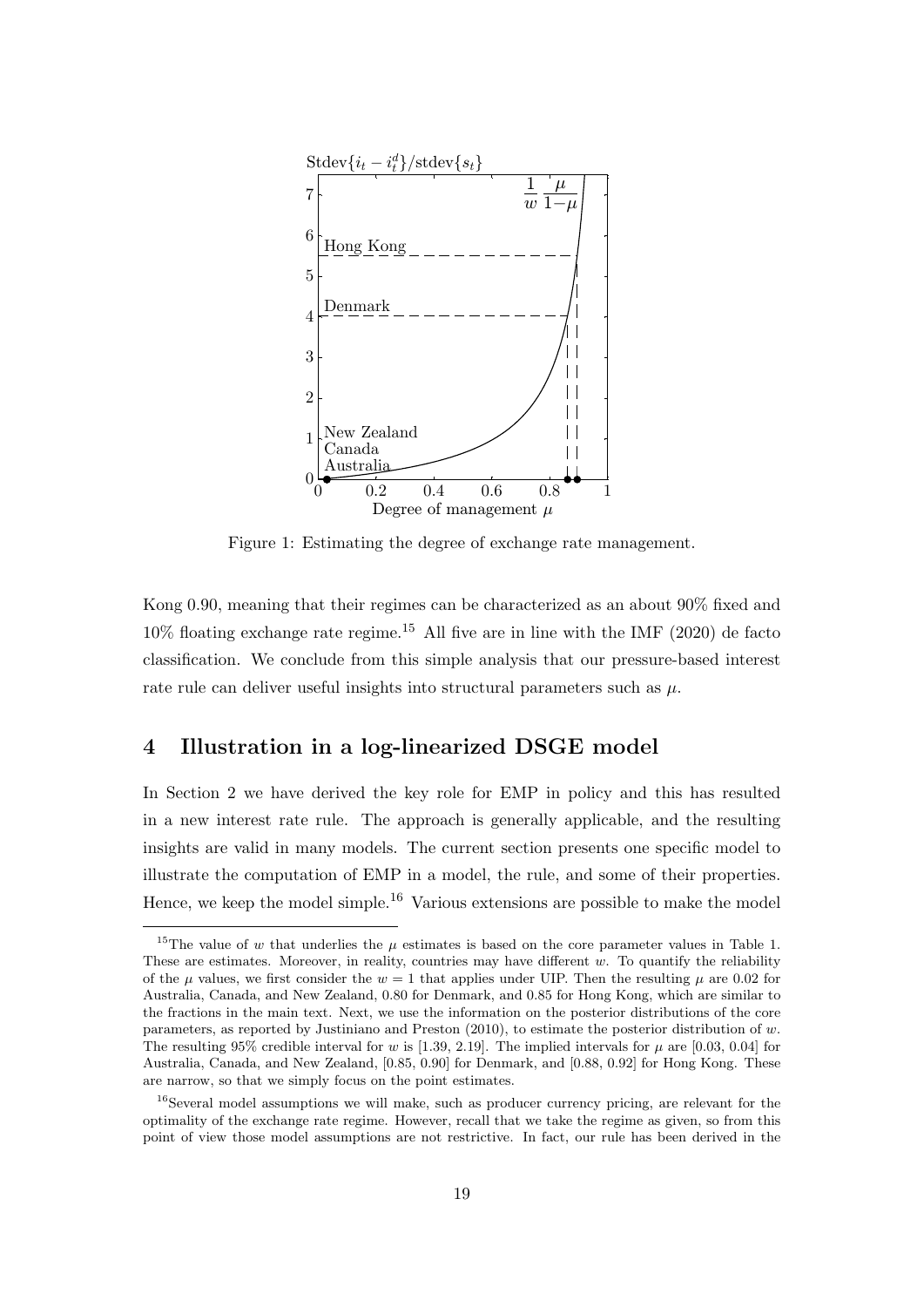more realistic, such as a more complete description of the role of financial markets in exchange rate determination, for example based on Gabaix and Maggiori (2015). These are left for future study, but do not affect the key role for EMP in policy, our focus.

We take a two-country rational expectations New Keynesian model where the home country is a small open economy, in the spirit of De Paoli (2009). Section 4.1 presents its non-policy block, where many elements and derivations will be standard, as described by Galí (2008). The sections thereafter contain our innovations.

## 4.1 The model: non-policy block

Web Appendix A, available from our homepages, specifies the non-policy part of the model, and derives the zero-inflation and zero-depreciation, symmetric and efficient steady state. We log-linearize the equations around that steady state and use the loglinearized version from now on. The relevant equations are (26)-(36), derived in Web Appendix B, and the foreign equivalents of (26)-(30). Lowercase Latin letters denote the logarithm of variables, except for the interest rate, and an asterisk refers to the foreign country or currency. Table 1 defines all parameters, gives their ranges, and shows the values used in simulation Section 5.

$$
Labor supply: \gamma \ell_t + \sigma c_t = w_t - p_t \tag{26}
$$

$$
Consumption Euler : c_t = \mathbb{E}_t \left\{ c_{t+1} \right\} - 1/\sigma \left( i_t - \mathbb{E}_t \left\{ \pi_{t+1} \right\} - \delta \right) \tag{27}
$$

Real marginal cost : 
$$
mc_{Ht} = \log(1 - 1/\theta) + w_t - a_t - p_{Ht}
$$
 (28)

Calvo-based pricing : 
$$
\pi_{Ht} = \beta \mathbb{E}_t \{ \pi_{H,t+1} \} + \kappa_{mc} (mc_{Ht} - \log (1 - 1/\theta))
$$
 (29)

$$
Labor market equilibrium : \ell_t = y_t - a_t \tag{30}
$$

International risk sharing : 
$$
\sigma(c_t - c_t^*) = s_t + p_t^* - p_t
$$
 (31)

Law of one price : 
$$
p_{Ft} = p_{Ft}^* + s_t
$$
 (32)

Goods market equilibrium : 
$$
y_t = \nu c_t + (1 - \nu) c_t^* + (1 - \nu^2) \eta (p_{Ft} - p_{Ht})
$$
 (33)

$$
Goods market eq. abroad :  $y_t^* = c_t^*$  (34)
$$

$$
CPI : p_t = \nu p_{Ht} + (1 - \nu) p_{Ft}
$$
\n(35)

$$
CPI\text{ abroad}: p_t^* = p_{Ft}^*.
$$
\n
$$
(36)
$$

The world is populated with a continuum of households, where the population in the home country H lies in the segment  $[0, n)$ , while that of the rest of the world F is in  $[n, 1]$ . Households live forever and have identical preferences, both within and across

general setup of Section 2, so we can safely impose the assumptions to simplify the exposition.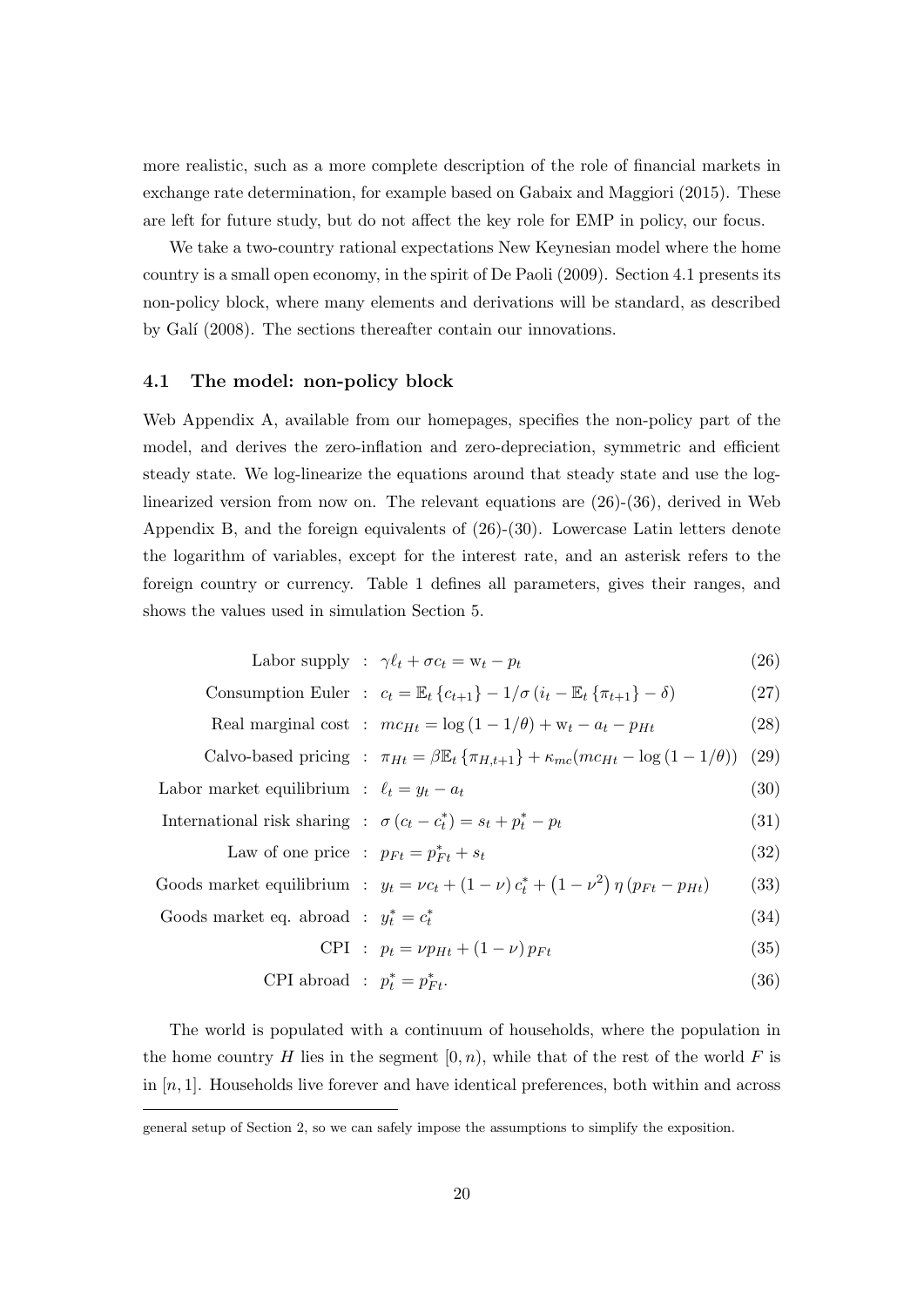Table 1: Model parameters

|                                      |                      |                          | Par. Range Value Description                                                                                                         |
|--------------------------------------|----------------------|--------------------------|--------------------------------------------------------------------------------------------------------------------------------------|
| Core parameters                      |                      |                          |                                                                                                                                      |
| $\beta$                              | (0,1)                | 0.99                     | subjective discount factor                                                                                                           |
| $\gamma$                             | > 0                  | 1.17                     | inverse of Frisch elasticity of labor supply                                                                                         |
| $\sigma$                             | > 0                  | 1.20                     | inverse of elasticity of intertemporal substitution for consumption                                                                  |
| $\eta$                               | > 0                  | 0.68                     | elasticity of subst. between home & foreign goods                                                                                    |
| $\theta$                             | >1                   | 8.00                     | elasticity of subst. between varieties produced within a country                                                                     |
| $\omega$                             | (0,1)                | 0.72                     | Calvo fraction of firms not allowed to change prices (stickiness)                                                                    |
| $\, n$                               | (0,1)                | $\rightarrow 0$          | size of the home economy                                                                                                             |
| $\nu$                                | (0,1]                | 0.75                     | home bias in preferences                                                                                                             |
| $\varphi_{\pi}$                      | $\geq 0$             | 2.06                     | inflation impact on interest rate in Taylor rule                                                                                     |
| $\mu$                                | [0,1]                | $\overline{\phantom{m}}$ | degree of exchange rate management                                                                                                   |
| Additional parameters for simulation |                      |                          |                                                                                                                                      |
| $\rho_a$                             | $(-1, 1)$ 0.81       |                          | $AR(1)$ coefficient in labor productivity process                                                                                    |
| $\sigma_a$                           | $\geq 0$             | 0.52                     | standard deviation of labor productivity shock (in $\%$ )                                                                            |
|                                      | $\sigma_i^* \geq 0$  | 0.12                     | standard deviation of foreign monetary policy shock (in $\%$ )                                                                       |
| Derived parameters                   |                      |                          |                                                                                                                                      |
|                                      |                      |                          | $\delta$ (0,1) 0.01 = $-\log(\beta)$ : subjective discount rate                                                                      |
|                                      |                      |                          | $\alpha$ [0,1] $\rightarrow$ 75 = 1 - (1 - n)(1 - v) : share of home goods in home consumption                                       |
|                                      |                      |                          | $\alpha^*$ [0,1] $\rightarrow 0$ = $n(1-\nu)$ : share of home goods in foreign consumption                                           |
| $\tau$                               |                      |                          | [0,1] 0.13 = $1 - \frac{\theta - 1}{\theta}$ : employment subsidy                                                                    |
|                                      | $\kappa_{mc}\ > 0$   |                          | 0.11 = $\frac{(1-\omega)(1-\omega\beta)}{\omega}$ : marginal cost impact on PPI inflation in (29)                                    |
|                                      | $\varpi_c > 0$       |                          | 2.08 = $\sigma + \gamma \nu$<br>: consumption effect on product wage                                                                 |
|                                      | $\varpi_{tot}\geq 0$ |                          | 0.60 = $1 - \nu + \gamma (1 - \nu^2) \eta$ : terms-of-trade effect on product wage                                                   |
| w > 1                                |                      |                          | 1.62 = $\frac{\kappa_{mc}\varpi_c}{\sigma}$ + $\frac{1+\kappa_{mc}\varpi_{tot}}{\nu}$ : effectiveness of $i_t$ to counteract deprec. |

Foreign parameters  $\beta^*, \gamma^*, \sigma^*, \theta^*, \omega^*, \varphi^*, \rho^*, \rho^*,$  and  $\sigma^*_{a}$  equal their home counterparts.

The values of the core and additional parameters for simulation have been taken from Justiniano and Preston (2010). The authors estimate a small open-economy model for three countries vis-à-vis the United States, namely for Australia, Canada, and New Zealand, using Bayesian techniques, though they calibrate the values for  $\beta$ ,  $\theta$ , and  $\nu$ . We take the average of their three posterior medians.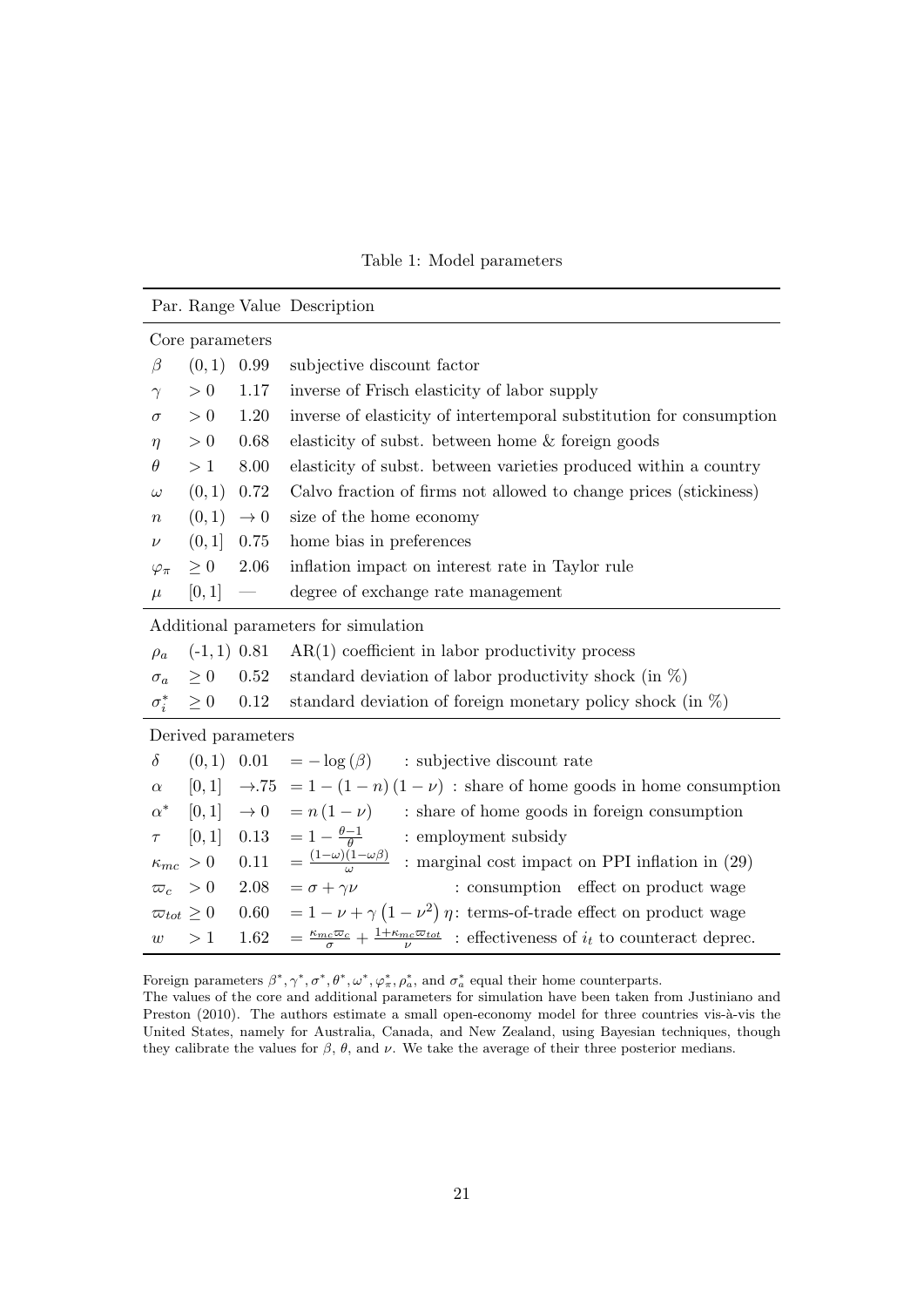countries. They derive utility from the consumption of domestic and foreign goods, with home bias in preferences, and disutility from supplying labor to firms. They live in cashless economies. For simplicity, capital markets are complete, both domestically and internationally, with frictionless trade in assets.

Households maximize expected lifetime utility. Optimization yields labor supply equation (26) and consumption Euler equation (27), where  $\ell_t$  is labor supply in period t,  $c_t$  is consumption,  $w_t$  is the wage rate,  $p_t$  is the consumer price index (CPI), and  $\pi_t = p_t - p_{t-1}$  is CPI inflation.

Firms specialize in the production of one firm-specific good. Domestic firms produce the varieties in  $(0, n)$  and foreign firms those in  $[n, 1]$ . Each firm uses labor supplied by the households and a linear technology, where  $a_t$  is labor productivity, which is common across home firms and evolves exogenously according to some stationary stochastic process. The firm receives an employment subsidy that renders the steady state efficient. Real marginal cost  $mc_{Ht}$ , expressed in terms of the producer price index (PPI)  $p_{Ht}$ , thus depends on the product wage  $w_t - p_{Ht}$  by (28).

The firm sells its good under monopolistic competition. It sells at home and abroad without trade frictions. Prices are set in the producer's currency, and they are sticky a la Calvo (1983). Hence,  $p_{Ht}$  depends on its lag and the price chosen by firms that are allowed to reset the price. Profit maximization then yields PPI inflation  $\pi_{Ht}$  =  $p_{Ht} - p_{H,t-1}$  based on (29), showing the importance of real marginal cost  $mc_{Ht}$ , which enters the formula in deviation from its steady-state value.

Equilibrium concerns three markets. First, labor market equilibrium is  $(30)$ , where  $y_t$  is domestic output. Second, the asset market is in equilibrium if the perfect international risk sharing relation (31) holds, given symmetric initial conditions, where  $s_t + p_t^* - p_t$  is the real exchange rate. Third, for the goods market, free international trade implies the law of one price, so the import price index  $p_{Ft}$  follows from (32), where  $p_{Ft}^*$  is foreign PPI in foreign currency. The goods market also clears for all varieties.

To mimic that the domestic country is small, we now take the limit  $n \to 0$ . That gives goods market clearing at home (33) and abroad (34). The former captures that higher prices for imports relative to domestically produced goods (higher terms of trade  $tot_t = p_{Ft} - p_{Ht}$  cause substitution towards domestic goods, stimulating domestic production. The limit also implies that home CPI in (35) follows from home PPI and the import price index, and that foreign CPI  $p_t^*$  is simply foreign PPI, as (36) shows.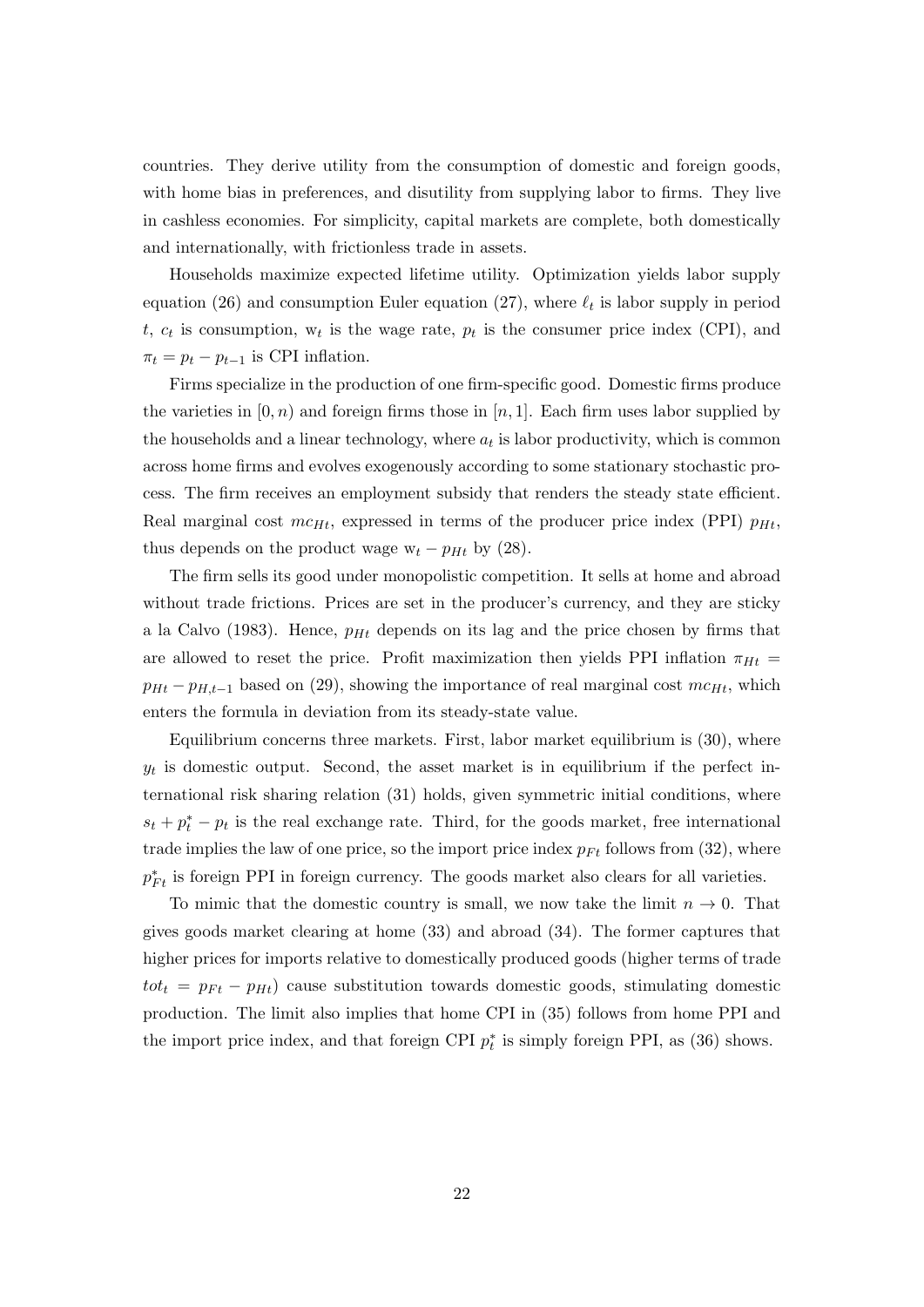### 4.2 Exchange rate function

Our interest rate rule requires the intermedial exchange rate  $s_t^d$ , so we first derive the exchange rate function (6) the model implies. Web Appendix B presents a streamlined derivation, starting from the fact that the exchange rate  $s_t$  clears the asset market and making sure the function is in the  $(i_t, E_t)$ -form defined in Section 2.2.1. This gives

$$
s_t = -wi_t + v'E_t,\tag{37}
$$

where

$$
w = \frac{\kappa_{mc}\varpi_c}{\sigma} + \frac{1 + \kappa_{mc}\varpi_{tot}}{\nu}
$$
\n(38)

and

$$
v = \begin{bmatrix} w \\ w \\ w\sigma \\ 1 \\ -1 \\ \beta \\ -\kappa_{mc}(\gamma+1) \end{bmatrix} \text{ and } E_t = \begin{bmatrix} i_t^* \\ \mathbb{E}_t \pi_{t+1} - \mathbb{E}_t \pi_{t+1}^* \\ \mathbb{E}_t c_{t+1} - \mathbb{E}_t \pi_{t+1}^* \\ s_{t-1} \\ s_{t-1} \\ tot_{t-1} \\ at - a_t^* \end{bmatrix} . \tag{39}
$$

Formula (38) is the model-implied version of (8), the effectiveness of the interest rate to counteract depreciation while keeping  $E_t$  constant. It is fully determined by the structural parameters of the model. We get  $w > 0$ , so an interest rate increase strengthens the home currency.

Expression (39) for  $E_t$  discloses what else matters for the exchange rate according to the model. Most determinants occur in a simple relative form, an attractive consequence of our streamlined derivation of the s-function. Because  $s_{t-1}$  has a unit coefficient in v, one could also write (37) in terms of  $\Delta s_t$  and the adjusted  $E_t$  would then consist of stationary variables only. However, that does not imply that  $s_t$  is non-stationary, because to implement an exchange rate regime the interest rate  $i_t$  may depend on the exchange rate level so as to counteract deviations from target, and that can result in a stationary  $s_t$ , similar to an error-correction specification.

## 4.3 Interest rate rule

Suppose the domestic central bank pursues the weighted fixed-floating exchange rate regime (16). To implement this, the central bank should use interest rate rule (17).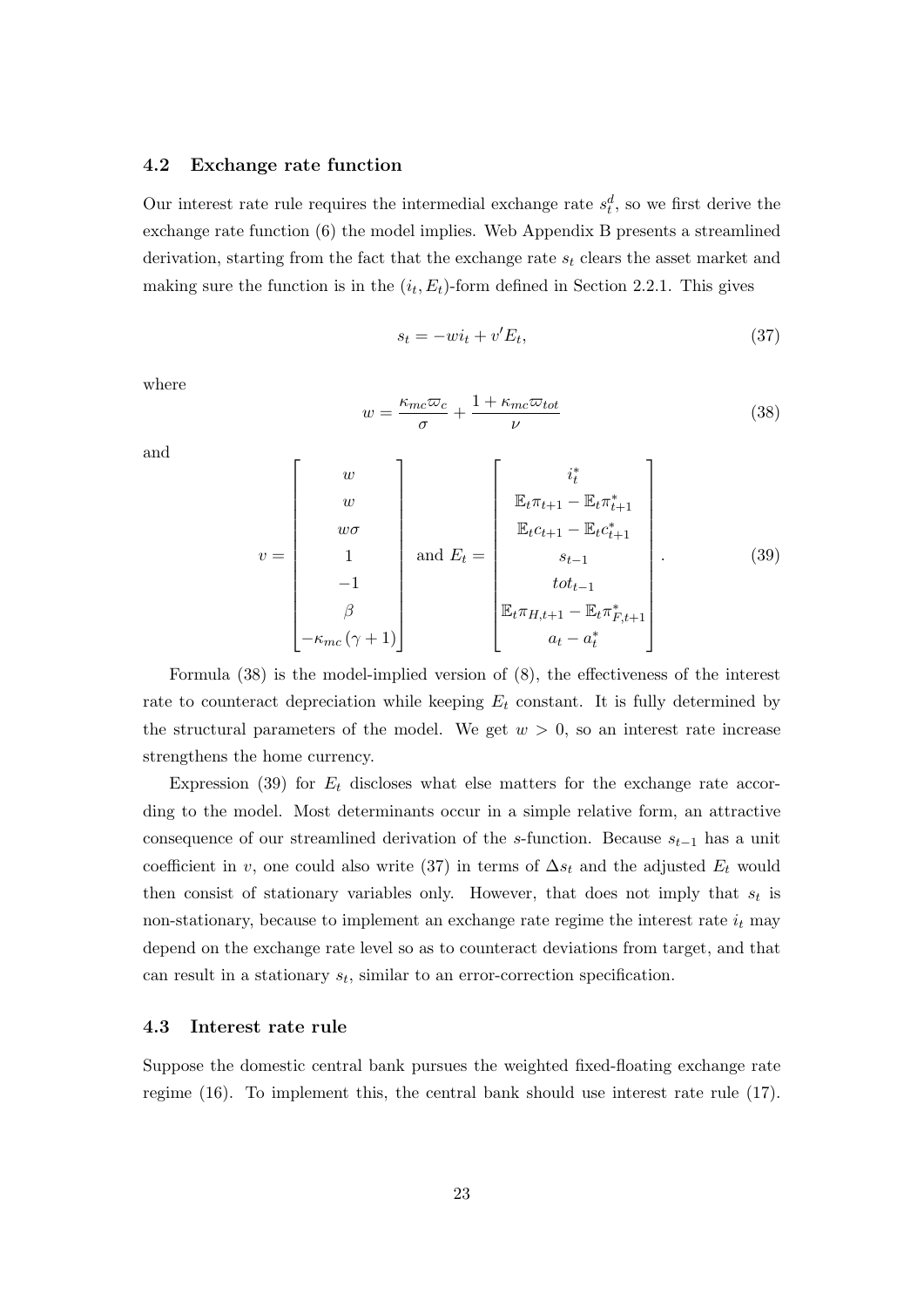The ingredients of the rule are as follows. For the domestically-oriented rate we take

$$
i_t^d = \delta + \varphi_\pi \pi_{Ht},\tag{40}
$$

though one could also use a Taylor rule with CPI inflation and output gap. The effectiveness w follows from (38), and the degree of exchange rate management  $\mu$  and the target rate  $s<sup>t</sup>$  are both taken as given.

The other ingredient, intermedial exchange rate  $s_t^d$ , follows directly from definition  $(11)$  and the model-implied s-function  $(37)$ , so that

$$
s_t^d = -wi_t^d + v'E_t.
$$
\n
$$
(41)
$$

Note that this also shows what variables determine  $EMP_t = s_t^d - s_{t-1}$  in this economy, namely  $\pi_{Ht}$  via (40) and  $E_t$  in (39).

Our rule can now be expressed as

$$
i_t = (1 - \mu) i_t^d + \mu \frac{1}{w} (v'E_t - s^t).
$$
 (42)

So the interest rate is a weighted average of  $i_t^d$  and  $\frac{1}{w}(v'E_t - s^t)$ . For example, in a float  $(\mu = 0)$ , the interest rate is the domestically-oriented rule  $i_t^d$ , as usual. To implement the fixed rate  $(\mu = 1)$ ,  $i_t^d$  drops out, in line with the incompatible trinity. As expected, the rule then starts with  $i_t^*$ , given the top row in (39).

## 4.4 Exogenous processes

So far, the foreign interest rate  $i_t^*$ , (the log of) home labor productivity  $a_t$ , and  $a_t^*$  have been treated as given. To close the model, as of now we assume the foreign central bank uses the following interest rate rule with a zero-mean i.i.d. monetary policy shock,

$$
i_t^* = \delta + \varphi_\pi \pi_t^* + \varepsilon_{it}^*.
$$
\n<sup>(43)</sup>

Home labor productivity  $a_t$  follows an AR(1) process with autoregressive coefficient  $\rho_a$  and that the i.i.d. shock involved has mean zero and standard deviation  $\sigma_a$ . The same holds for foreign productivity  $a_t^*$ .

## 5 Simulations from the model

To further illustrate EMP and our interest rate rule, we now simulate from the model just developed. The main insights from these simulations are not specific to the model,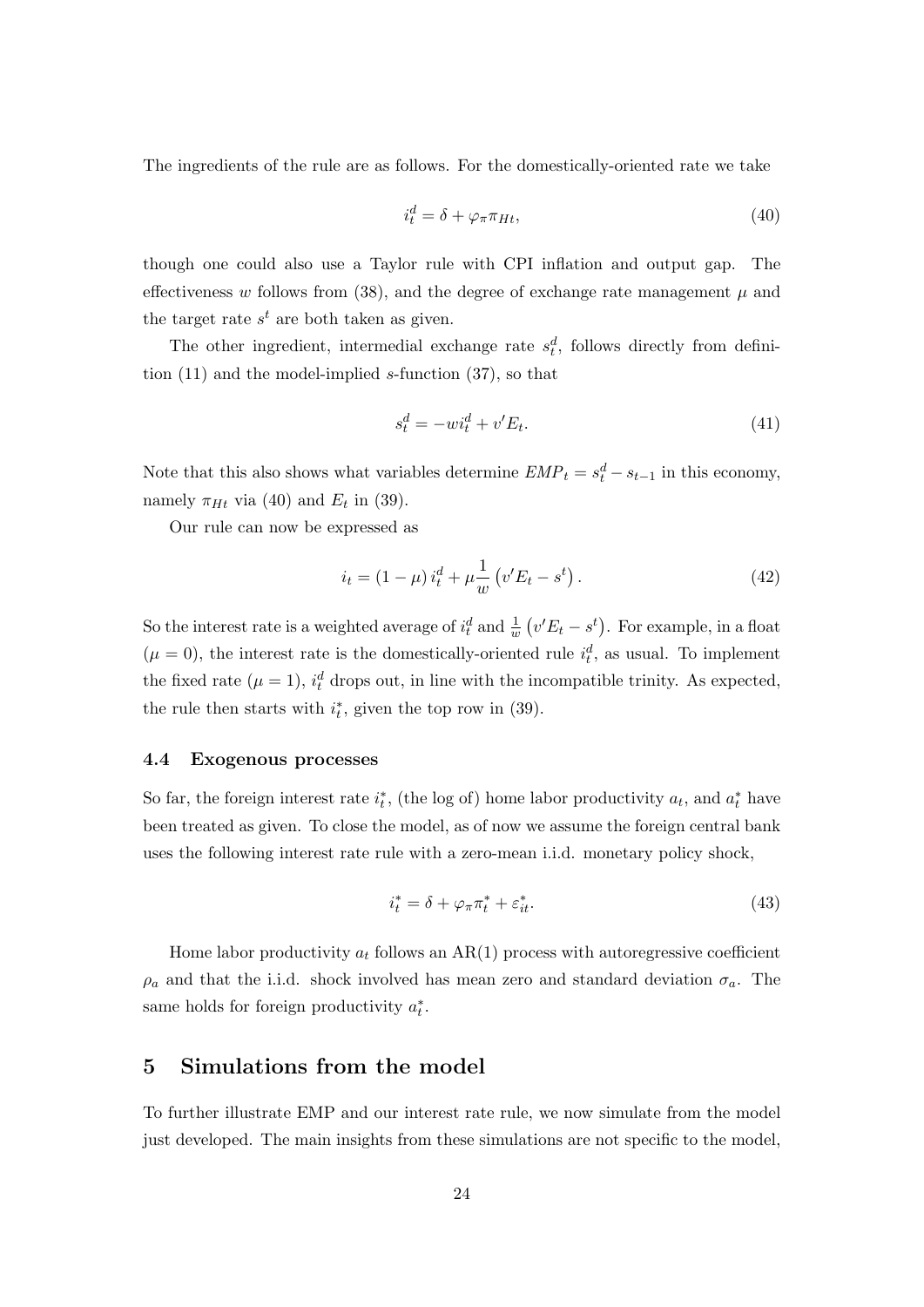parameter values, or draws of the shocks.

### 5.1 Model calibration, solution, and simulation

One period in the model is one quarter. We set the target  $s^t = 0$ . All parameter values are based on Justiniano and Preston (2010). Table 1 presents them, and its note provides further motivation.

We solve the model numerically using the Sims (2002) algorithm. The solution can be cast as a reduced-form VAR model of the 20  $\times$  1-vector with elements  $c_t, \mathbb{E}_t c_{t+1}, c_t^*$ ,  $\mathbb{E}_{t} c_{t+1}^{*}, \pi_{Ht}, \mathbb{E}_{t} \pi_{H,t+1}, \pi_{t}, \mathbb{E}_{t} \pi_{t+1}, \pi_{t}^{*}, \mathbb{E}_{t} \pi_{t+1}^{*}, y_{t}, y_{t}^{*}, i_{t}, i_{t}^{*}, s_{t}, \mathbb{E}_{t} s_{t+1}, tot_{t}, EMP_{t}, a_{t}, a_{t}^{*}$ . We focus on unique stationary solutions, abstracting thus from sunspot equilibria.

The necessary and sufficient condition for equilibrium determinacy is as follows, given our parameter space and thus the symmetry assumption  $\varphi_{\pi} = \varphi_{\pi}^*$ . Under the float, the condition follows from Bullard and Mitra (2002), and it here reduces to satisfying the Taylor principle  $\varphi_{\pi} > 1$ . For the other regimes, from the managed float to the fixed rate, we verify determinacy for a grid of parameter values, using the Sims (2002) algorithm. Here the condition also turns out to be  $\varphi_{\pi} > 1$ . So the same condition applies whatever the regime. It holds for all parameter values we study.

We set  $s_0 = 0$  and initialize other variables at their steady-state values. The three shocks are drawn from independent normal distributions. We draw them for 60 periods (15 years), from which we compute the paths of the variables of interest. For ease of comparison we keep the realized shocks the same across the plotted paths.

## 5.2 Implementing multiple regimes

Our rule (42) implements many exchange rate objectives and does so exactly, with a key role for  $EMP_t$ , determined by (41). To illustrate their properties, we simulate paths of the economy in three different regimes, the float  $(\mu = 0)$ , an intermediate regime (say  $\mu = 0.5$ , and the peg ( $\mu = 1$ ). A representative set of paths is depicted in Figure 2. The variables  $EMP_t$ ,  $i_t$ ,  $i_t^d$ ,  $i_t^*, s_t$  in the graphs are in percentage terms.

Under the float  $(\mu = 0)$ , the interest rate  $i_t$  equals the domestically-oriented rate  $i_t^d$ , visualized by the horizontal line in the second panel. As  $i_t^d$  is driven by inflation, the interest rate does not stabilize the exchange rate  $s_t$ . That is, the exchange market pressures  $EMP_t$  indicated by the gray line in the top panel are not offset by policy and they equal the actual depreciations. This makes that the gray line for  $s_t$  in the bottom panel does not revert to zero.

The stronger the exchange rate management, the more the central bank has to account for exchange rate fundamentals when setting the interest rate, making  $i_t^d$  less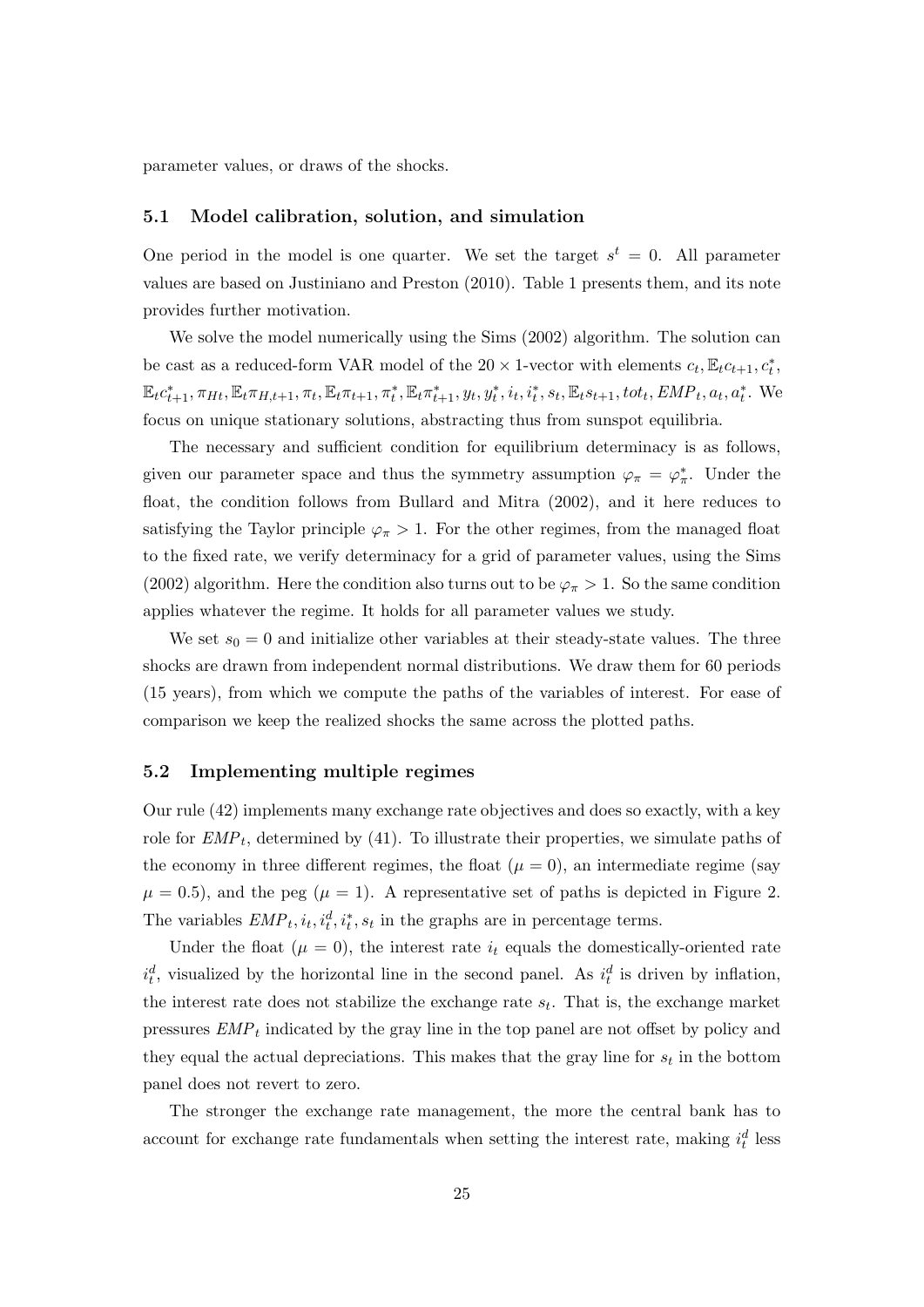

Figure 2: Paths implied by our rule (42) in various exchange rate regimes: from float  $(\mu = 0, \text{ gray})$  to intermediate  $(\mu = 0.5, \text{ dashed})$  to fixed  $(\mu = 1, \text{ black})$ .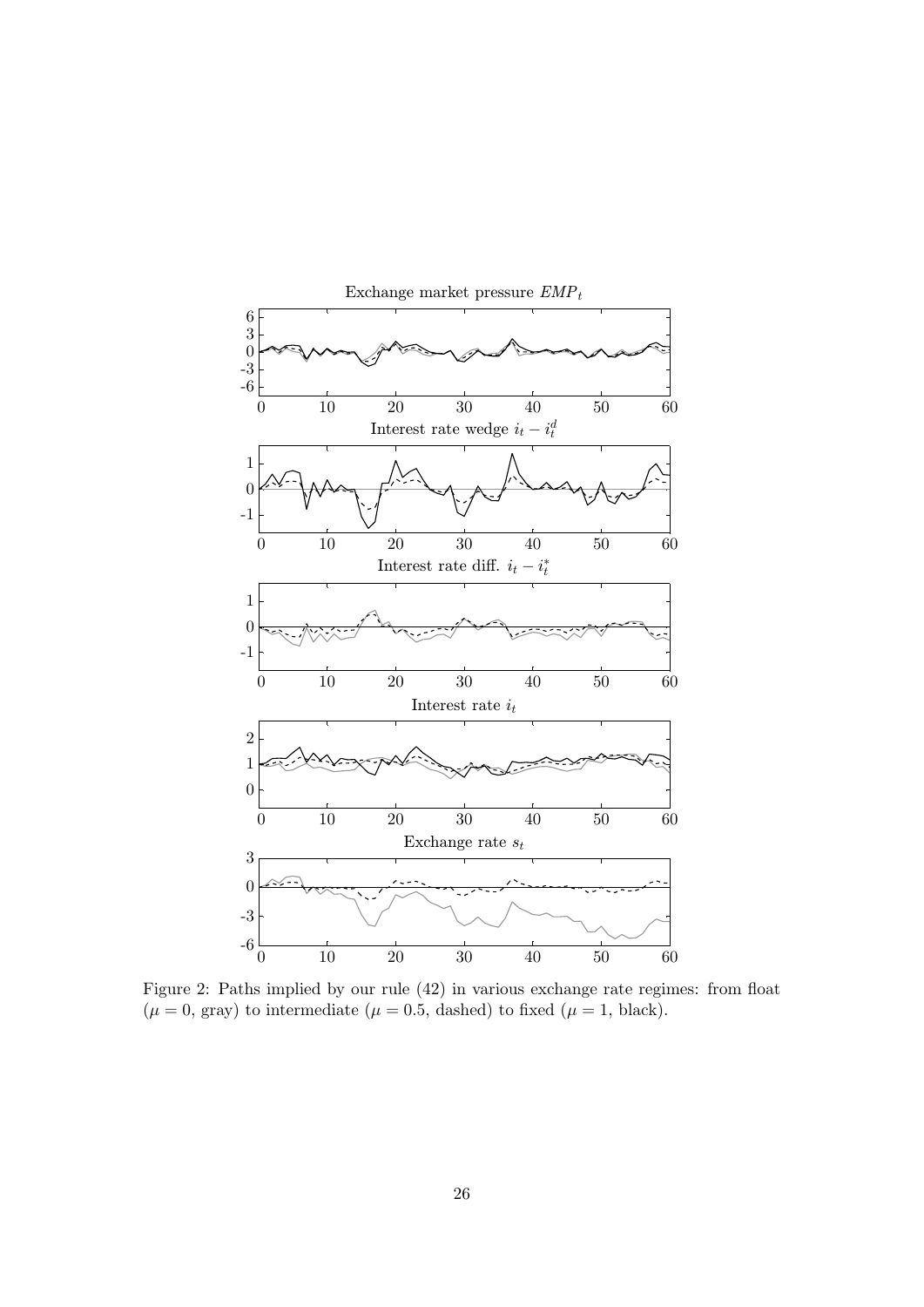and  $E_t$  in our rule more relevant. The dashed line in the bottom panel visualizes that  $\mu = 0.5$  here already stabilizes the exchange rate considerably. The line also suggests that the weighted fixed-floating regime can be a practical linear approximation of various other exchange rate policies, such as the peg with band.

If the central bank pursues a fixed exchange rate  $(\mu = 1)$ , then the black line in the middle panel visualizes that  $i_t = i_t^*$  in equilibrium, and the bottom panel shows that the exchange rate stays on target continuously, as expected. This corroborates that the model contains UIP, by virtue of (31). Still, the top panel reveals that shocks cause periods of noticeable pressure  $EMP<sub>t</sub>$  on the peg. There the central bank has to accept an interest rate that differs substantially from the domestically-oriented rate (second panel), which in practice may induce policymakers to give up the peg.

Finally, let us discuss the traditional rules. Section 3 gives reasons that make our rules a useful alternative. The advantages do not depend on specific simulations. Still, it may be instructive to compare the simulated paths. In this special case of the weighted fixed-floating regime, one can replicate our simulated paths of  $i_t$  and  $s_t$  for  $\mu < 1$  by using the Monacelli (2004) rule and setting  $\varphi_s$  based on (22). The problem is that this requires w (except for  $\mu = 0$ ), which is not available in his approach. This makes that simulations from his and our rules generally differ, and not knowing  $w$  implies that one generally does not know the exchange rate regime underlying his simulations. For  $\mu = 1$  one can replicate our simulations with the Benigno et al. (2007) rule. Our rule is the only rule that covers all  $\mu$  in one framework.

## 6 Conclusion

This paper has derived that EMP is a key variable for a central bank when setting the interest rate to implement a given exchange rate objective. This guides policy and, vice versa, actual policy confirms the relevance of EMP. We have formalized this in a new interest rate rule that contains EMP.

We have also derived that the economic structure matters for the EMP coefficient in the rule: the more effective the interest rate, the less it should be used to offset a given pressure. The feature helps to get that our rule exactly implements the exchange rate objective, it does so for many regimes and models, and our rule automatically accounts for changes in the economic structure. All these features make our rule a useful alternative to traditional rules, which it can replicate as special cases.

We have introduced the weighted fixed-floating regime, with weight  $\mu$  on the fixed regime. Our rule can be conveniently combined with this regime. This leads to a coefficient of EMP in the rule that discloses two structural parts, namely the model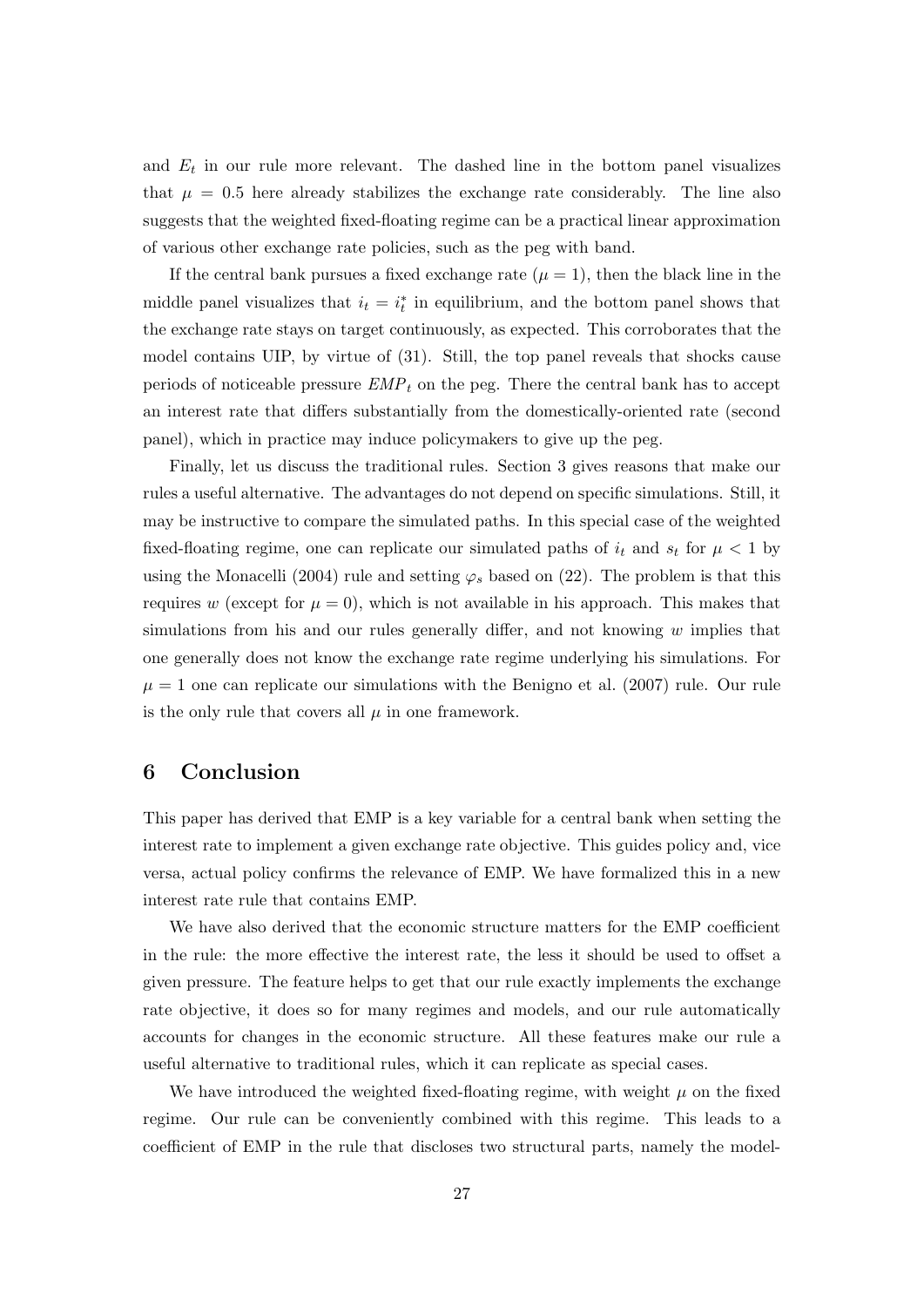determined interest rate effectiveness w and the degree of exchange rate management  $\mu$ chosen by the policymaker. We have thus disentangled a Taylor-rule type of coefficient into two underlying structural parameters. We have exploited this to show how the de facto exchange rate regime can be estimated in a novel way.

We have extended the EMP literature by refining the EMP formalization and computing EMP in a modern sticky-price model, as the EMP literature typically relies on some variant of the flexible-price monetary model. We have also formalized how EMP is an ingredient for policy, and how the sticky-price model helps the policymaker to learn the determinants of EMP. All this may stimulate further research on EMP.

The general applicability of our rule and the inherent consistency with the regime and model can facilitate future research. Think of studies on the optimal degree of exchange rate management, further eased by our new structural parameter  $\mu$ , and research on models with incomplete markets and risk premia. For example, in another project we apply our idea to analyze both interest rate and foreign exchange interventions by the central bank under capital controls. This could then facilitate studies on emerging markets where central banks use forex intervention to pursue leaning-against-the-wind exchange rate management. This is left for future research.

# References

- Adão, B., Correia, I., Teles, P., 2011. Unique monetary equilibria with interest rate rules. Review of Economic Dynamics 14 (3), 432–442.
- Aizenman, J., Chinn, M. D., Ito, H., 2017. Balance sheet effects on monetary and financial spillovers: The east asian crisis plus 20. Journal of International Money and Finance 74, 258 – 282.
- Benigno, G., 2004. Real exchange rate persistence and monetary policy rules. Journal of Monetary Economics 51 (3), 473–502.
- Benigno, G., Benigno, P., Ghironi, F., 2007. Interest rate rules for fixed exchange rate regimes. Journal of Economic Dynamics and Control 31 (7), 2196–2211.
- Born, B., Juessen, F., Müller, G. J., 2013. Exchange rate regimes and fiscal multipliers. Journal of Economic Dynamics and Control 37 (2), 446–465.
- Buffie, E. F., Airaudo, M., Zanna, F., 2018. Inflation targeting and exchange rate management in less developed countries. Journal of International Money and Finance 81 (Supplement C), 159–184.
- Bullard, J., Mitra, K., 2002. Learning about monetary policy rules. Journal of Monetary Economics 49 (6), 1105–1129.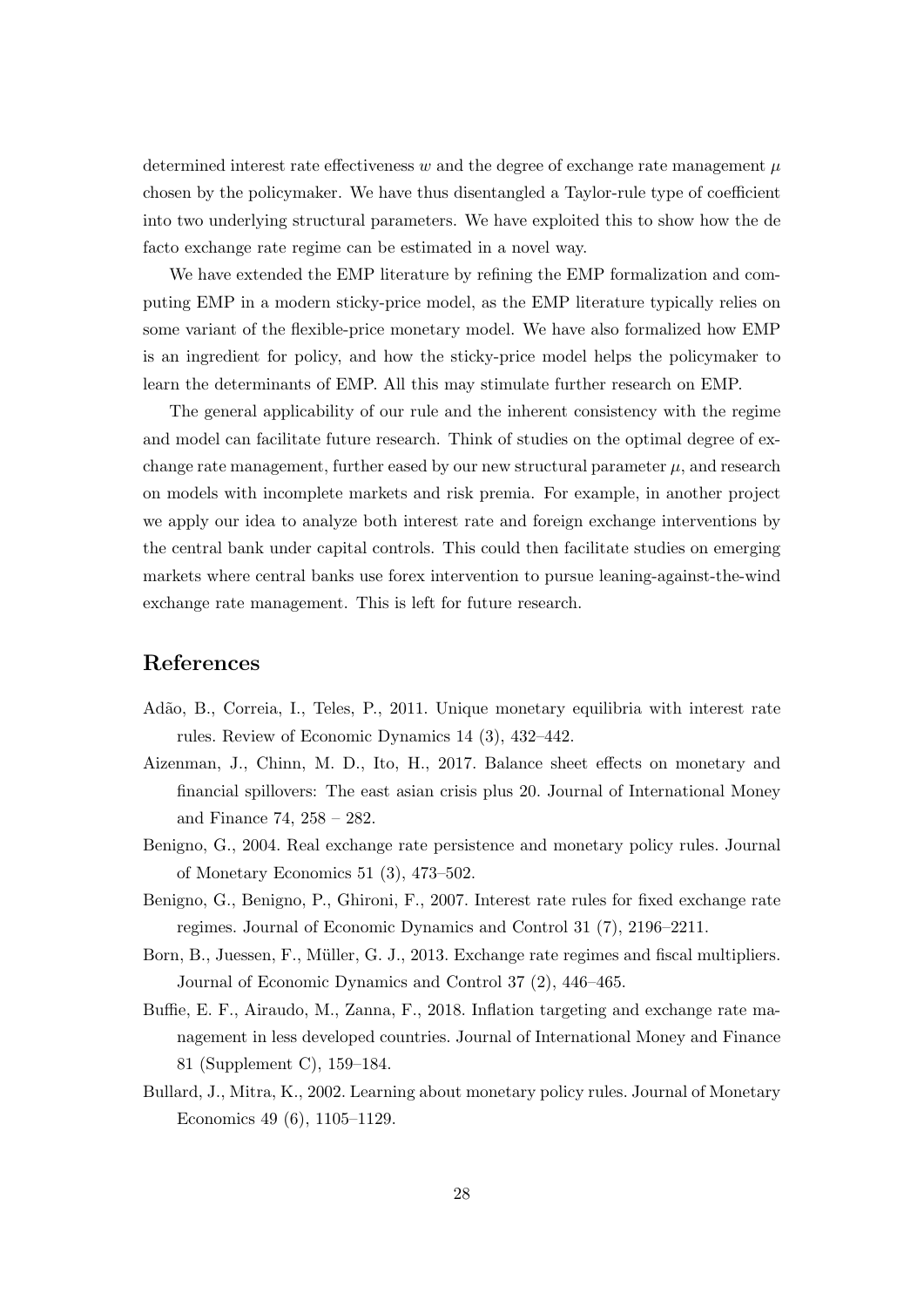- Calvo, G. A., 1983. Staggered prices in a utility-maximizing framework. Journal of Monetary Economics 12 (3), 383–398.
- Calvo, G. A., Reinhart, C. M., 2002. Fear of floating. The Quarterly Journal of Economics 117 (2), pp. 379–408.
- Clarida, R., Galí, J., Gertler, M., 1998. Monetary policy rules in practice Some international evidence. European Economic Review 42 (6), 1033–1067.
- Corsetti, G., Müller, G. J., 2015. Fiscal Multipliers: Lessons from the Great Recession for Small Open Economies. Report to the Swedish Fiscal Policy Council 2015/2, Swedish Fiscal Policy Council.
- Danmarks Nationalbank, 2021. Monetary and exchange-rate policy. www.nationalbanken.dk/en/monetarypolicy/implementation.
- Davis, J. S., Fujiwara, I., Wang, J., 2018. Dealing with time inconsistency: Inflation targeting versus exchange rate targeting. Journal of Money, Credit and Banking 50 (7), 1369–1399.
- De Paoli, B., 2009. Monetary policy and welfare in a small open economy. Journal of International Economics 77 (1), 11–22.
- Engel, C., 2014. Exchange rate stabilization and welfare. Annual Review of Economics 6 (1), 155–177.
- Engel, C., West, K. D., 2005. Exchange Rates and Fundamentals. Journal of Political Economy 113 (3), 485–517.
- Frankel, J., Xie, D., 2010. Estimation of De Facto Flexibility Parameter and Basket Weights in Evolving Exchange Rate Regimes. American Economic Review 100 (2), 568–572.
- Gabaix, X., Maggiori, M., 2015. International Liquidity and Exchange Rate Dynamics. The Quarterly Journal of Economics 130 (3), 1369–1420.
- Galí, J., 2008. Monetary Policy, Inflation, and the Business Cycle: An Introduction to the New Keynesian Framework. Princeton University Press.
- Galí, J., Monacelli, T., 2016. Understanding the Gains from Wage Flexibility: The Exchange Rate Connection. American Economic Review 106 (12), 3829–3868.
- Girton, L., Roper, D., 1977. A Monetary Model of Exchange Market Pressure Applied to the Postwar Canadian Experience. American Economic Review 67 (4), 537–48.
- He, D., Ng, P., Zhang, W., 2011. How do we monitor fund flows and foreign exchange market pressures in Hong Kong? HKMA Research Letters 1, Hong Kong Monetary Authority.
- Hong Kong Monetary Authority, 2009. Annual Report. Hong Kong.
- IMF, 2009. World Economic Outlook: Crisis and Recovery. Washington.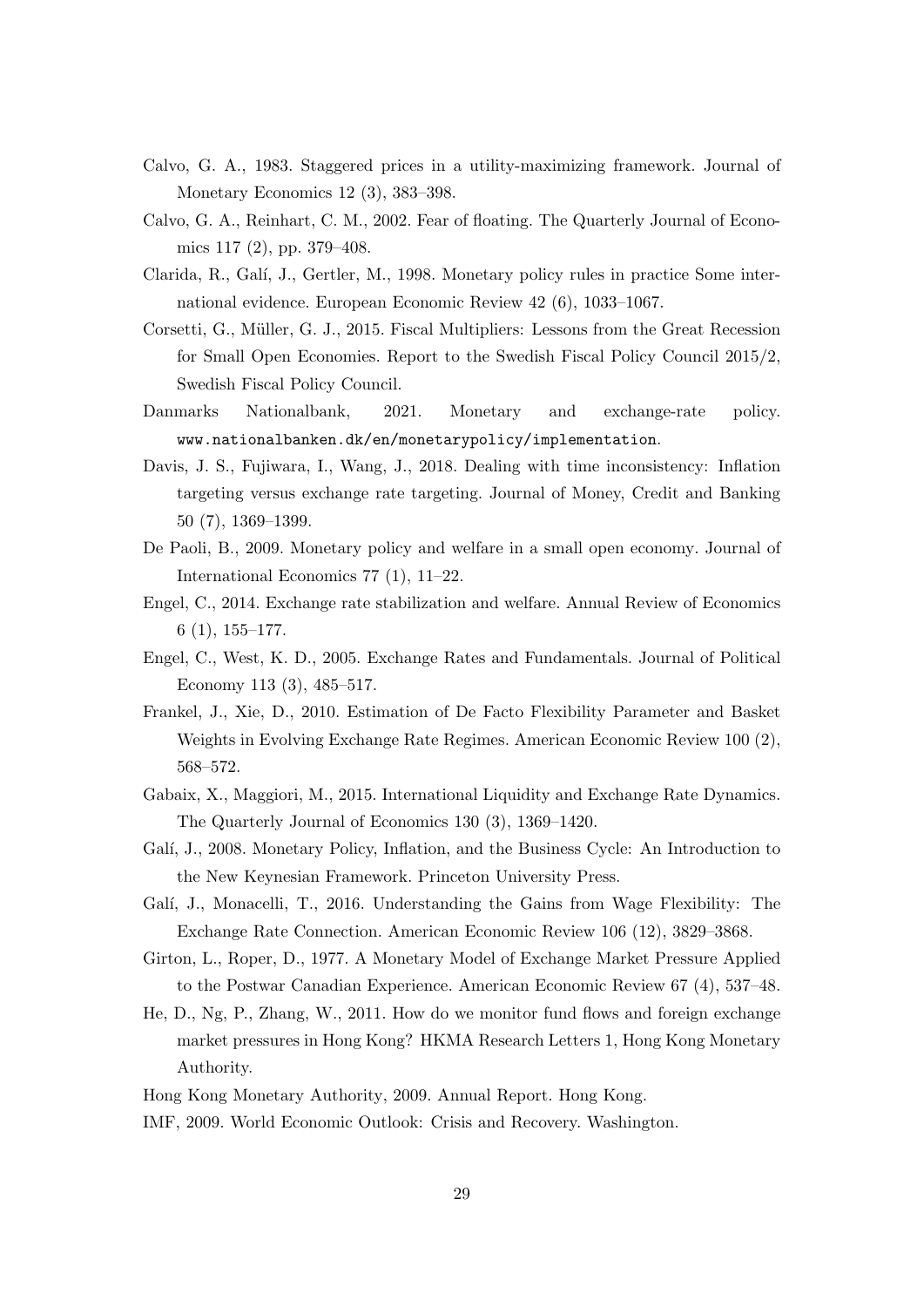- IMF, 2020. Annual Report on Exchange Arrangements and Exchange Restrictions 2019. Washington.
- Justiniano, A., Preston, B., 2010. Monetary policy and uncertainty in an empirical small open-economy model. Journal of Applied Econometrics 25 (1), 93–128.
- Klaassen, F., Jager, H., 2011. Definition-consistent measurement of exchange market pressure. Journal of International Money and Finance 30 (1), 74–95.
- Krugman, P. R., 1991. Target zones and exchange rate dynamics. The Quarterly Journal of Economics 106 (3), 669–682.
- Leitemo, K., Söderström, U., 2005. Simple monetary policy rules and exchange rate uncertainty. Journal of International Money and Finance 24 (3), 481–507.
- Mimir, Y., Sunel, E., 2019. External Shocks, Banks, and Optimal Monetary Policy: A Recipe for Emerging Market Central Banks. International Journal of Central Banking 15 (2), 235–299.
- Mohanty, M., 2013. Market volatility and foreign exchange intervention in EMEs: what has changed? An overview. In: Bank for International Settlements (Ed.), BIS Papers. Vol. 73. Bank for International Settlements, pp. 1–10.
- Monacelli, T., 2004. Into the Mussa puzzle: monetary policy regimes and the real exchange rate in a small open economy. Journal of International Economics 62 (1), 191–217.
- Schmitt-Grohé, S., Uribe, M., 2016. Downward nominal wage rigidity, currency pegs, and involuntary unemployment. Journal of Political Economy 124 (5), 1466–1514.
- Sims, C. A., 2002. Solving Linear Rational Expectations Models. Computational Economics 20 (1-2), 1–20.
- Spange, M., Wagner Toftdahl, M., 2014. Fixed exchange rate policy in Denmark. Danmarks Nationalbank Monetary Review, 1st Quarter, 49–60.
- Weymark, D. N., 1995. Estimating exchange market pressure and the degree of exchange market intervention for Canada. Journal of International Economics 39 (3- 4), 273–295.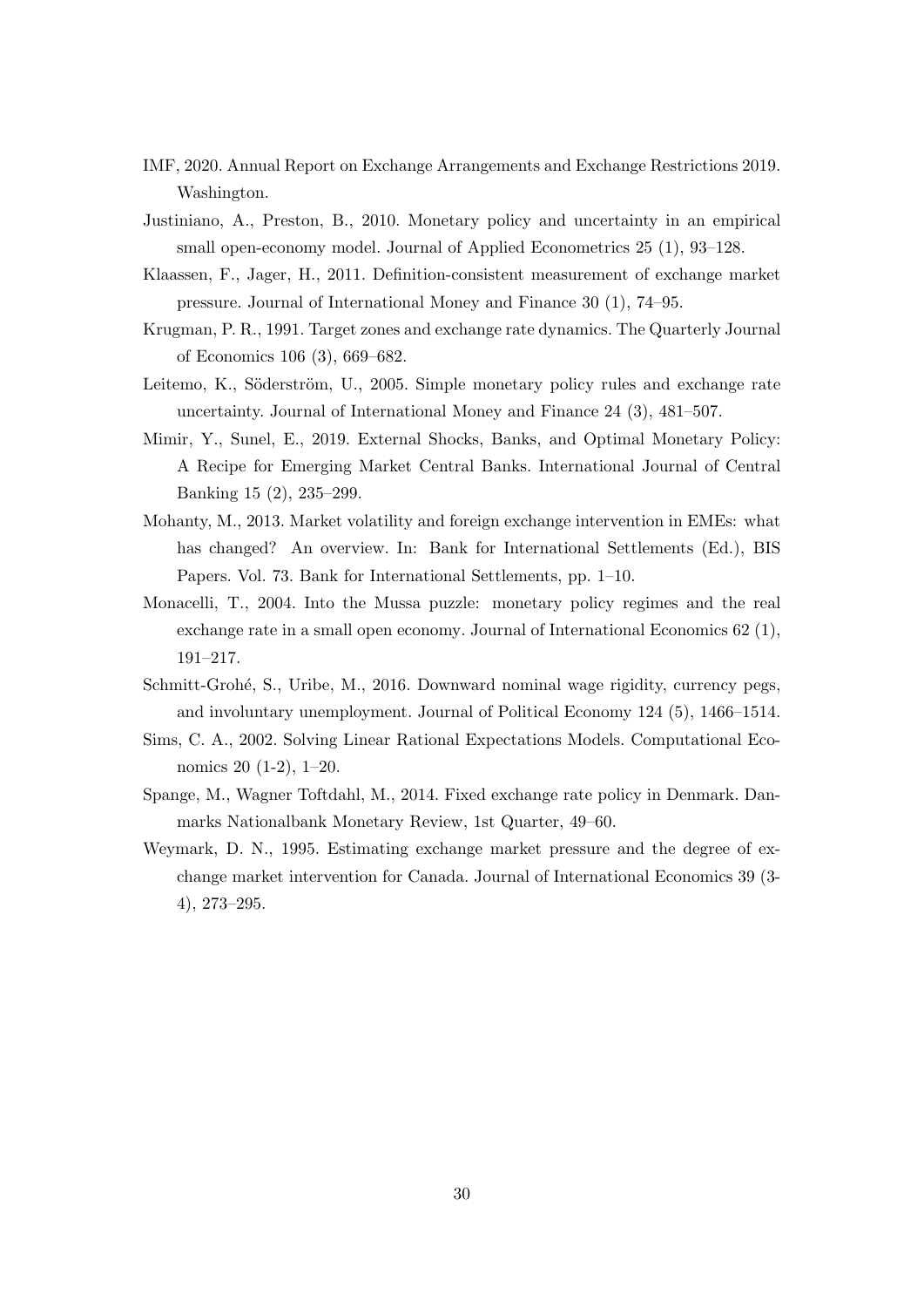## Web appendix to

# "Exchange market pressure in interest rate rules"

by Franc Klaassen & Kostas Mavromatis August 21, 2021

# A DSGE model

## A.1 Households

The world is populated with a continuum of households, where the population in the home country H lies in the segment  $[0, n)$ , while that of the rest of the world F is in  $[n, 1]$ . Domestic households maximize expected lifetime utility

$$
\max \mathbb{E}_t \sum_{k=0}^{\infty} \beta^k \left( \frac{C_{t+k}^{1-\sigma}}{1-\sigma} - \frac{L_{t+k}^{1+\gamma}}{1+\gamma} \right),\tag{44}
$$

subject to a budget constraint (specified later), by choosing a path  $\{C_{t+k}, L_{t+k}\}_{k=0,\dots,\infty}$ , where  $C_{t+k}$  is household consumption and  $L_{t+k}$  is labor supply at time  $t + k$ .

Consider period  $t$ <sup>17</sup> Consumption enters the domestic household's utility as an index  $C_t$ , which is the CES aggregate of the indices of domestic consumption of home and foreign (imported) goods,  $C_{Ht}$  and  $C_{Ft}$ , respectively:

$$
C_t = \left(\alpha^{\frac{1}{\eta}} C_{Ht}^{\frac{\eta - 1}{\eta}} + (1 - \alpha)^{\frac{1}{\eta}} C_{Ft}^{\frac{\eta - 1}{\eta}}\right)^{\frac{\eta}{\eta - 1}}.\tag{45}
$$

The parameter  $\alpha$ , determining the preference for home-produced goods, increases with the size of the home country, n, and with home bias  $\nu$ . We model  $1-\alpha = (1-n)(1-\nu)$ . Hence,  $\nu > 0$  means that domestic households consume fewer foreign-produced goods than the size of the foreign country implies, reflecting home bias.<sup>18</sup>

The index of domestic consumption of home goods,  $C_{Ht}$ , is the CES aggregate of the consumption of all varieties produced in country H. These are varieties  $j \in [0, n)$ . The index of domestic consumption of foreign goods,  $C_{Ft}$ , is a similar CES aggregate, but concerning all varieties produced in F, which are  $j \in [n, 1]$ . Domestic consumption

<sup>&</sup>lt;sup>17</sup>Results for  $t + k > t$  follow by substituting t by  $t + k$ , while keeping expectations conditional on t.

<sup>&</sup>lt;sup>18</sup>Because foreign households have identical preferences, their consumption index  $C_t^*$  equals the righthand side of (45) with  $\alpha$  substituted by  $\alpha^*$ ,  $C_{Ht}$  by  $C_{Ht}^*$ , and  $C_{Ft}$  by  $C_{Ft}^*$ . Moreover,  $\alpha^* = n(1 - \nu)$ .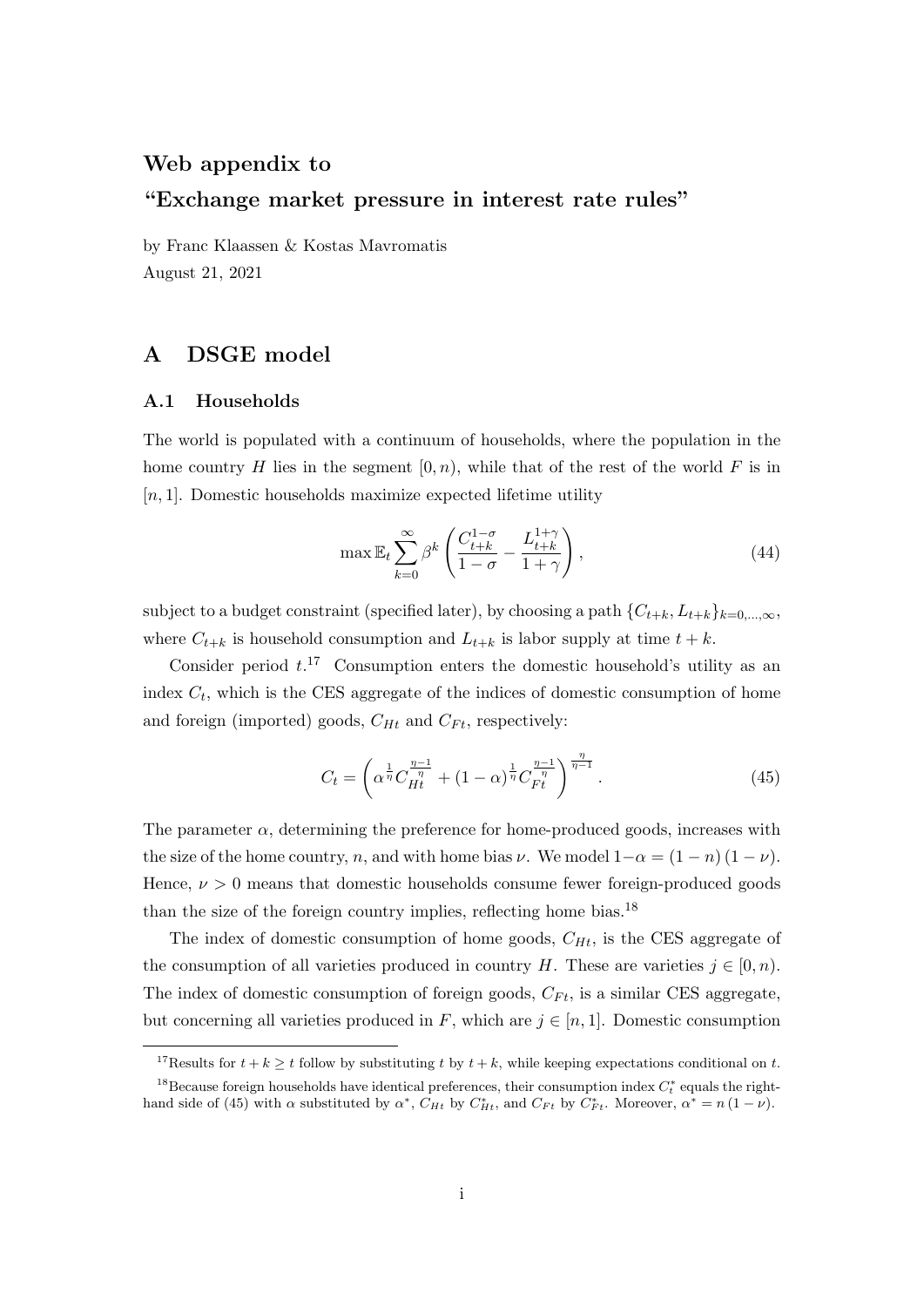of variety j is denoted by  $C_t(j)$ . In formula,

$$
\begin{cases}\nC_{Ht} = \left[ \left( \frac{1}{n} \right)^{\frac{1}{\theta}} \int_0^n C_t(j)^{\frac{\theta - 1}{\theta}} dj \right]^{\frac{\theta}{\theta - 1}} \\
C_{Ft} = \left[ \left( \frac{1}{1 - n} \right)^{\frac{1}{\theta}} \int_n^1 C_t(j)^{\frac{\theta - 1}{\theta}} dj \right]^{\frac{\theta}{\theta - 1}}.\n\end{cases} \tag{46}
$$

So  $\theta$  concerns the substitutability between varieties produced within a country, whereas  $\eta$  in (45) is about the substitution between home and foreign goods.

As usual, utility maximization requires that within period  $t$  households maximize  $C_t$  for a given expenditure on home and foreign indices and they maximize  $C_{Ht}$  ( $C_{Ft}$ ) for a given level of expenditure on home (foreign) varieties. Let  $P_t(j)$  denote the price of variety  $j$  in domestic currency. The resulting demand function for each variety is

$$
C_t(j) = \begin{cases} \alpha & \left(\frac{P_t(j)}{P_{Ht}}\right)^{-\theta} \left(\frac{P_{Ht}}{P_t}\right)^{-\eta} C_t, & \text{for home varieties } j \in [0, n) \\ (1 - \alpha) & \left(\frac{P_t(j)}{P_{Ft}}\right)^{-\theta} \left(\frac{P_{Ft}}{P_t}\right)^{-\eta} C_t, & \text{for foreign varieties } j \in [n, 1], \end{cases}
$$
(47)

where

$$
\begin{cases}\nP_{Ht} = \left[\frac{1}{n} \int_0^n P_t(j)^{1-\theta} dj\right]^{\frac{1}{1-\theta}} \\
P_{Ft} = \left[\frac{1}{1-n} \int_n^1 P_t(j)^{1-\theta} dj\right]^{\frac{1}{1-\theta}}\n\end{cases} \tag{48}
$$

are the home producer price index and the foreign producer price index expressed in domestic currency, respectively, and

$$
P_t = \left(\alpha P_{Ht}^{1-\eta} + (1-\alpha)P_{Ft}^{1-\eta}\right)^{\frac{1}{1-\eta}}
$$
\n(49)

is the consumer price index in the home country. This implies that total consumption expenditure by domestic households is  $P_t C_t$ <sup>19</sup>

We can now specify the period budget constraint

$$
P_t C_t + \mathbb{E}_t \left\{ \Lambda_{t,t+1} S_{t+1} B_{t+1} \right\} \le W_t L_t + S_t B_t + \Pi_t - T_t, \tag{50}
$$

where we rule out Ponzi schemes. Here  $B_t$  is the value in foreign currency of a portfolio of a full set of state-contingent assets held at the beginning of period t, reflecting our

<sup>19</sup>Similar expressions hold for the foreign country, for both demand and prices. Foreign demand follows from (47) by substituting  $\alpha$ , C, and the four P symbols by  $\alpha^*$ , C<sup>\*</sup>, and P<sup>\*</sup>, respectively. The home producer price index in foreign currency  $P_{Ht}^*$  and the foreign producer price index (in foreign currency)  $P_{Ft}^*$  follow from the right-hand sides of (48) by substituting  $P_t(j)$  by  $P_t^*(j)$ . The foreign consumer price index  $P_t^*$  (in foreign currency) equals the right-hand side of (49) with  $\alpha$  substituted by  $\alpha^*$ ,  $P_{Ht}$  by  $P_{Ht}^*$ , and  $P_{Ft}$  by  $P_{Ft}^*$ .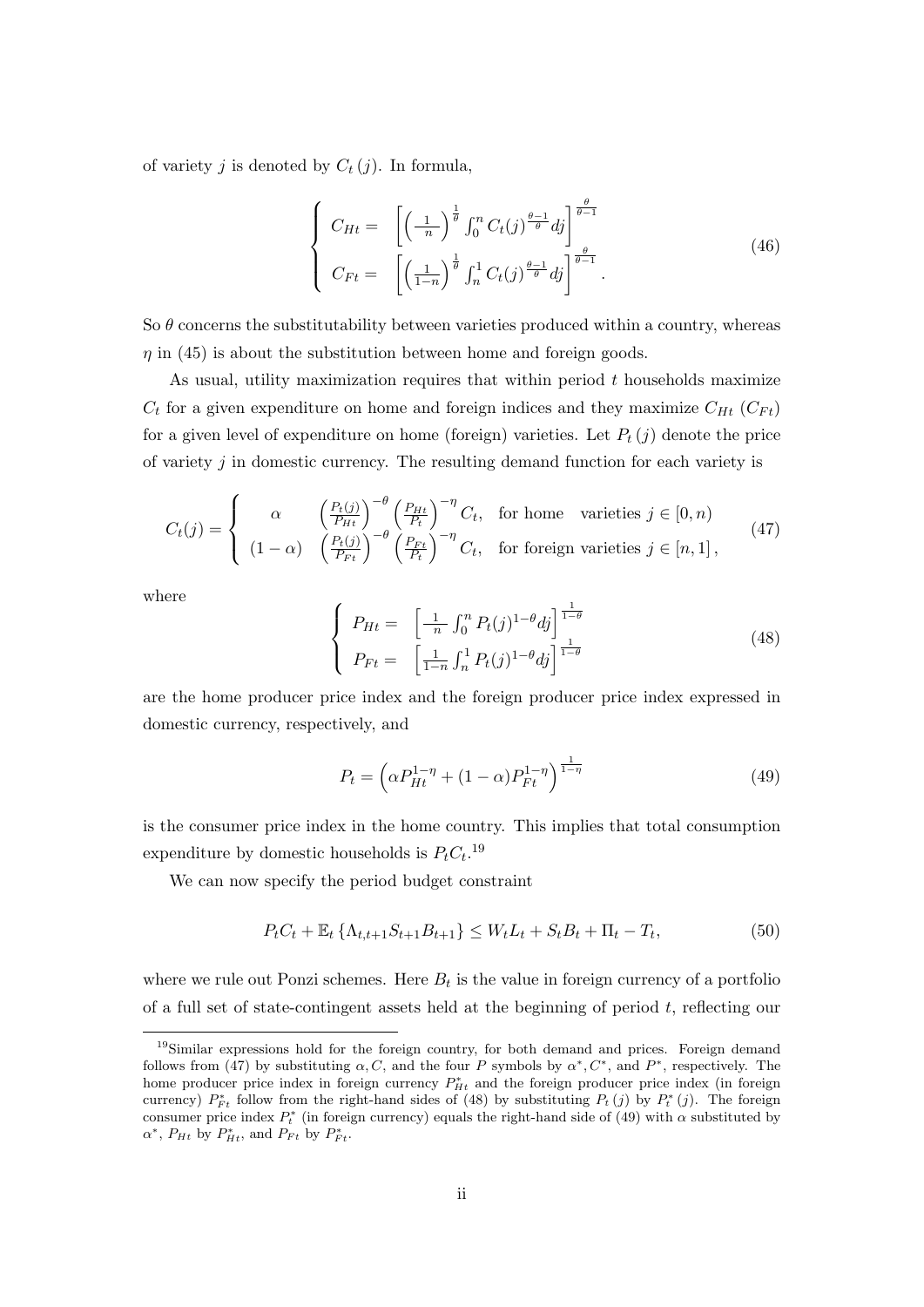complete markets assumption,  $S_t = \exp(s_t)$  is the nominal exchange rate in level form,  $\Lambda_{t,t+1}$  is the stochastic discount factor making  $\mathbb{E}_t \{\Lambda_{t,t+1}S_{t+1}B_{t+1}\}\$  the home-currency value at time t of the portfolio that yields a payoff in  $t+1$ ,  $W_t$  is the nominal wage,  $\Pi_t$ is nominal firm profits transferred to households, and  $T_t$  is lump-sum taxes.

As usual, the first-order conditions consist of the optimality condition regarding the intratemporal consumption-leisure trade off

$$
C_t^{\sigma} L_t^{\gamma} = \frac{W_t}{P_t} \tag{51}
$$

and the intertemporal optimality relation linking the stochastic discount factor to the intertemporal marginal rate of substitution in Euler equation

$$
\Lambda_{t,t+1} = \beta \left(\frac{C_{t+1}}{C_t}\right)^{-\sigma} \frac{P_t}{P_{t+1}},\tag{52}
$$

for all possible states of nature at times t and  $t + 1$ . Note that  $\mathbb{E}_t \Lambda_{t,t+1}$  is the value of a portfolio that yields one unit of the domestic currency in  $t + 1$  (mimicking a riskless domestic bond), so that the interest rate is  $i_t = -\log (\mathbb{E}_t \{\Lambda_{t,t+1}\})$ . Given  $i_t$ , prices, and the budget constraint, the (expectational) Euler equation determines  $C_t$ .

## A.2 Firms

Firms use labor supplied by the households and a linear technology. Hence, output is

$$
Y_t(j) = A_t L_t(j),\tag{53}
$$

where  $A_t$  is exogenous labor productivity, which is common across firms (within a country). Because of a labor subsidy  $\tau$ , financed by taxes  $T_t$ , marginal cost is

$$
MC_t = (1 - \tau) W_t / A_t,\tag{54}
$$

which is independent of output and thus common across firms. The firm sells its good in a monopolistically competitive market with free international trade. Profits are

$$
\Pi_{t}(j) = (P_{t}(j) - MC_{t}) Y_{t}(j).
$$
\n(55)

The firm sets the price in a sticky fashion a la Calvo (1983). That is, each date with probability  $\omega$  the firm is not allowed to change its price. When the firm is allowed to set a new price  $P_t^{opt}$  $t_t^{opt}(j)$ , it will do so optimally, that is, by maximizing the current market value of the profits resulting while that price remains in place. Suppose the new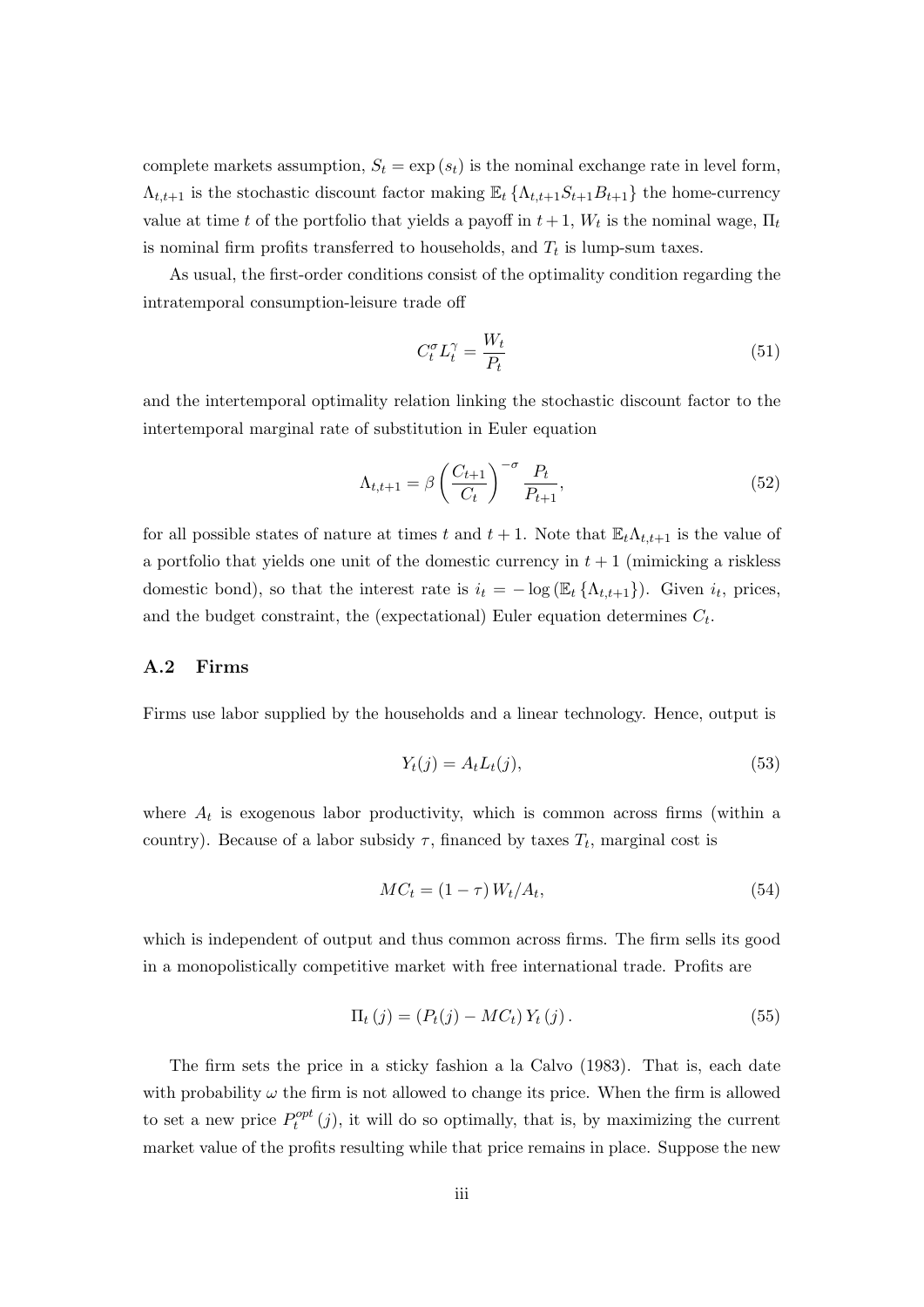price holds until  $t + k \geq t$ . Let  $Y_{t+k|t}(j)$  denote total demand  $C_{t+k}(j) + \frac{1-n}{n}C_{t+k}^*(j)$ evaluated at  $P_t^{opt}$  $t_t^{opt}(j)$ . The firm's objective function is therefore

$$
\max \sum_{k=0}^{\infty} \omega^k \mathbb{E}_t \left\{ \Lambda_{t,t+k} \left( P_t^{opt}(j) - MC_{t+k} \right) Y_{t+k|t}(j) \right\}.
$$
 (56)

To derive the first-order condition, first note that (47) and its foreign counterpart imply that  $\partial Y_{t+k|t}(j) / \partial P_t^{opt}(j) = -\theta Y_{t+k|t}(j) / P_t^{opt}(j)$ . Moreover, other home firms face the same optimization problem, so that all domestic firms will choose the same new price  $P_{Ht}^{opt} = P_t^{opt}$  $t_t^{opt}(j)$ . The price can be solved from the first-order condition

$$
\sum_{k=0}^{\infty} \omega^k \mathbb{E}_t \left\{ \Lambda_{t,t+k} Y_{t+k|t} \left[ P_{Ht}^{opt} - \frac{\theta}{\theta - 1} M C_{t+k} \right] \right\} = 0. \tag{57}
$$

## A.3 Equilibrium

World equilibrium requires that labor, asset, and goods markets are in equilibrium.

### A.3.1 Labor market

Labor market equilibrium at home and abroad requires

$$
\begin{cases}\nL_t = \frac{1}{n} \int_0^n L_t(j) \, dj \\
L_t^* = \frac{1}{1-n} \int_n^1 L_t^*(j) \, dj.\n\end{cases} \tag{58}
$$

#### A.3.2 Asset market

As for the home country, market completeness implies there is also a unique stochastic discount factor for foreign-currency payoffs, which is  $\Lambda_{t,t+1}^* = \beta \left(C_{t+1}^*/C_t^*\right)^{-\sigma} P_t^* / P_{t+1}^*$ for all possible states of nature at times  $t$  and  $t + 1$ . Given free international trade in assets, arbitrage yields the asset market equilibrium relation

$$
\Lambda_{t,t+1} = \Lambda_{t,t+1}^* \frac{S_t}{S_{t+1}},
$$
\n(59)

which is a stochastic version of uncovered interest parity.

Substituting the expressions for  $\Lambda_{t,t+1}$  and  $\Lambda_{t,t+1}^*$  shows the model has the familiar perfect risk sharing relation between home and foreign households

$$
C_t^{\sigma} = C_t^{*\sigma} Q_t,\tag{60}
$$

assuming symmetric initial conditions, where  $Q_t = S_t P_t^* / P_t$  is the real exchange rate.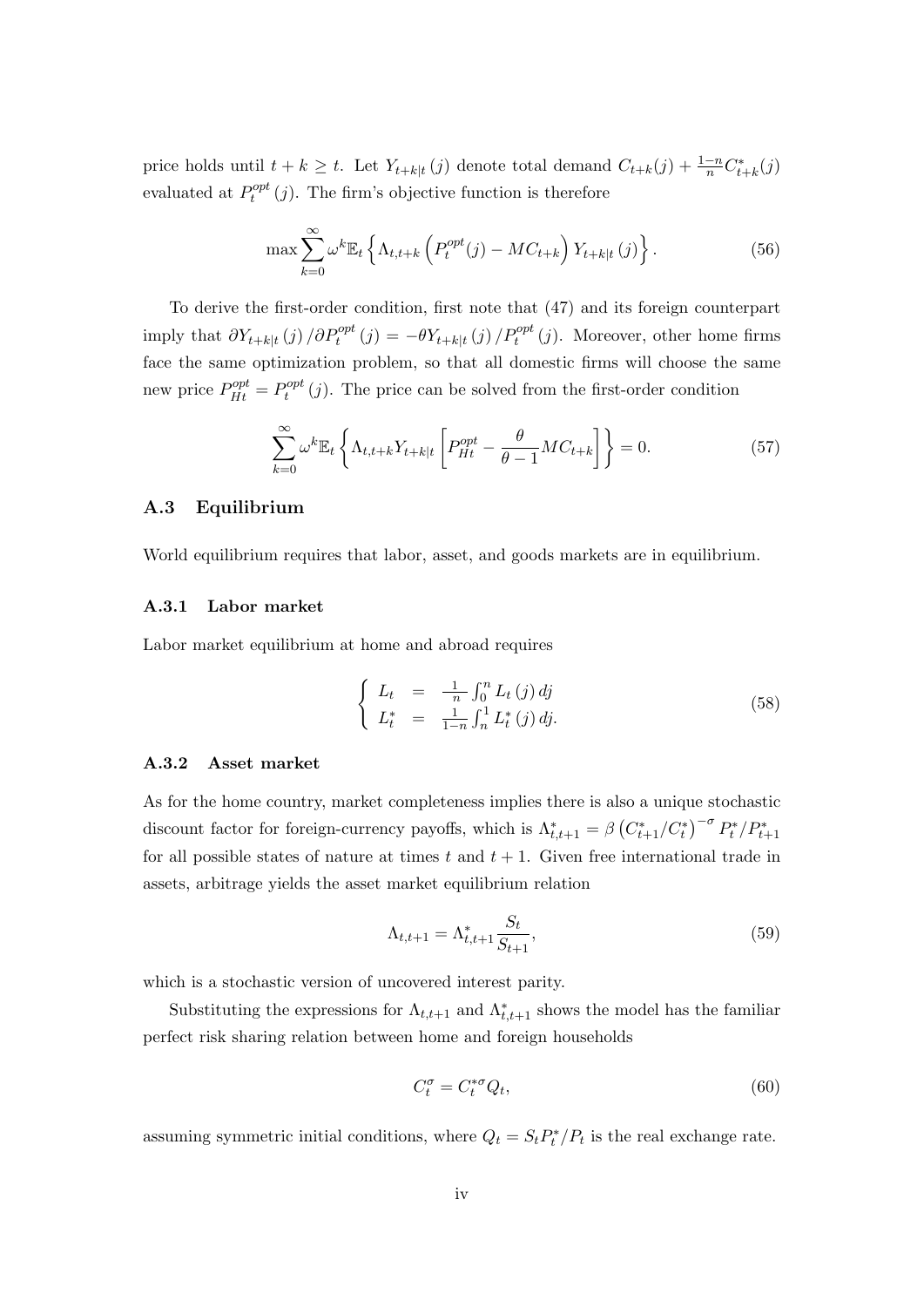## A.3.3 Goods market

Goods market equilibrium consists of two parts. First, frictionless trade results in the law of one price. So for each variety  $j \in [0,1]$  the price set by the producer in its currency implies that the price in the other currency fulfills

$$
P_t(j) = S_t P_t^*(j).
$$
\n(61)

For the producer price indices this yields  $P_{Ht} = P_{Ht}^* S_t$  and  $P_{Ft} = P_{Ft}^* S_t$ . Still, home bias implies  $\alpha > \alpha^*$ , so that in general for the consumer price index  $P_t \neq P_t^* S_t$ , meaning a deviation from purchasing power parity.

The second part of goods market equilibrium is the markets for all varieties clear:

$$
\begin{cases}\nY_t(j) = C_t(j) + \frac{1-n}{n} C_t^*(j), & \text{for home varieties} \\
Y_t^*(j) = \frac{n}{1-n} C_t(j) + C_t^*(j), & \text{for foreign varieties.} \n\end{cases}
$$
\n(62)

For the home-varieties line, substitute the top demand function of  $(47)$  for  $C_t(j)$  and its foreign counterpart (as explained in footnote 19) for  $C_t^*(j)$ . For the foreign-varieties line, we do the same, but now using the bottom demand function of (47). This yields

$$
\begin{cases}\nY_t(j) = \left(\frac{P_t(j)}{P_{Ht}}\right)^{-\theta} \left[\alpha \left(\frac{P_{Ht}}{P_t}\right)^{-\eta} C_t + \frac{1-n}{n} \alpha^* \left(\frac{P_{Ht}/S_t}{P_t^*}\right)^{-\eta} C_t^*\right], & \text{home } v. \\
Y_t^*(j) = \left(\frac{P_t^*(j)}{P_{Ft}^*}\right)^{-\theta} \left[\frac{n}{1-n} (1-\alpha) \left(\frac{P_{Ft}^*S_t}{P_t}\right)^{-\eta} C_t + (1-\alpha^*) \left(\frac{P_{Ft}^*}{P_t^*}\right)^{-\eta} C_t^*\right], & \text{foreign } v. \\
(63)\n\end{cases}
$$

Substituting these into the definitions of aggregate output

$$
\begin{cases}\nY_t = \left[ \frac{1}{n} \int_0^n Y_t(j)^{\frac{\theta - 1}{\theta}} dj \right]^{\frac{\theta}{\theta - 1}} \\
Y_t^* = \left[ \frac{1}{1 - n} \int_n^1 Y_t^*(j)^{\frac{\theta - 1}{\theta}} dj \right]^{\frac{\theta}{\theta - 1}}\n\end{cases} (64)
$$

gives

$$
\begin{cases}\nY_t = \alpha \left(\frac{P_{Ht}}{P_t}\right)^{-\eta} C_t + \frac{1-n}{n} \alpha^* \left(\frac{P_{Ht}/S_t}{P_t^*}\right)^{-\eta} C_t^* \\
Y_t^* = \frac{n}{1-n} (1-\alpha) \left(\frac{P_{Ft}^* S_t}{P_t}\right)^{-\eta} C_t + (1-\alpha^*) \left(\frac{P_{Ft}^*}{P_t^*}\right)^{-\eta} C_t^*\n\end{cases} (65)
$$

## A.4 Taking the limit  $n \to 0$  to obtain the small economy

To mimic the small open economy we take the limit  $n \to 0$ . This implies  $\alpha \to \nu$  and  $\alpha^* \to 0$ . The limiting CPIs resulting from (49) become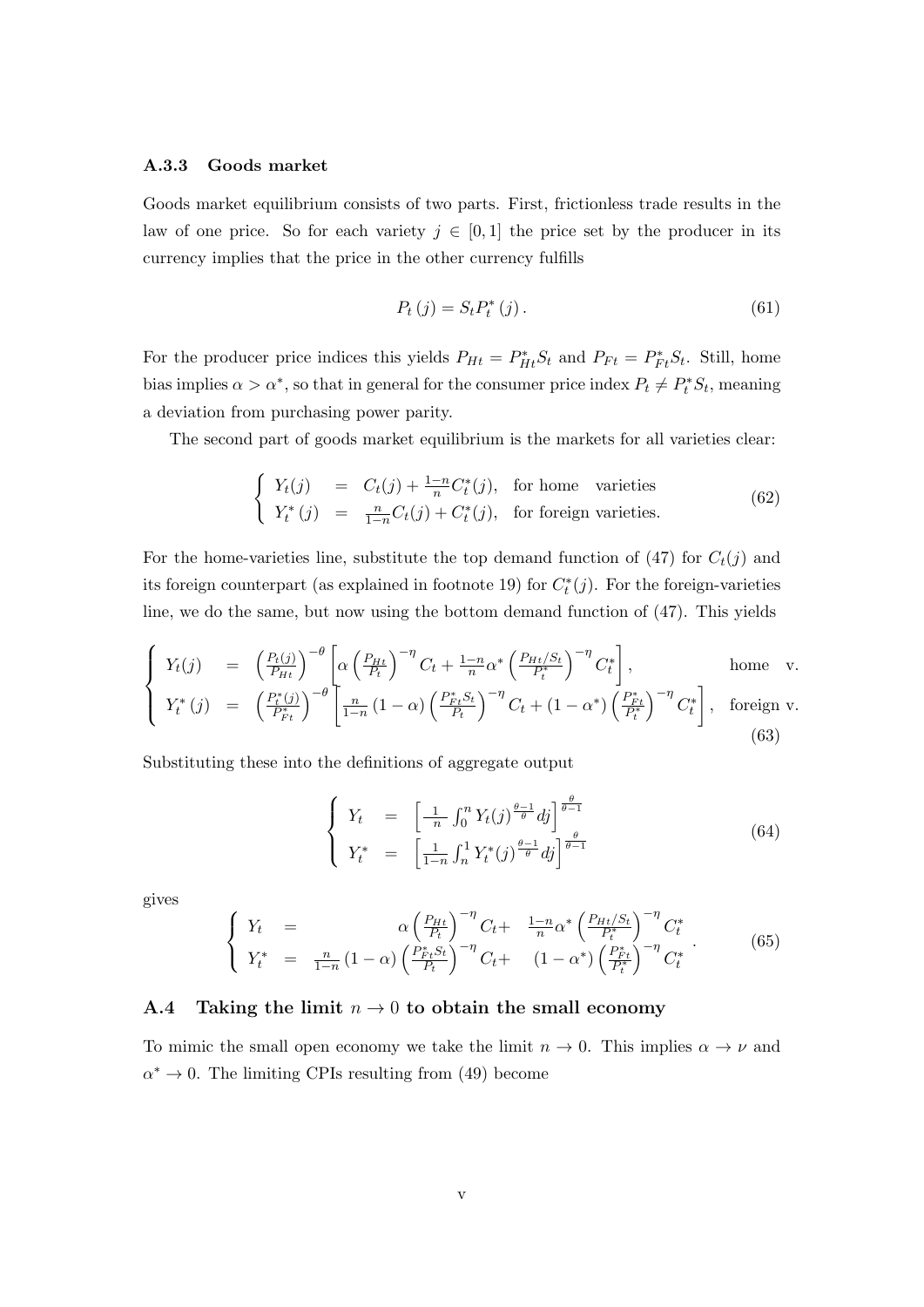$$
\begin{cases}\nP_t = \left(\nu P_{Ht}^{1-\eta} + (1-\nu)P_{Ft}^{1-\eta}\right)^{\frac{1}{1-\eta}} \\
P_t^* = P_{Ft}^*,\n\end{cases} \tag{66}
$$

and the limiting values of aggregate output in (65) are

$$
\begin{cases}\nY_t = \nu \left(\frac{P_{Ht}}{P_t}\right)^{-\eta} C_t + (1 - \nu) \left(\frac{P_{Ht}/S_t}{P_t^*}\right)^{-\eta} C_t^* \\
Y_t^* = C_t^*.\n\end{cases} \n(67)
$$

## A.5 Steady state

Here we compute the symmetric zero-inflation and zero-depreciation efficient steady state of the model. All variables refer to the values in that steady state. Similar values apply to the foreign country, unless explicitly stated otherwise.

The constancy of  $P_H$  implies that firms choose  $P_H^{opt} = P_H$ . From (57) we obtain that  $MC$  is constant. Given that all shocks are set to zero, productivity is constant over time, denoted by  $A$ . Then (54) gives that the wage is constant  $W$ . Note that the labor subsidy  $\tau$  given in Table 1 implies  $P_H = W/A$  and thus renders the steady state efficient, and real marginal cost  $MC/P_H = (\theta - 1) / \theta$ . Similarly,  $P_F^* = W^* / A^*$ . The constancy of S then gives  $P_F = SP_F^*$ . For simplicity, we assume  $P_H = P_F$ . So  $P = P_H$ . As  $P^* = P^*_F$ , the real exchange rate  $Q = 1$ , so that PPP holds in the steady state.

Because all firms j charge the same price,  $(63)$  implies that output per firm is the same across varieties. First, consider the foreign country. Combining (63), (65) with the foreign version of (53), (58), (67), and the foreign version of (51), where  $W^*/P^* = A^*$ , implies that consumption is constant  $C^* = A^{*(1+\gamma)/(\sigma+\gamma)}$ . Similarly, combining the home equivalents of the formulas in the previous sentence and using the constancy of  $C^*$  shows that also home consumption is constant, where  $C$  is the unique solution from  $C^{\sigma}$  ([vC + (1 – v)  $C^*$ ]  $\langle A \rangle^{\gamma} = A$ . Assuming  $A = A^*$  and using the value of  $C^*$  yields as unique solution  $C = C^*$ . From (67) we obtain  $Y = C$ , and (63), (65), (53), and (58) then yield  $L = Y/A$ . Finally, (52) gives  $\Lambda = \beta$ .

# B Derivations of equations (26)-(37)

Equations  $(26)$ ,  $(31)$ ,  $(32)$ ,  $(34)$ , and  $(36)$  follow directly from  $(51)$ ,  $(60)$ ,  $(61)$ ,  $(67)$ , and (66), respectively. This appendix derives the remaining equations.

 $\bullet$  (27)

Start from (52). By definition,  $\mathbb{E}_t \left\{ \Lambda_{t,t+1} \right\} = \exp(-i_t)$  and  $\beta = \exp(-\delta)$ . Substitution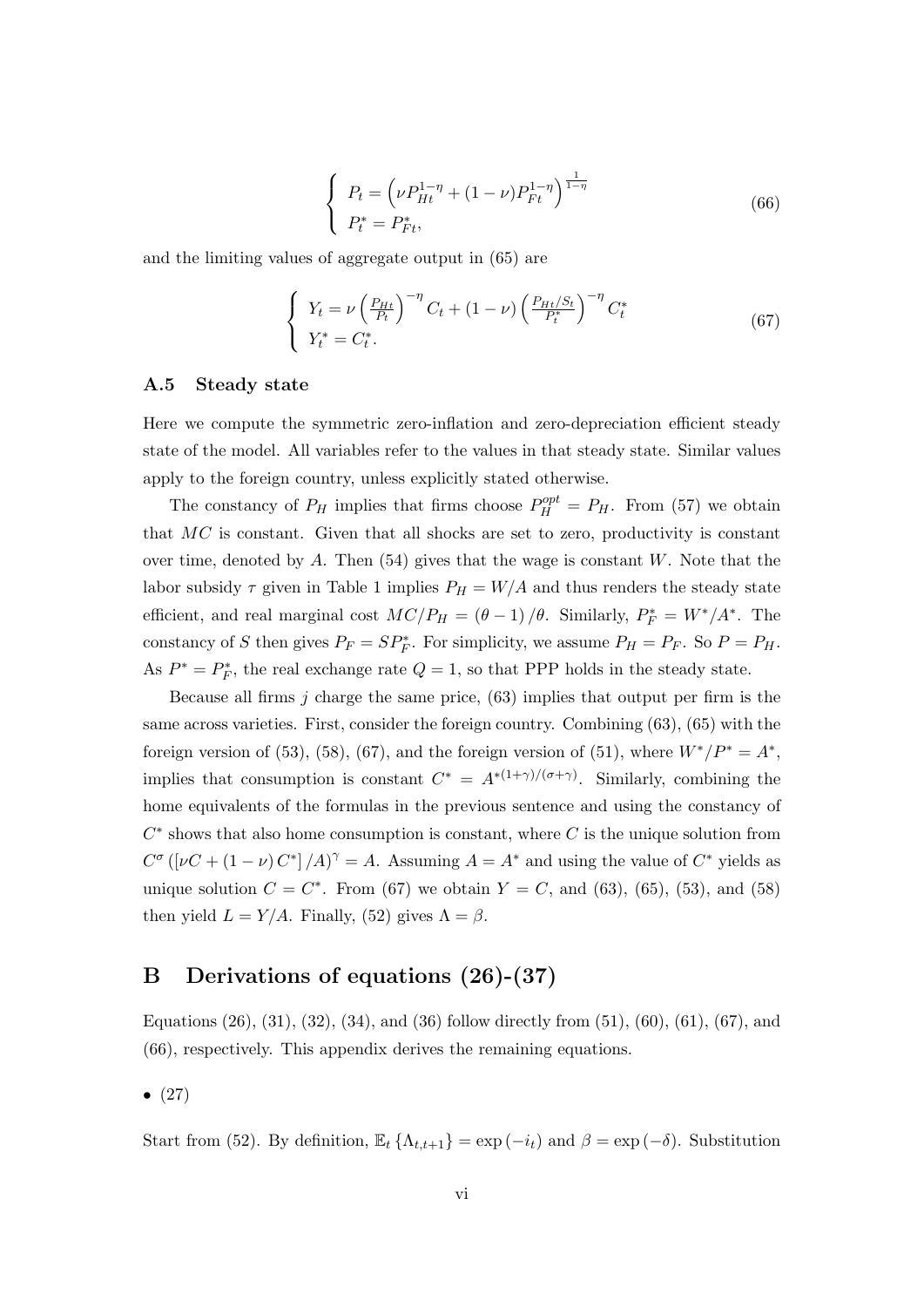into (52) gives

$$
1 = \mathbb{E}_t \left\{ \exp\left(i_t - \delta - \sigma \left(c_{t+1} - c_t\right) - \pi_{t+1}\right) \right\},\tag{68}
$$

so that log-linearization yields (27):

$$
1 = \mathbb{E}_t \left\{ 1 + i_t - \delta - \sigma \left( c_{t+1} - c_t \right) - \pi_{t+1} \right\}.
$$
 (69)

•  $(28)$ 

This results from the log of real marginal cost (54) and employment subsidy  $\tau = 1/\theta$ .

•  $(29)$ 

Producer prices are set by firms based on the Calvo structure, so that

$$
P_{Ht} = \left[\omega P_{H,t-1}^{1-\theta} + (1-\omega)P_{Ht}^{opt1-\theta}\right]^{\frac{1}{1-\theta}}.
$$
\n(70)

Log-linearization yields

$$
\pi_{Ht} = (1 - \omega) \left( p_{Ht}^{opt} - p_{H,t-1} \right). \tag{71}
$$

The optimal price  $p_{Ht}^{opt}$  is the solution from the firm's first-order condition. First, rewrite first-order condition (57) as

$$
\sum_{k=0}^{\infty} \omega^k \mathbb{E}_t \left\{ \Lambda_{t,t+k} Y_{t+k|t} \left[ \frac{P_{Ht}^{opt}}{P_{H,t-1}} - \frac{\theta}{\theta - 1} \frac{P_{H,t+k}}{P_{H,t-1}} M C_{H,t+k} \right] \right\} = 0, \tag{72}
$$

where we have scaled some variables to obtain ratios that have a well-defined value in the steady state, and  $MC_{H,t+k} = MC_{t+k}/P_{H,t+k}$  is the real marginal cost. Using that  $\Lambda_{t,t+k} = \beta^k$  in the steady state, log-linearization yields

$$
p_{Ht}^{opt} - p_{H,t-1} = (1 - \omega \beta) \sum_{k=0}^{\infty} (\omega \beta)^k \mathbb{E}_t \left\{ p_{H,t+k} - p_{H,t-1} + \widehat{mc}_{H,t+k} \right\},\tag{73}
$$

where  $\widehat{mc}_{H,t+k}$  denotes the deviation of log real marginal cost  $mc_{t+k} - p_{H,t+k}$  from its steady state  $\log\left(\frac{\theta-1}{\theta}\right)$  $\frac{-1}{\theta}$ ). Writing this equation recursively yields

$$
p_{Ht}^{opt} - p_{H,t-1} = \omega \beta \mathbb{E}_t \left\{ p_{H,t+1}^{opt} - p_{Ht} \right\} + \pi_{Ht} + (1 - \omega \beta) \widehat{mc}_{Ht}.
$$
 (74)

Substitution into (71) gives (29), where  $\kappa_{mc}$  is defined in Table 1.

 $\bullet$  (30)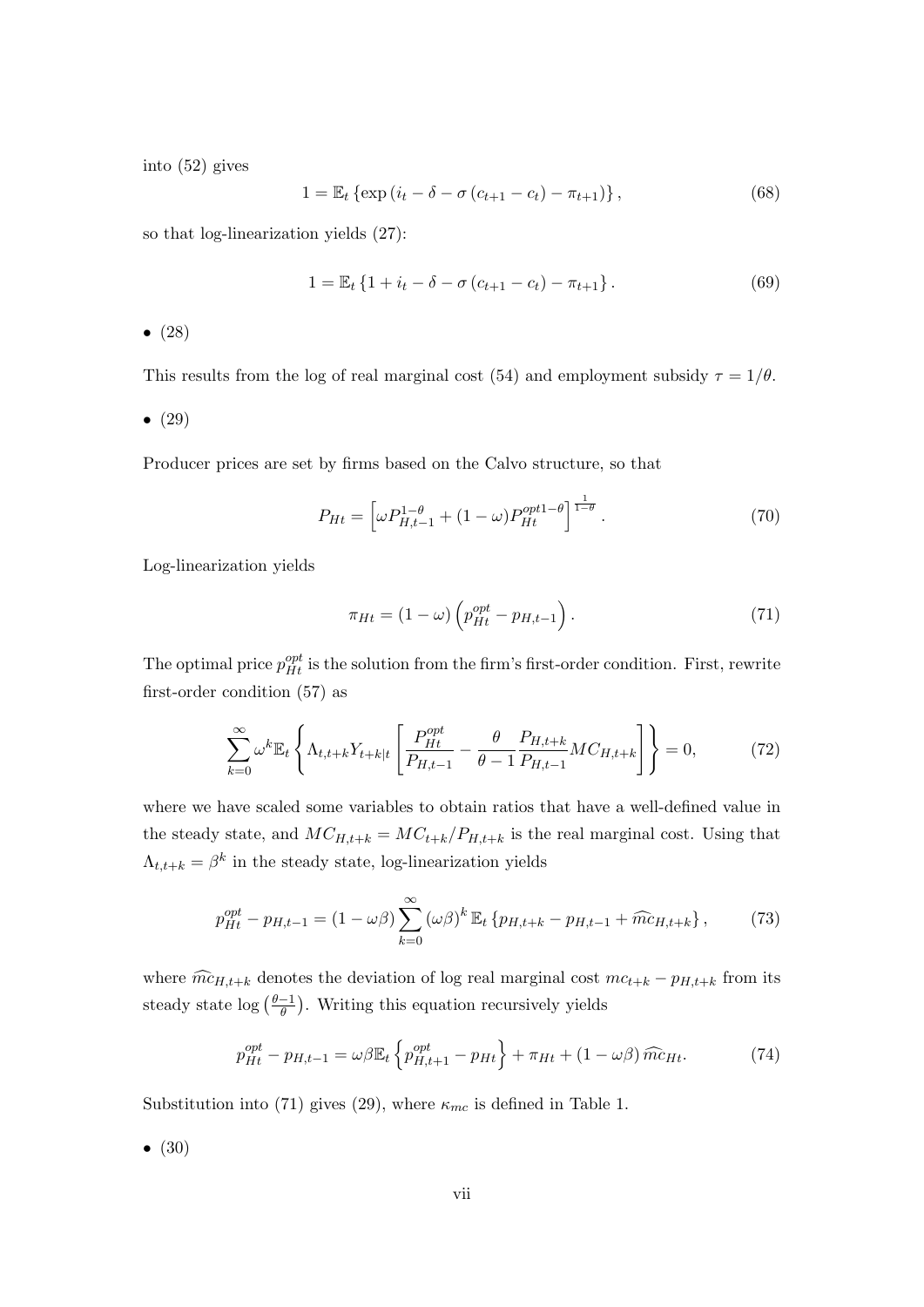Start from the domestic labor market equilibrium formula in (58) and substitute (53). Also substitute  $Y_t(j) = \left(\frac{P_t(j)}{P_{Ht}}\right)^{-\theta} Y_t$ , which is implied by (63) and (65), and use that  $A_t(j) = A_t$ . That gives

$$
L_t = \frac{1}{n} \int_0^n \left( \frac{P_t(j)}{P_{Ht}} \right)^{-\theta} dj \frac{Y_t}{A_t}.
$$
 (75)

Finally, we take the logarithm and use Galí  $(2008, p.162)$  to motivate why the integral part is approximately zero.

$$
\bullet \ (33)
$$

This results from log-linearizing home aggregate output in (67), which yields

$$
y_t = \nu \left[ c_t - \eta \left( p_{Ht} - p_t \right) \right] + (1 - \nu) \left[ c_t^* - \eta \left( p_{Ht} - s_t - p_t^* \right) \right],\tag{76}
$$

and then substituting (35) and the law of one price (32).

 $\bullet$  (35)

For  $\eta \neq 1$ , this follows by log-linearizing the top equation in (66). For  $\eta = 1$ , (66) becomes the Cobb-Douglas combination  $P_t = P_{Ht}^{\nu} P_{Ft}^{1-\nu}$ , which also yields (35).

$$
\bullet \ (37)
$$

The exchange rate  $s_t$  clears the asset market, so we start from risk sharing (31). This is the core equation. After substitution of (35) and (36), it is

$$
\sigma (c_t - c_t^*) = s_t + p_{Ft}^* - [\nu p_{Ht} + (1 - \nu) p_{Ft}]. \tag{77}
$$

This is not yet an s-function in the  $(i_t, E_t)$ -form defined in Section 2.2.1, where the  $i_t$  argument captures the interest rate impact on the exchange rate via all contemporaneous channels, and the vector  $E_t$  accounts for everything else. Therefore, we now substitute out contemporaneous variables affected by  $i_t$ . We do so in a streamlined manner, where first-order conditions and equilibrium relations are used only once, and they substitute out the choice and equilibrating variables based on the underlying economic mechanisms.

We first focus on  $p_{H_t}$ . Calvo pricing (29) and marginal cost (28) imply

$$
p_{Ht} = p_{H,t-1} + \beta \mathbb{E}_t \{ \pi_{H,t+1} \} + \kappa_{mc} (w_t - a_t - p_{Ht}), \qquad (78)
$$

reflecting that  $p_{Ht}$  is driven by wage  $w_t$ . The latter is such that labor demand equals supply, reflected by labor market equilibrium (30). Households' labor supply  $\ell_t$  satisfies